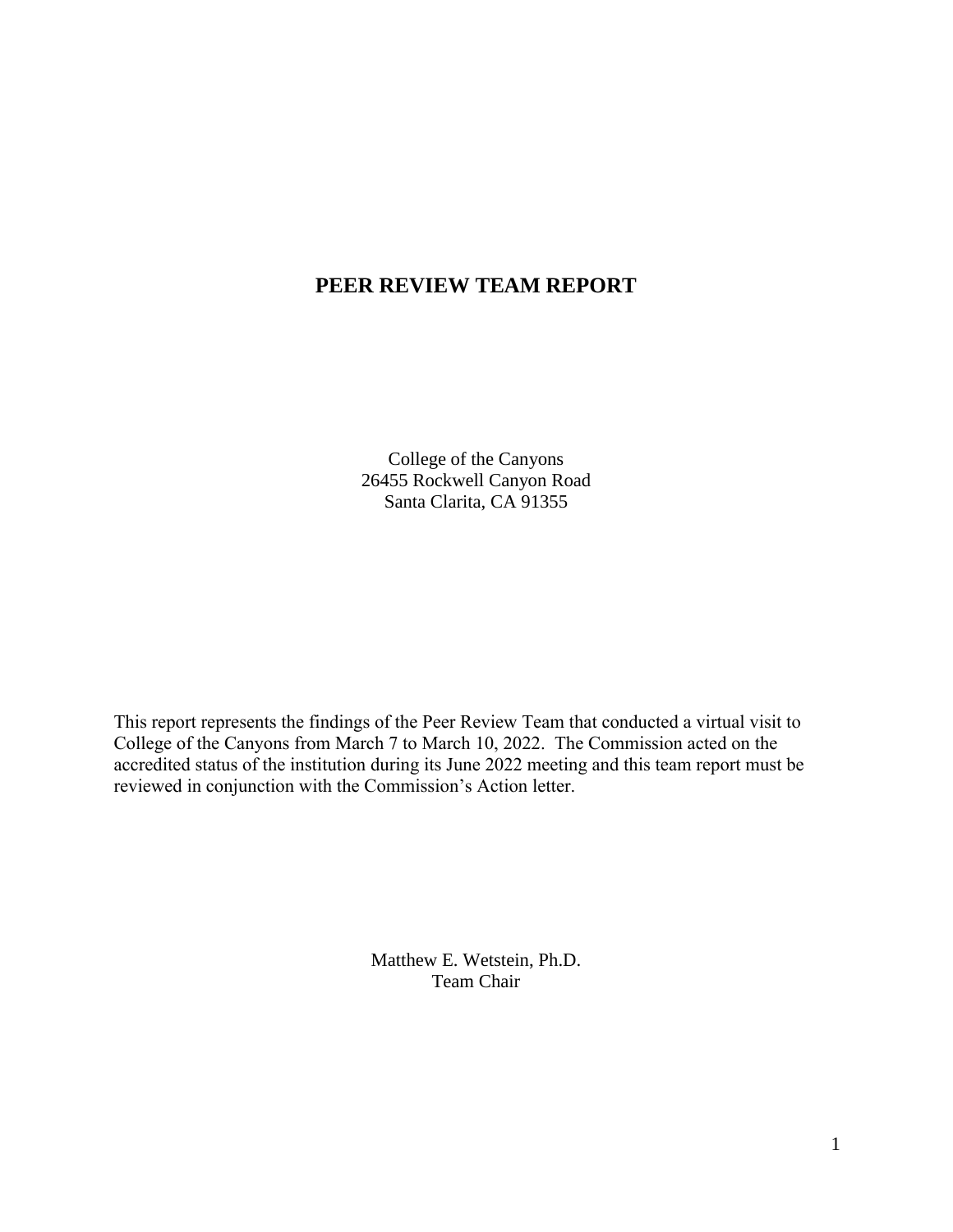# Table of Contents

| <b>Summary of Peer Review Process</b>                                                                                                                                                                                                                                                                                                                                                                                                    | 5                                      |
|------------------------------------------------------------------------------------------------------------------------------------------------------------------------------------------------------------------------------------------------------------------------------------------------------------------------------------------------------------------------------------------------------------------------------------------|----------------------------------------|
| <b>Team Commendations</b>                                                                                                                                                                                                                                                                                                                                                                                                                | 7                                      |
| <b>Team Recommendations</b>                                                                                                                                                                                                                                                                                                                                                                                                              | 7                                      |
| Introduction                                                                                                                                                                                                                                                                                                                                                                                                                             | 8                                      |
| <b>Eligibility Requirements</b>                                                                                                                                                                                                                                                                                                                                                                                                          | 11                                     |
| Checklist for Evaluating Compliance with<br>Federal Regulations and Related Commission Policies<br>Public Notification of a Peer Review Team Visit and Third Party Comment<br>Standards and Performance with Respect to Student Achievement<br>Credits, Program Length, and Tuition<br><b>Transfer Policies</b><br>Distance Education and Correspondence Education<br>Institutional Disclosure and Advertising and Recruitment Materials | 13<br>13<br>13<br>14<br>15<br>17<br>18 |
| Title IV Compliance                                                                                                                                                                                                                                                                                                                                                                                                                      | 19                                     |
| Standard I<br>1.A. Mission<br>I.B. Assuring Academic Quality and Institutional Effectiveness<br>I.C. Institutional Integrity                                                                                                                                                                                                                                                                                                             | 21<br>21<br>23<br>25                   |
| Standard II<br>II.A. Instructional Programs<br>II.B. Library and Learning Support Services<br><b>II.C. Student Support Services</b>                                                                                                                                                                                                                                                                                                      | 28<br>28<br>33<br>35                   |
| Standard III<br><b>III.A. Human Resources</b><br><b>III.B. Physical Resources</b><br><b>III.C. Technology Resources</b><br><b>III.D.</b> Financial Resources                                                                                                                                                                                                                                                                             | 37<br>37<br>40<br>42<br>43             |
| <b>Standard IV</b><br>IV.A. Decision-Making Roles & Processes<br>IV.B. Chief Executive Officer<br>IV.C. Governing Board<br><b>Quality Focus Essay</b>                                                                                                                                                                                                                                                                                    | 49<br>49<br>53<br>56<br>60             |
|                                                                                                                                                                                                                                                                                                                                                                                                                                          |                                        |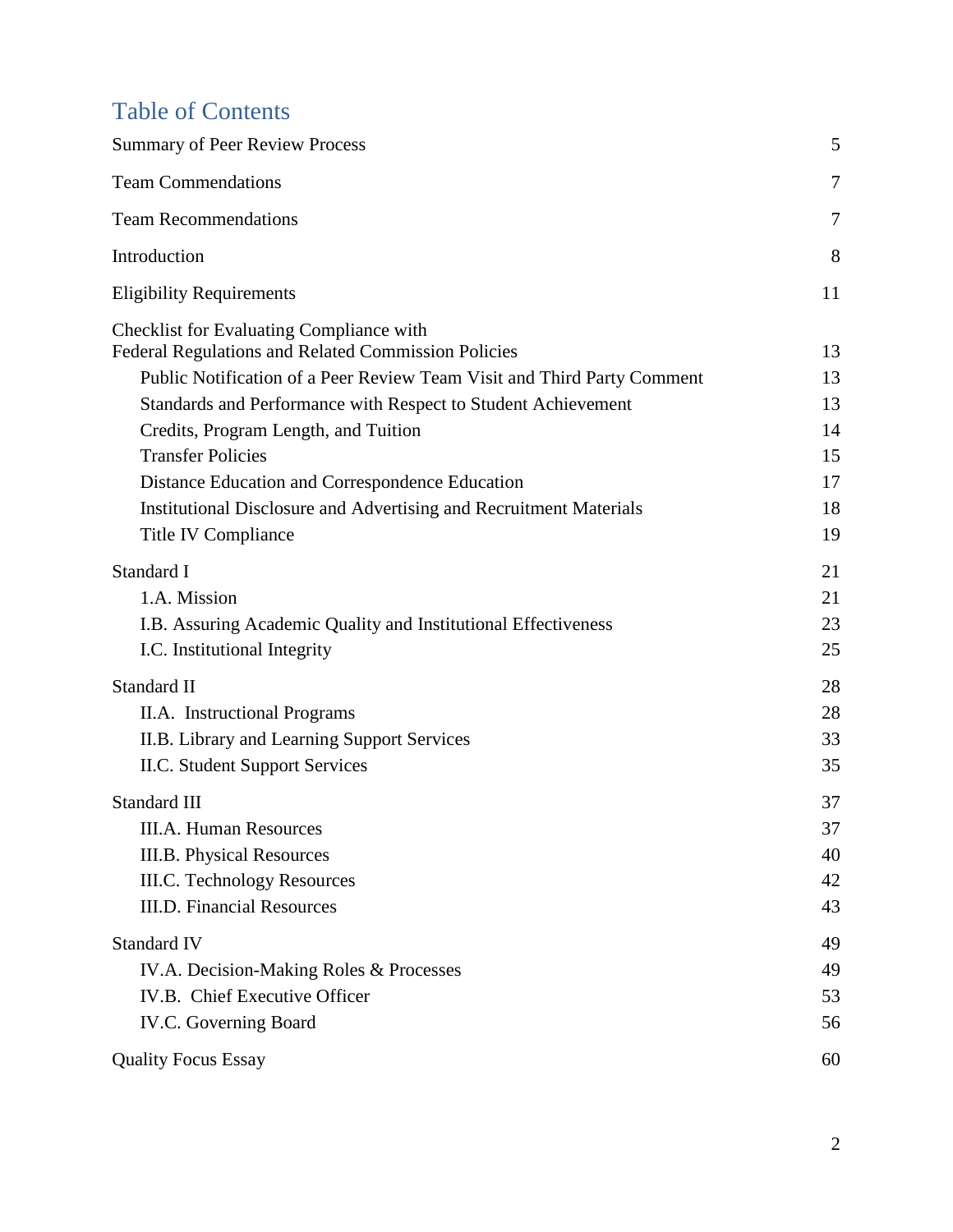# **College of the Canyons Comprehensive Peer Review Visit Peer Review Team Roster**

Dr. Matthew E. Wetstein, Team Chair Cabrillo College Superintendent/President

Ronnette Smithcamp, Team Assistant Cabrillo College Confidential Executive Assistant

## **ACADEMIC MEMBERS**

Dr. Laura Adams Norco College Associate Professor and Faculty Accreditation Co-Chair

Dr. Tate Hurvitz Grossmont College Co-Chair, English

Dr. Andrew LaManque Ohlone College Executive Dean, Academic Affairs

Dr. Eileene Tejada Napa College Professor of English

Dr. Kathryn Weiss Crafton Hills College Dean, Letters, Arts & Mathematics

#### **ADMINISTRATIVE MEMBERS**

Andrea Alexander Evergreen Valley College Vice President of Administrative Services

Dr. Nohemy Ornelas Allan Hancock College Associate Superintendent/Vice President of Student Services

Dr. Dee Sigismond Merced College Dean of Institutional Effectiveness

#### **ACCJC STAFF LIAISON**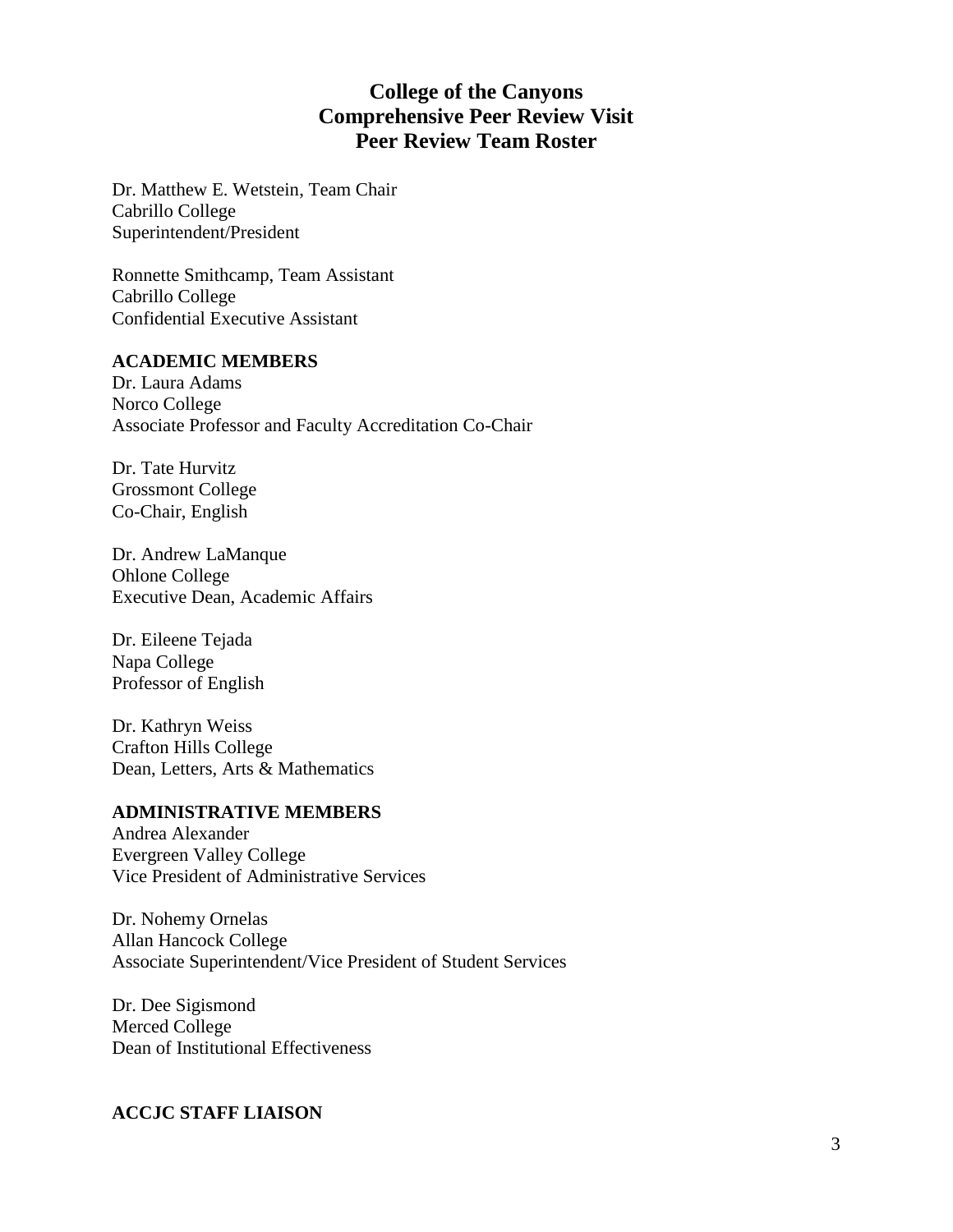Dr. Gohar Momjian Vice President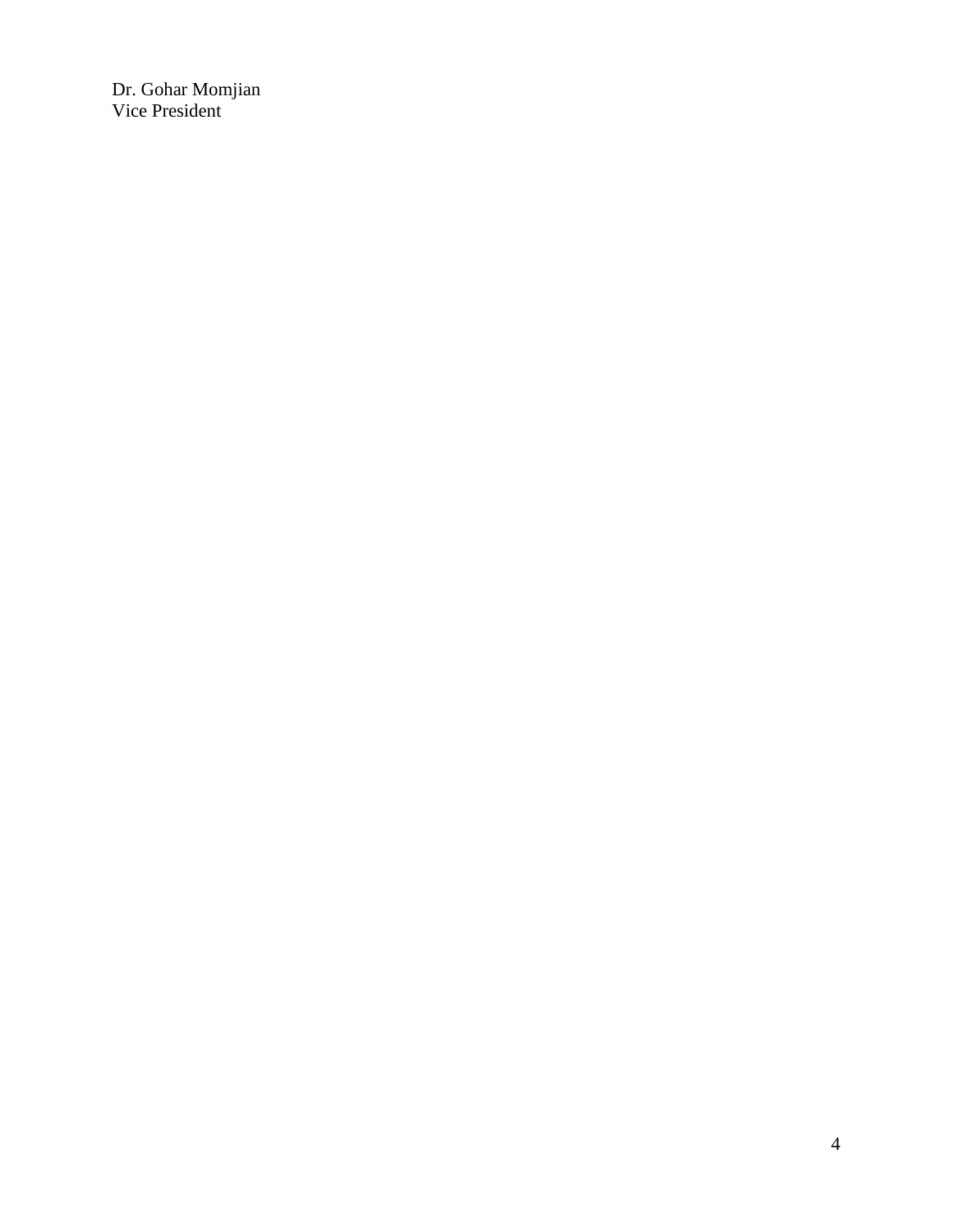# **Summary of Peer Review Process**

<span id="page-4-0"></span>

| <b>INSTITUTION:</b> | College of the Canyons                    |
|---------------------|-------------------------------------------|
|                     | DATES OF VISIT: March 7 to March 10, 2022 |
| TEAM CHAIR:         | Dr. Matt Wetstein, Cabrillo College       |

A ten member accreditation team conducted a virtual visit to College of the Canyons from March 7 - 10, 2022 for the purpose of determining whether the College continues to meet Accreditation Standards, Eligibility Requirements, Commission Policies, and U.S. Department of Education regulations.

ACCJC's decision to conduct virtual visits for the Spring 2022 comprehensive reviews was based upon state mandated health guidelines, and the Commission's authority to implement flexible approaches to accreditation processes and practices afforded by the federal government in response to the COVID-19 pandemic. Specifically, the U.S. Department of Education's March 17, 2020 guidance, as well as all updates, permitted accreditors to perform virtual site visits for institutions as long as the accreditor follows up with an onsite visit in a reasonable amount of time to meet the statutory and regulatory requirements (though not necessarily a full peer-review site visit).

 Consistent with on-site visits, and in accordance with the *Guide for Conducting Virtual Visits: An Addendum for Peer Review Team Chairs, Team Members, and Colleges,* which ACCJC provided to team chairs, peer reviewers, and colleges being reviewed, the virtual peer review team visit to College of the Canyons relied on an engaged and interactive format. The team conducted multiple interviews with college representatives, participated in team meetings to discuss findings, and conducted the required campus forums. The team evaluated how well the College is achieving its stated purposes, providing recommendations for quality assurance and institutional improvement.

In preparation for the visit, the team chair attended via Zoom a team chair training workshop on December 1, 2021 and held a pre-visit meeting with the college CEO and accreditation liaison officer on February 15, 2022. The entire peer review team received team training provided by staff from ACCJC via Zoom on February 1, 2022 and participated in appropriate pre-visit meetings on March 2 and March 6, 2022.

The peer review team received the college's self-evaluation document (ISER) and related evidence several weeks prior to the team's virtual college visit. Team members found the ISER to be a comprehensive, well-written document detailing the processes used by the College to address Eligibility Requirements, Commission Standards, and Commission Policies. The team confirmed that the ISER was developed through broad participation by the entire College community including faculty, staff, students, and administration. The team found that the College provided a thoughtful ISER containing several self-identified action plans for institutional improvement. The College also prepared a Quality Focus Essay.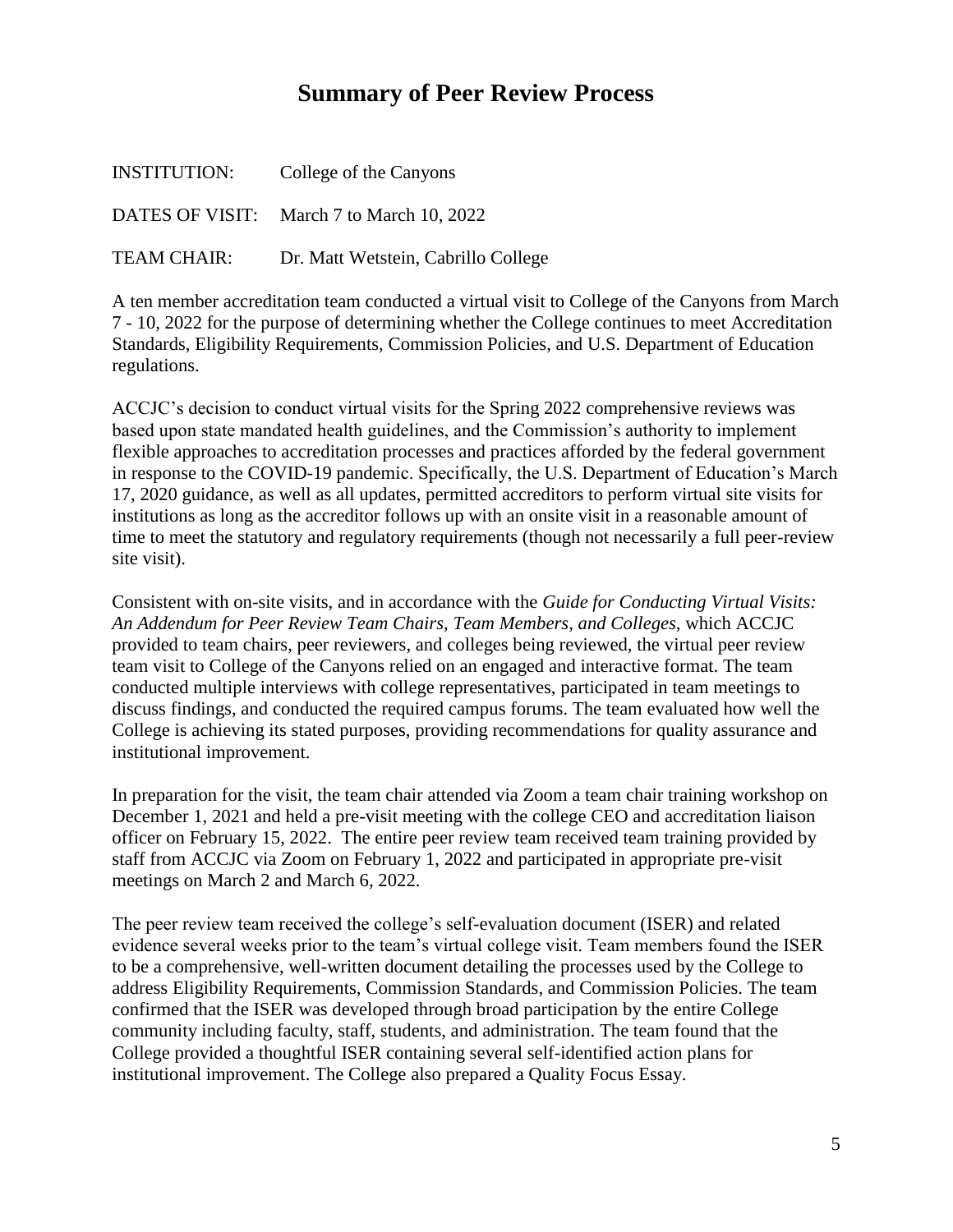Prior to the virtual visit, team members completed their team assignments, identified areas for further investigation, and provided a list of interview requests. Just prior to the visit, on March 6, 2022 team members spent the evening discussing their initial observations and their preliminary review of the written materials and evidence provided by the College. The college kicked off the virtual visit by hosting a virtual meeting the morning of March 7, 2022 with more than 140 people in attendance. During the visit, team members met with approximately 150 faculty, administrators, classified staff and students in formal meetings, group interviews and individual interviews. Team members met with four governing board members from the College and observed portions of a board meeting the evening of March 9, 2022. The team held two open forums, which were attended by more than 160 community members, and provided the College community and others an opportunity to share their thoughts with members of the evaluation team. The team thanks the College staff for coordinating and hosting the virtual visit meetings and interviews, and ensuring a smooth process, which held high standards for the integrity of the peer review process.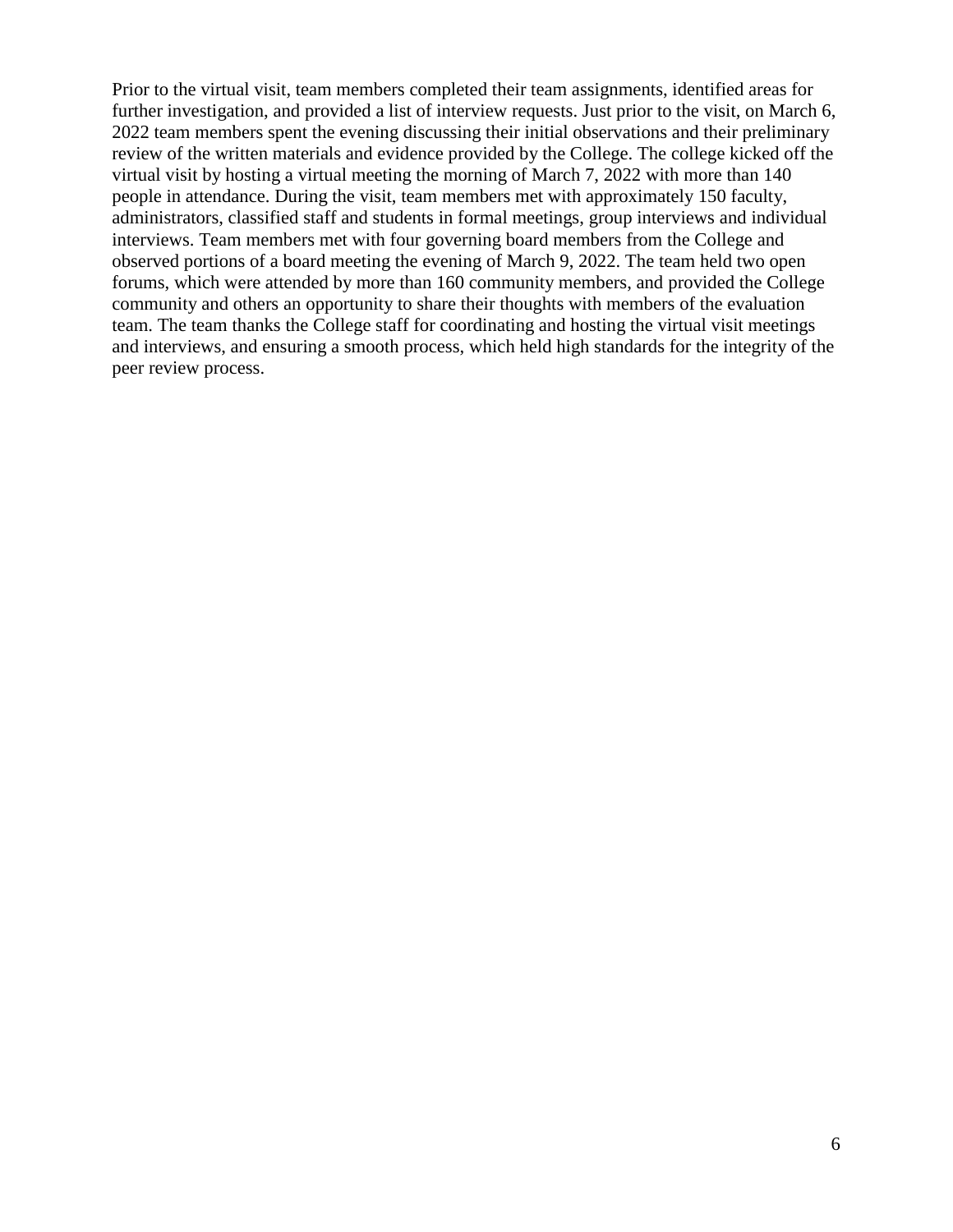# **Major Findings and Recommendations of the Peer Review Team Report**

## <span id="page-6-0"></span>**Team Commendations**

Commendation 1: The team commends the College for fostering a culture of innovation, collaboration, professional development, and entrepreneurship that is infused throughout the institution, resulting in unique opportunities that enhance student engagement and success. [\(III.A.14](https://III.A.14), IV.A.1)

#### <span id="page-6-1"></span>**Team Recommendations**

## **Recommendations to Meet Standards:**

None.

## **Recommendations to Improve Quality:**

Recommendation 1: In order to increase effectiveness, the team recommends that the Governing Board and College expedite its assessment and review of Board Policies and Administrative Procedures and continue to ensure that timely actions are taken on policies and procedures. (IV.A.5, IV.C.7)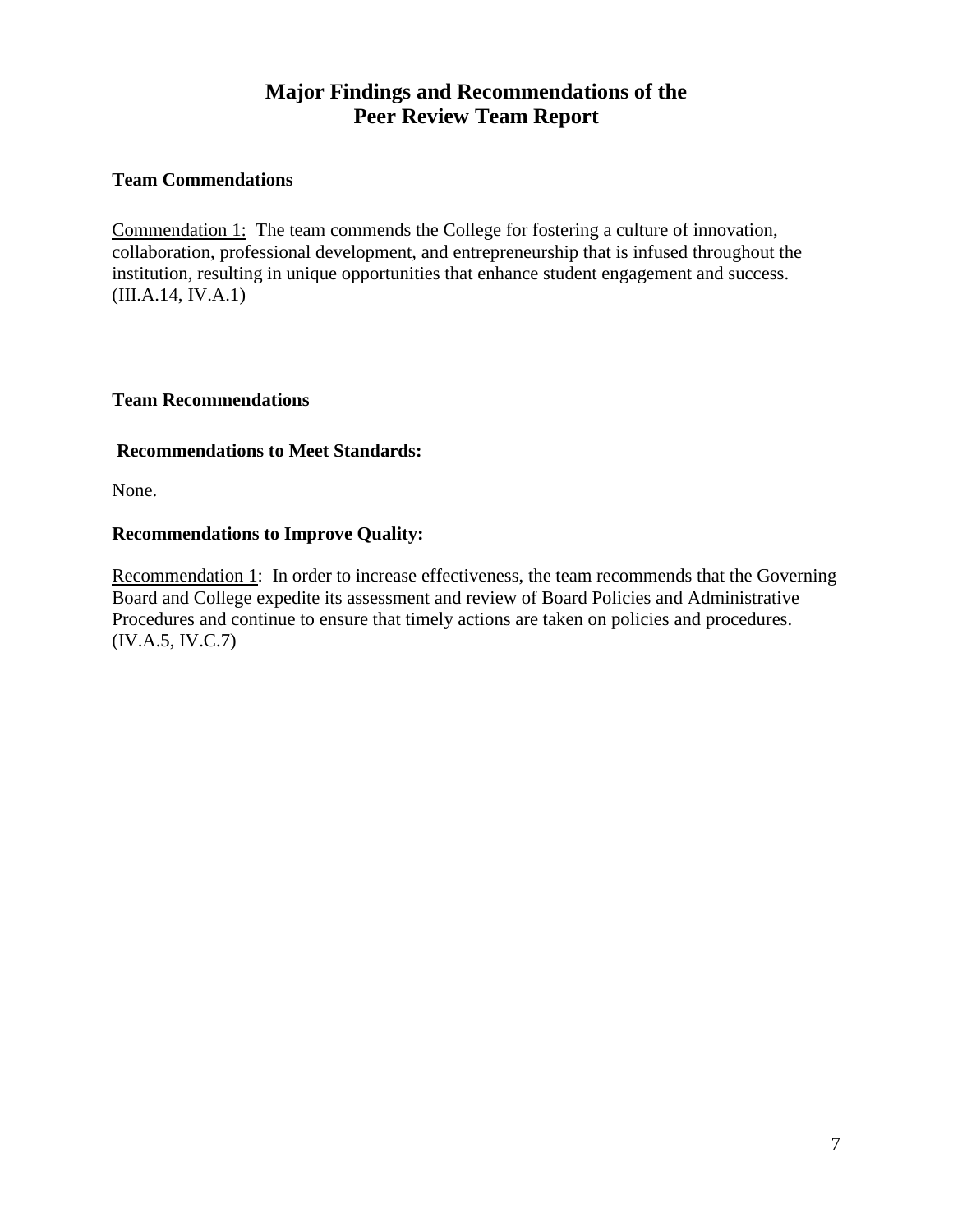## **Introduction**

<span id="page-7-0"></span>College of the Canyons was founded in 1967 after local voters approved a ballot measure to establish the college. Governing board members were first elected in 1968 and the College opened its doors to students in 1969 using after-school classrooms at Hart High School in Newhall. In 1970 the District acquired 153 acres of property adjacent to the east side of Interstate 5 and opened the Valencia campus using modular buildings. Since that modest beginning, the College has grown significantly, moving from an institution serving just a few hundred students to one that features multiple campuses serving 33,000 students annually. The Valencia Campus today features a number of distinctive buildings and programs, including a 926-seat Performing Arts Center, a University Center that houses bachelor's degree programs on site for expanded higher education opportunities in the Santa Clarita Valley, and a separate wing that features the Academy of the Canyons, a middle college high school program that promotes accelerated accumulation of college credits for high school students. The Valencia campus also features a state of the art Culinary Arts Center and a large Library and Learning Center, along with classrooms that support a wide array of general education and career course offerings.

 building a four-story student services and learning center complex adjacent to the science The College opened a second center, the Canyon Country Campus (CCC), in 2007 with 3,401 students initially enrolled there. The College's Applied Technology Education Center was built with bond dollars at this site and opened in 2011. Recently, the College completed construction of a new, 55,000 square foot Science Center at the CCC campus, expanding critical offerings in anatomy and physiology, biology, microbiology and chemistry at the center. The College is now building that will open in the summer of 2022.

The District's geographic area encompasses a 367-square mile service area that is located in the Santa Clarita Valley in the northwestern quadrant of Los Angeles County. The population of the district is approximately 300,000 people, with one-third of the residents being Hispanic, 45% white, 13% Asian, and 5% African American. The College has relatively strong adult participation rates, with 31 out of every 1,000 residents attending the College in 2020.

The College has a strong legacy of ties to the local community that runs through its history. These ties have brought significant voter support for three bond measures in a fifteen year period, with the most recent coming in 2016 (\$230 million). The close ties to the community have fostered a number of innovative collaborations, including the development of the middle college high school, a partnership with the Los Angeles County Sheriff's Academy for regular training academies, employment training relationships with local industry partners, and offering of courses for Rising Scholars in local Los Angeles County detention centers. Signature accomplishments include the development of a successful Employment Training Institute that has received \$6.8 million in state Employment Training Panel funding and the development of a successful Small Business Development Center that is housed at the College. The SBDC has excelled at its work, generating \$19 million in capital investments in 2019 and it received the Excellence in Service Award from the Small Business Administration the same year.

 suspend operations for a week, allowing the college to reconfigure classrooms and spaces to The College's response to the COVID-19 pandemic resulted in a decision on March 13, 2020 to allow greater distancing between students and patrons that might return to campus, and to provide a brief period for shifting face-to-face instruction to online offerings. The College has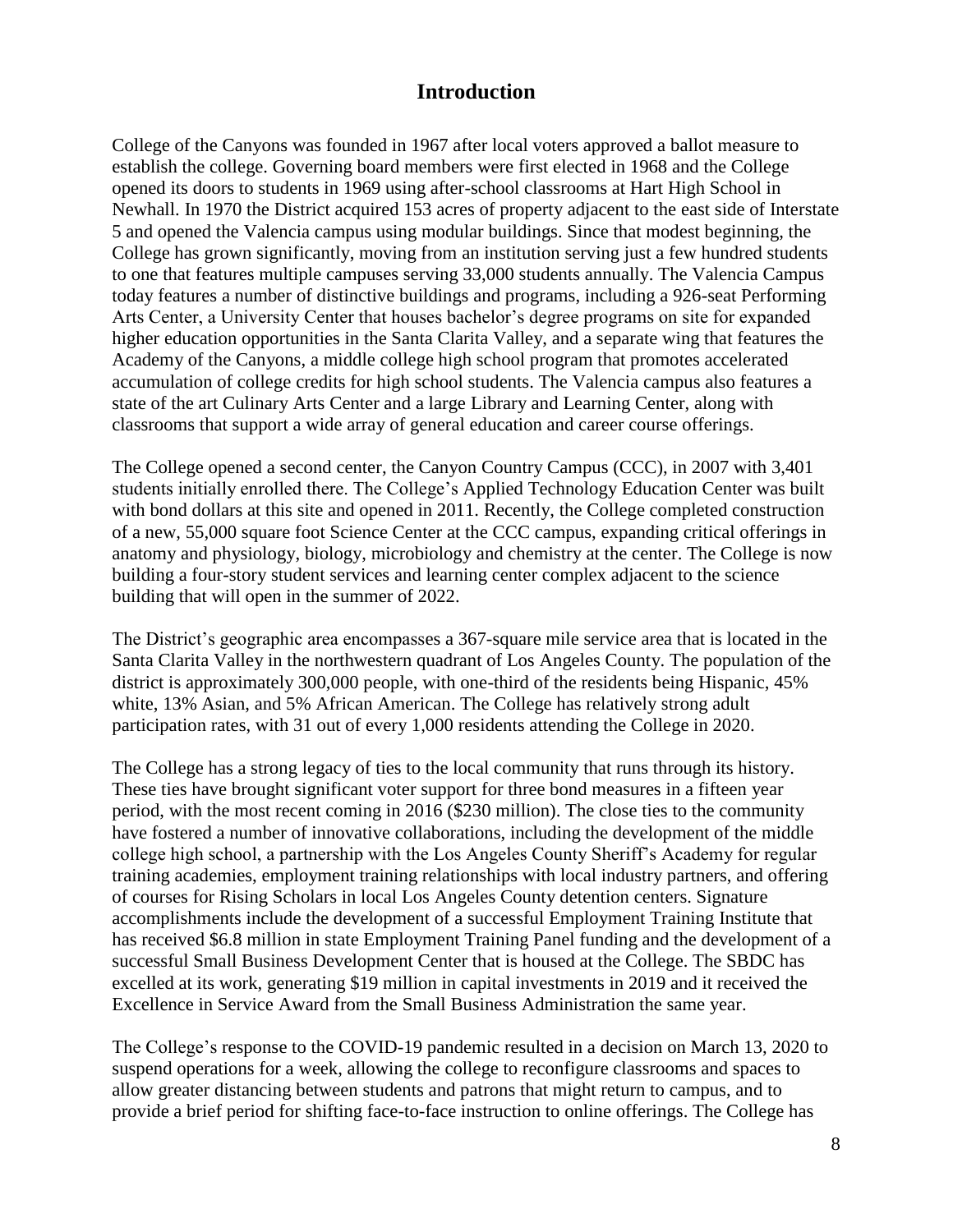used an emergency operations team to guide decision making during the pandemic, with regular reports to the college community. Additionally, the college's institutional research office has conducted numerous surveys of students to assess changes in course taking patterns, preferences for online learning during the pandemic, and to track why students are withdrawing from the institution.

Because of the COVID-19 pandemic, enrollments and course taking patterns have shifted dramatically over the last two years. In Fall of 2018, just under 20 percent of the College's enrollments were found in fully online course sections. In the Fall of 2020, 45 percent of the College's instruction was fully online (note: the remaining 55 percent includes hybrid instruction). That shift was accomplished with rapid training for faculty in distance education approaches. Team members who reviewed courses in the Fall of 2021 were impressed with the overall quality of regular and substantive interactions that take place between students and professors in online courses. The College's reported enrollment dropped considerably because of the pandemic. Heading into the pandemic, the College had reported [16,736.53](https://16,736.53) FTES in 2019-20, the year that the pandemic hit in spring of 2020. In 2021-22, the College's first apportionment report indicated that enrollment had dropped to [14,075.51,](https://14,075.51) a loss of almost 2,700 FTES. Despite this drop in enrollment, the College's funding was locked in at pre-pandemic levels because of an emergency conditions allowance that the state system was providing to all community colleges because of the pandemic.

Operations at the College have also shifted because of the pandemic. The College has developed a series of memoranda of understanding (MOU's) with its collective bargaining groups to address safety of staff, faculty, and students as the College worked to return more and more people to on–campus courses and services. The MOU's define working conditions for staff as they operate from home, and address return to work features like vaccination requirements and mask wearing. Throughout the pandemic, students in need of technology were provided assistance through drive-through pick-up systems. Emergency grants of financial assistance were also provided to students using a historic infusion of federal relief dollars. Technology training and support was provided to faculty, staff and managers to ease the transition to online work from home. The College deployed software solutions to help in this effort, including widespread use of Zoom, Canvas, Adobe Cloud, and Proctorio (to name a few). At the time of the visit, large numbers of staff, students, and faculty had returned to on-campus instruction and support services, although a substantial percentage of instruction was still online.

The visiting team was impressed with the College's innovative and entrepreneurial spirit and the way it is braided across sectors of the College. The breadth of innovations was documented in the College's ISER and through the conversations and interviews conducted during the visit. Among a host of notable practices, the team wants to call out several for specific accolades:

- The data visualizations and institutional research support that is provided for planning and institutional improvement (I.B.5)
- The College's distinctive Leadership Education in Action Program (LEAP) professional development program that has instilled a culture of innovation and improvement throughout the institution [\(III.A.14\)](https://III.A.14)
- The NASA High Altitude Student Project (HASP) program partnership that embeds student experiments in space flight missions (IV.A.1)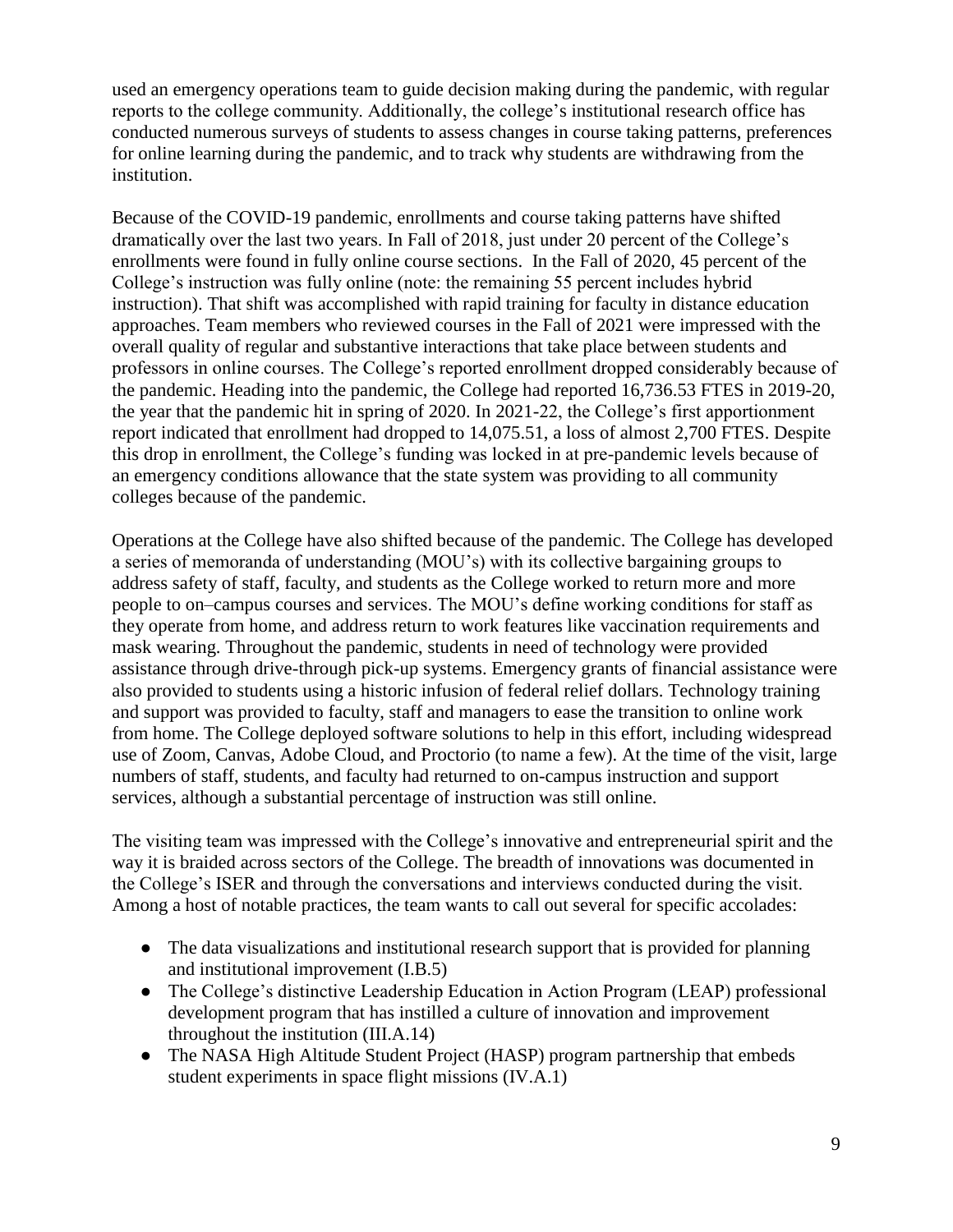- The district's commitment to a biodiversity initiative that includes using the campus grounds to establish living learning spaces for student and community education  $(III.B.2)$
- The District's commitment to an award-winning Civic Engagement Initiative that among other things, provides workshops and seminars to improve democratic engagement and has boosted voter participation rates among students (IV.A.1)
- The Board practice of holding joint meetings with the Associated Student Government, ensuring direct dialogue between student leaders and elected trustees (IV.A.1)
- ● The implementation of a Technology Innovation Funding Program and an Innovative Ideas Fund that has been used to purchase innovative technology and equipment for District programs (III.C.2)
- Expansion of non-credit and credit offerings for students, employees, and community members (II.A.2)
- Classified leaders use of podcasts to expand the profile of, and engage the classified staff in College work and governance (IV.A.5)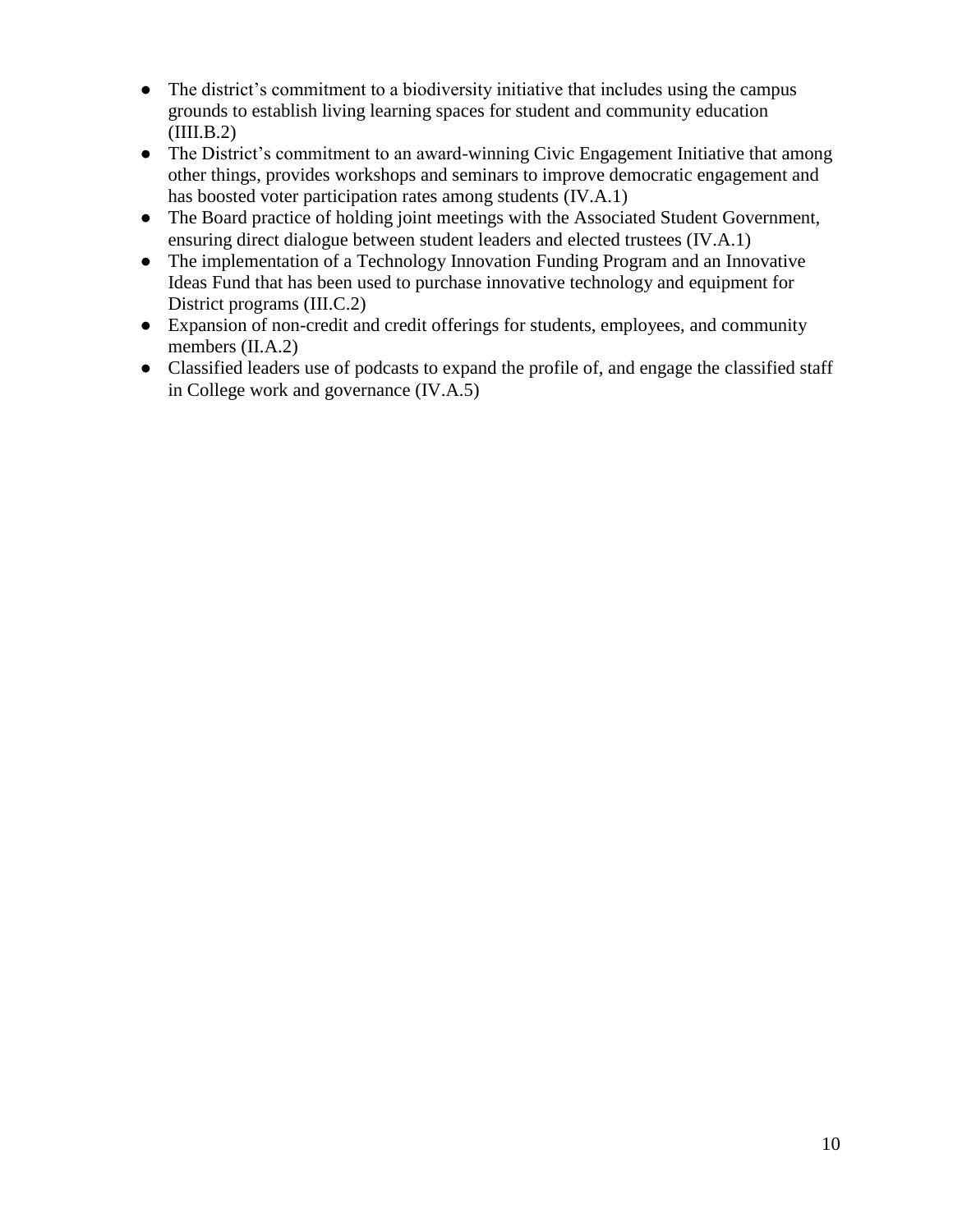# **Eligibility Requirements**

## <span id="page-10-0"></span>**1. Authority**

The College derives its authority to operate as a community college from two main sources. First it is an entity that exists based on statutory authority in the State of California, with an elected Board of Trustees that serve under the mandate of the California Government Code and Education Code. Second, the College derives its authority to operate and offer federal aid support programs as an accredited institution of the Accrediting Commission of Community and Junior Colleges. The team confirmed that the College has been continuously accredited by the ACCJC since its founding.

The College meets the ER.

#### **2. Operational Status**

The team confirmed that the College is providing educational services leading to associates degrees and certificates for 18,328 students in the fall term of 2021 year. A substantial percentage of students are pursuing the goal of degree completion or transfer to a four-year college or university. In the prior academic year (2019-20), the College awarded 5,897 degrees and certificates.

The College meets the ER.

#### **3. Degrees**

The College offers 65 associate of arts and associate of science degrees; 31 associate degrees for transfer (ADT), 146 certificates of achievement, of which 104 are state approved and 42 are locally approved certificates. The team confirmed that all associate degrees require a minimum of 60 units, including an appropriate general education component and a concentration within an area of emphasis.

The College meets the ER.

## **4. Chief Executive Officer**

The team confirmed that the College has a CEO who does not serve as the chair of the governing board. Board policies ensure that the CEO has appropriate powers of authority delegated to her. At the time of the visit, the CEO was completing her 34th year as Chancellor.

The College meets the ER.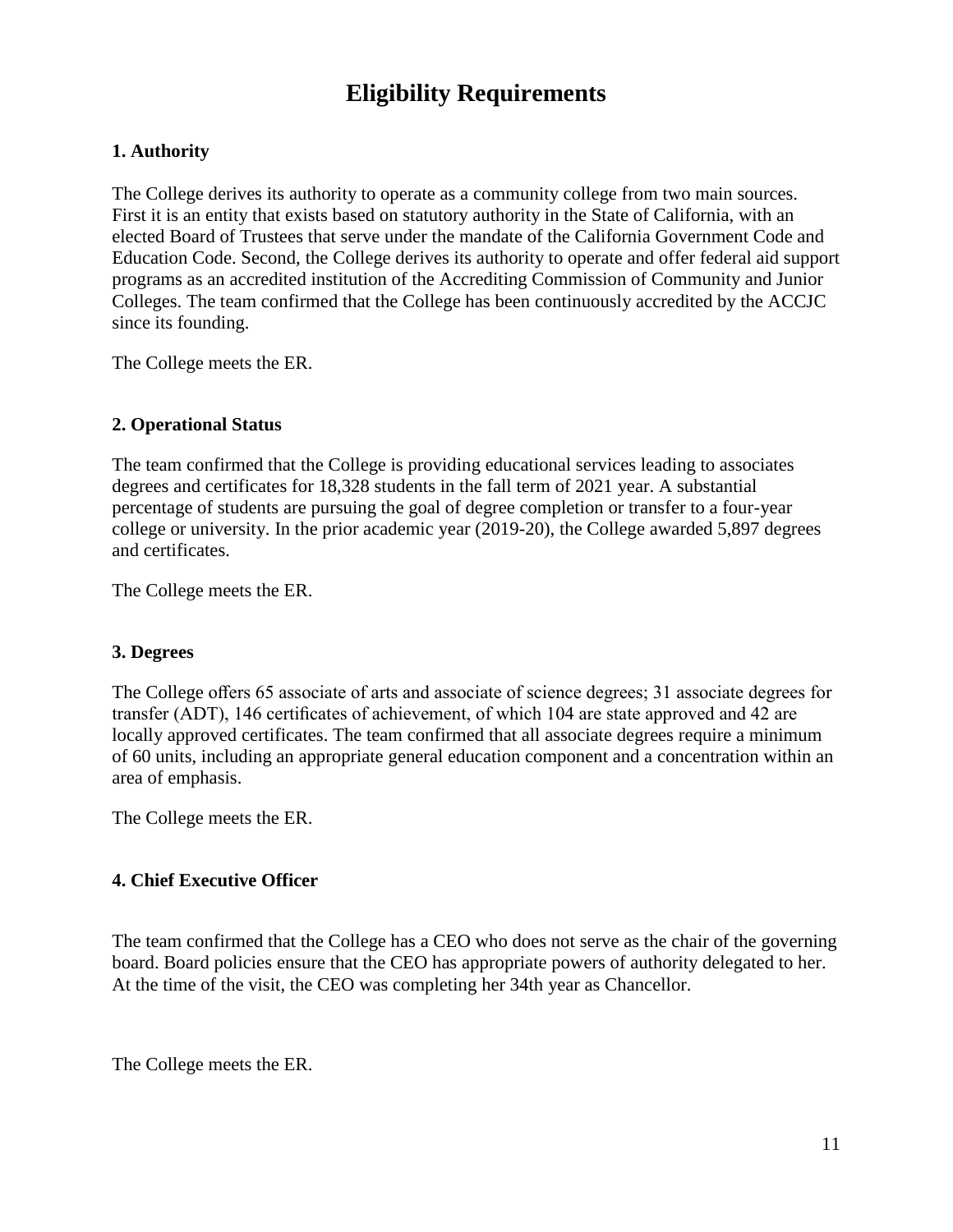## **5. Financial Accountability**

 website. The College has a strong record of audits with no fiscal findings. The team confirmed that the College uses a qualified external auditor to conduct audits of all financial records. All audits are certified and explanations of findings are documented appropriately. Audit reports are made available to the public via board meetings and the College

The College meets the ER.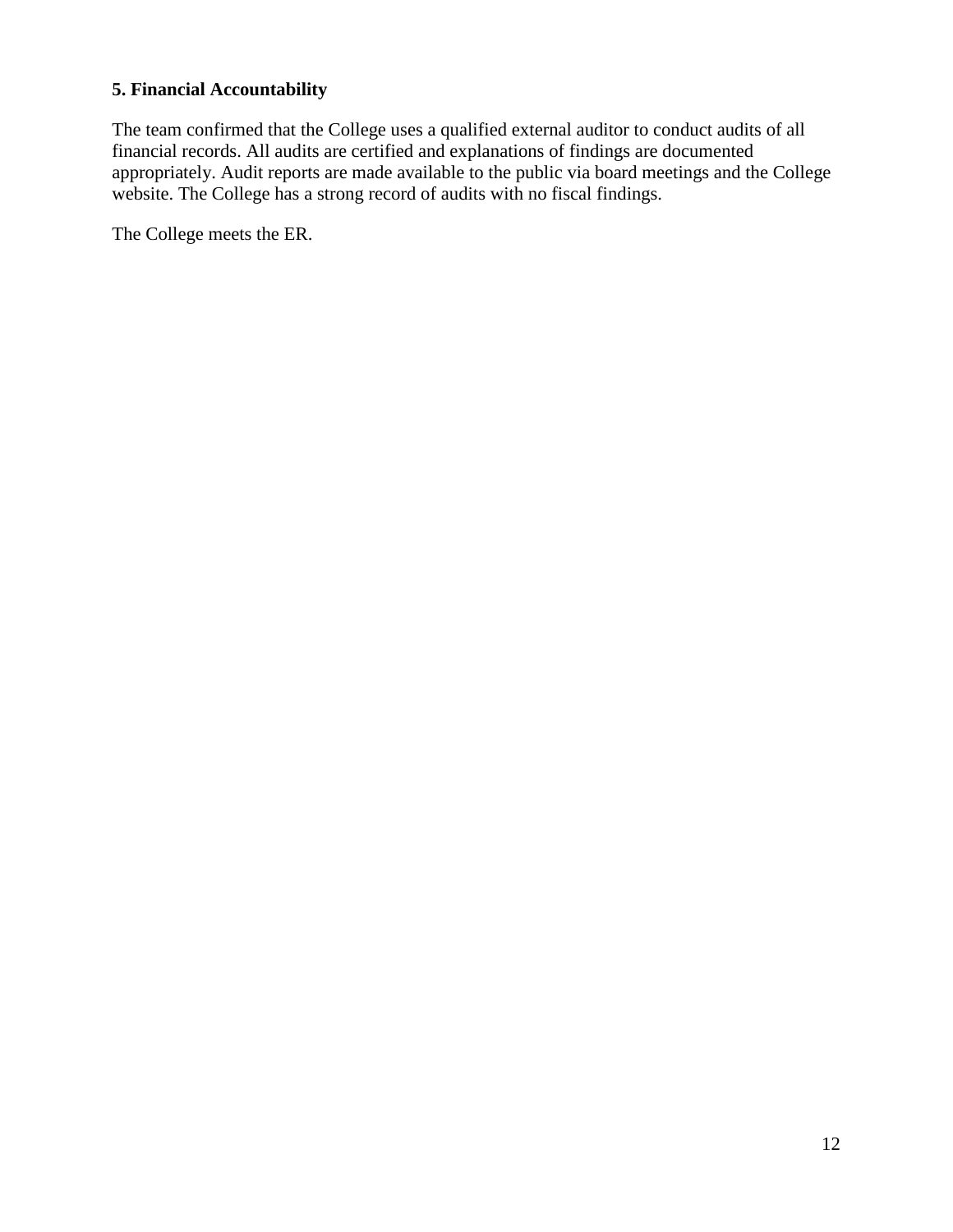# **Checklist for Evaluating Compliance with Federal Regulations and Related Commission Policies**

<span id="page-12-0"></span> Standards; other evaluation items under ACCJC standards may address the same or similar The evaluation items detailed in this Checklist are those which fall specifically under federal regulations and related Commission policies, beyond what is articulated in the Accreditation subject matter. The peer review team evaluated the institution's compliance with Standards as well as the specific Checklist elements from federal regulations and related Commission policies noted here.

# <span id="page-12-1"></span>**Public Notification of a Peer Review Team Visit and Third Party Comment**

#### **Evaluation Items:**

| 区 | The institution has made an appropriate and timely effort to solicit third party<br>comment in advance of a comprehensive review visit.                                                  |
|---|------------------------------------------------------------------------------------------------------------------------------------------------------------------------------------------|
| 区 | The institution cooperates with the review team in any necessary follow-up related to<br>the third party comment.                                                                        |
| ⊠ | The institution demonstrates compliance with the Commission Policy on Rights,<br>Responsibilities, and Good Practice in Relations with Member Institutions as to third<br>party comment. |

[Regulation citation: 602.23(b).]

## **Conclusion Check-Off (mark one):**

| 区 | The team has reviewed the elements of this component and has found the institution to<br>meet the Commission's requirements.                                    |
|---|-----------------------------------------------------------------------------------------------------------------------------------------------------------------|
|   | The team has reviewed the elements of this component and has found the institution to<br>meet the Commission's requirements, but that follow-up is recommended. |
|   | The team has reviewed the elements of this component and found the institution does<br>not meet the Commission's requirements.                                  |

## **Narrative:**

The college made appropriate efforts to solicit third party comments regarding its accreditation status. The peer review team visit was advertised to the community and open public forums were well attended. The commission staff did not receive any applicable third party comments about the college in advance of the visit. The team confirmed that College is in compliance with the Commission *Policy on Rights, Responsibilities, and Good Practice in Relations with Member Institutions*.

# <span id="page-12-2"></span>**Standards and Performance with Respect to Student Achievement**

## **Evaluation Items:**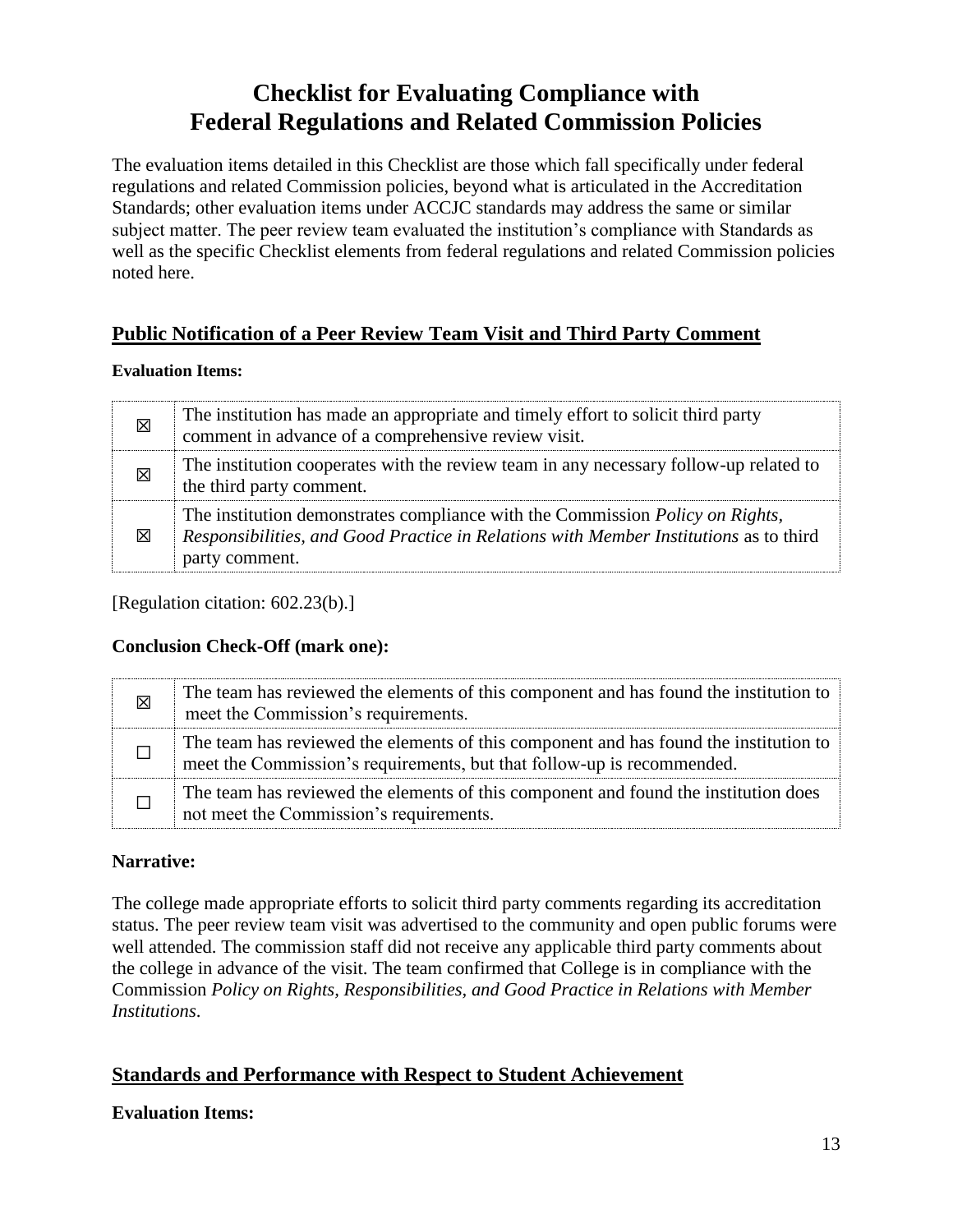| 図 | The institution has defined elements of student achievement performance across the<br>institution, and has identified the expected measure of performance within each<br>defined element. Course completion is included as one of these elements of student<br>achievement. Other elements of student achievement performance for measurement<br>have been determined as appropriate to the institution's mission. (Standard I.B.3 and<br>Section B. Presentation of Student Achievement Data and Institution-set Standards)                                                                    |
|---|-------------------------------------------------------------------------------------------------------------------------------------------------------------------------------------------------------------------------------------------------------------------------------------------------------------------------------------------------------------------------------------------------------------------------------------------------------------------------------------------------------------------------------------------------------------------------------------------------|
| X | The institution has defined elements of student achievement performance within each<br>instructional program, and has identified the expected measure of performance within<br>each defined element. The defined elements include, but are not limited to, job<br>placement rates for program completers, and for programs in fields where licensure is<br>required, the licensure examination passage rates for program completers. (Standard<br>I.B.3 and Section B. Presentation of Student Achievement Data and Institution-set<br>Standards)                                               |
| 冈 | The institution-set standards for programs and across the institution are relevant to<br>guide self-evaluation and institutional improvement; the defined elements and<br>expected performance levels are appropriate within higher education; the results are<br>reported regularly across the campus; and the definition of elements and results are<br>used in program-level and institution-wide planning to evaluate how well the<br>institution fulfills its mission, to determine needed changes, to allocating resources,<br>and to make improvements. (Standard I.B.3, Standard I.B.9) |
| 図 | The institution analyzes its performance as to the institution-set standards and as to<br>student achievement, and takes appropriate measures in areas where its performance is<br>not at the expected level. (Standard I.B.4)                                                                                                                                                                                                                                                                                                                                                                  |

[Regulation citations: 602.16(a)(1)(i); 602.17(f); 602.19 (a-e).]

## **Conclusion Check-Off (mark one):**

| 図 | The team has reviewed the elements of this component and has found the institution to<br>meet the Commission's requirements.                                    |
|---|-----------------------------------------------------------------------------------------------------------------------------------------------------------------|
|   | The team has reviewed the elements of this component and has found the institution to<br>meet the Commission's requirements, but that follow-up is recommended. |
|   | The team has reviewed the elements of this component and found the institution does<br>not meet the Commission's requirements.                                  |

## **Narrative:**

The report on Standard I.B.3 and Section B of the institution's Self Evaluation Report provides detailed information on standards of student learning and achievement. The team's report in Section I.B.3, I.B.4, and I.B.9 (pages 26 and 27) provides detailed comments to document the college's compliance with Commission Standards relating to the establishment of institution set standards and performance with respect to student achievement and learning.

## <span id="page-13-0"></span>**Credits, Program Length, and Tuition**

**Evaluation Items:**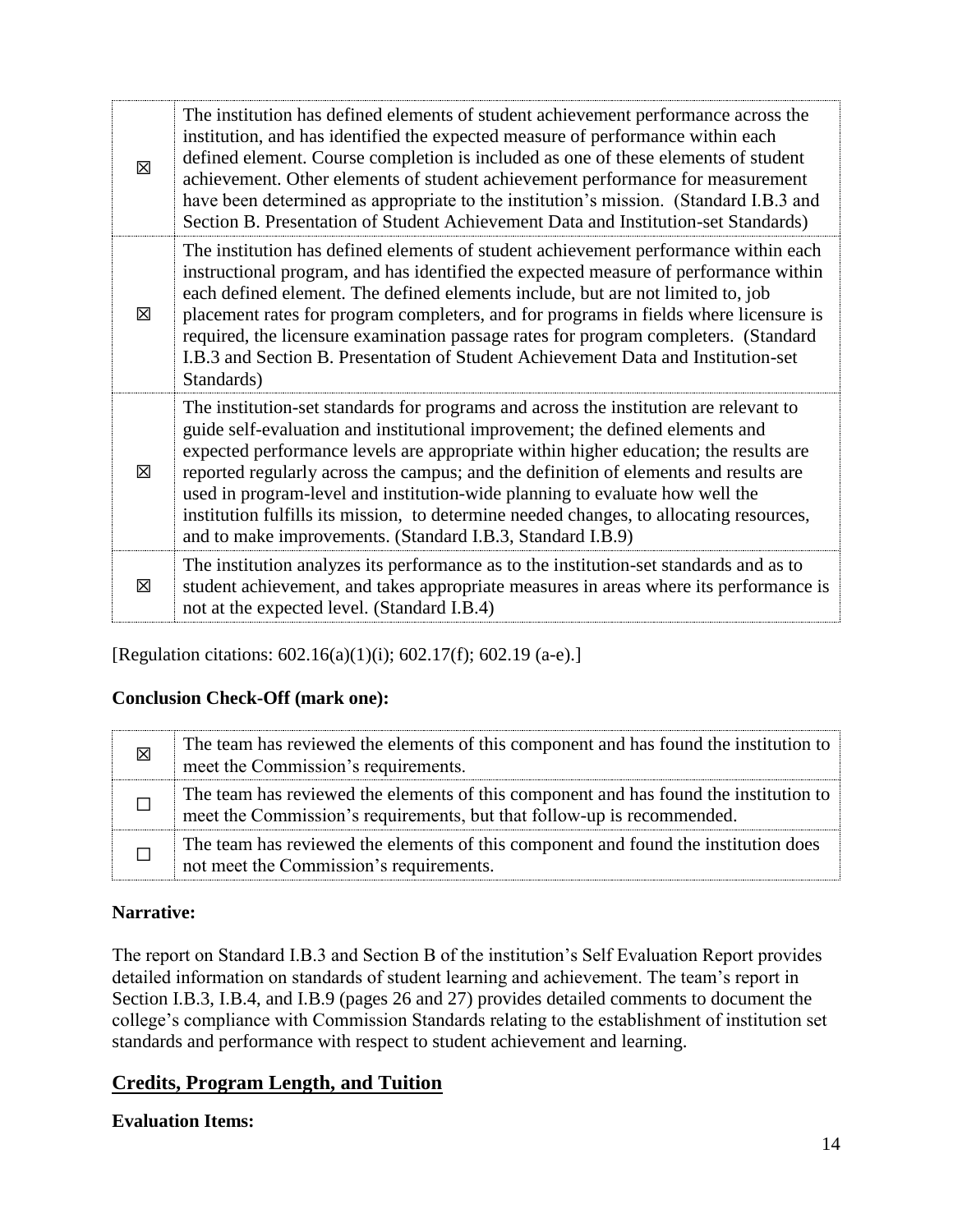| ⊠ | Credit hour assignments and degree program lengths are within the range of good<br>practice in higher education (in policy and procedure). (Standard II.A.9)                                                                                                                                                         |
|---|----------------------------------------------------------------------------------------------------------------------------------------------------------------------------------------------------------------------------------------------------------------------------------------------------------------------|
| 図 | The assignment of credit hours and degree program lengths is verified by the<br>institution, and is reliable and accurate across classroom based courses, laboratory<br>classes, distance education classes, and for courses that involve clinical practice (if<br>applicable to the institution). (Standard II.A.9) |
| 図 | Tuition is consistent across degree programs (or there is a rational basis for any<br>program-specific tuition). (Standard I.C.2)                                                                                                                                                                                    |
| ⊠ | Any clock hour conversions to credit hours adhere to the Department of Education's<br>conversion formula, both in policy and procedure, and in practice. (Standard II.A.9)                                                                                                                                           |
| ⊠ | The institution demonstrates compliance with the Commission Policy on Credit Hour,<br>Clock Hour, and Academic Year.                                                                                                                                                                                                 |

[Regulation citations: 600.2 (definition of credit hour); 602.16(a)(1)(viii); 602.24(e), (f); 668.2; 668.9.]

## **Conclusion Check-Off (mark one):**

| 区 | The team has reviewed the elements of this component and has found the institution to<br>meet the Commission's requirements.                                    |
|---|-----------------------------------------------------------------------------------------------------------------------------------------------------------------|
|   | The team has reviewed the elements of this component and has found the institution to<br>meet the Commission's requirements, but that follow-up is recommended. |
|   | The team has reviewed the elements of this component and found the institution does<br>not meet the Commission's requirements.                                  |

## **Narrative:**

 for all course sections is set by the State Legislature (\$46 per unit) and is commonly applied on a Team members reviewed the ISER, College policies, the College catalog, and interviewed College stakeholders to document that credit hour assignments and degree program lengths at the institution are within the range of good practice in higher education. The assignment of credit hours and degree program lengths is verified by the institution through its curriculum process (at the program and course approval stage) and through attendance records (at the implementation stage). Assignment of credit is reliable and accurate across classroom based courses, laboratory classes, distance education classes, and for courses that involve clinical practice. Curriculum committee members receive adequate training to ensure this consistency and reliability. Tuition unit basis by the college. Team members reviewed and confirmed that the College complies with the Commission *Policy on Institutional Degrees and Credits*.

## <span id="page-14-0"></span>**Transfer Policies**

## **Evaluation Items:**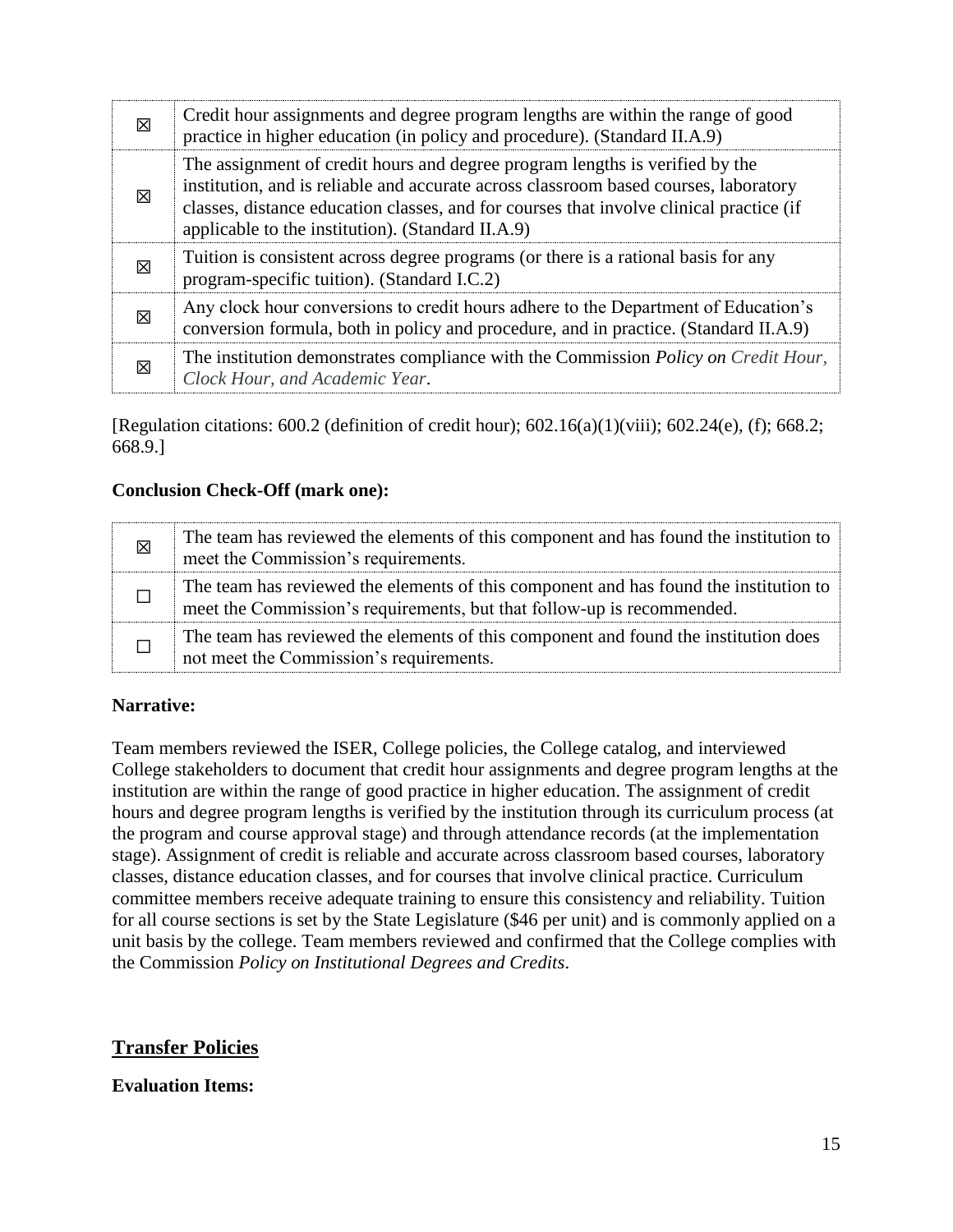| 図 | Transfer policies are appropriately disclosed to students and to the public. (Standard<br>II.A.10                          |
|---|----------------------------------------------------------------------------------------------------------------------------|
| 図 | Policies contain information about the criteria the institution uses to accept credits for<br>transfer. (Standard II.A.10) |
| 図 | The institution complies with the Commission Policy on Transfer of Credit.                                                 |

[Regulation citations: 602.16(a)(1)(viii); 602.17(a)(3); 602.24(e); 668.43(a)(ii).]

## **Conclusion Check-Off (mark one):**

| 区 | The team has reviewed the elements of this component and has found the institution to<br>meet the Commission's requirements.                                    |
|---|-----------------------------------------------------------------------------------------------------------------------------------------------------------------|
|   | The team has reviewed the elements of this component and has found the institution to<br>meet the Commission's requirements, but that follow-up is recommended. |
|   | The team has reviewed the elements of this component and found the institution does<br>not meet the Commission's requirements.                                  |

## **Narrative:**

 from other colleges and credit for prior learning. The campus has established articulation agreements with Transfer policies for the college are appropriately disclosed in the college's publications and website. The policies relating to the transfer of credit contain information about the institution's acceptance of credit transfer institutions. Team members reviewed the Commission Policy on Transfer of Credit and documented the institution's compliance with the policy.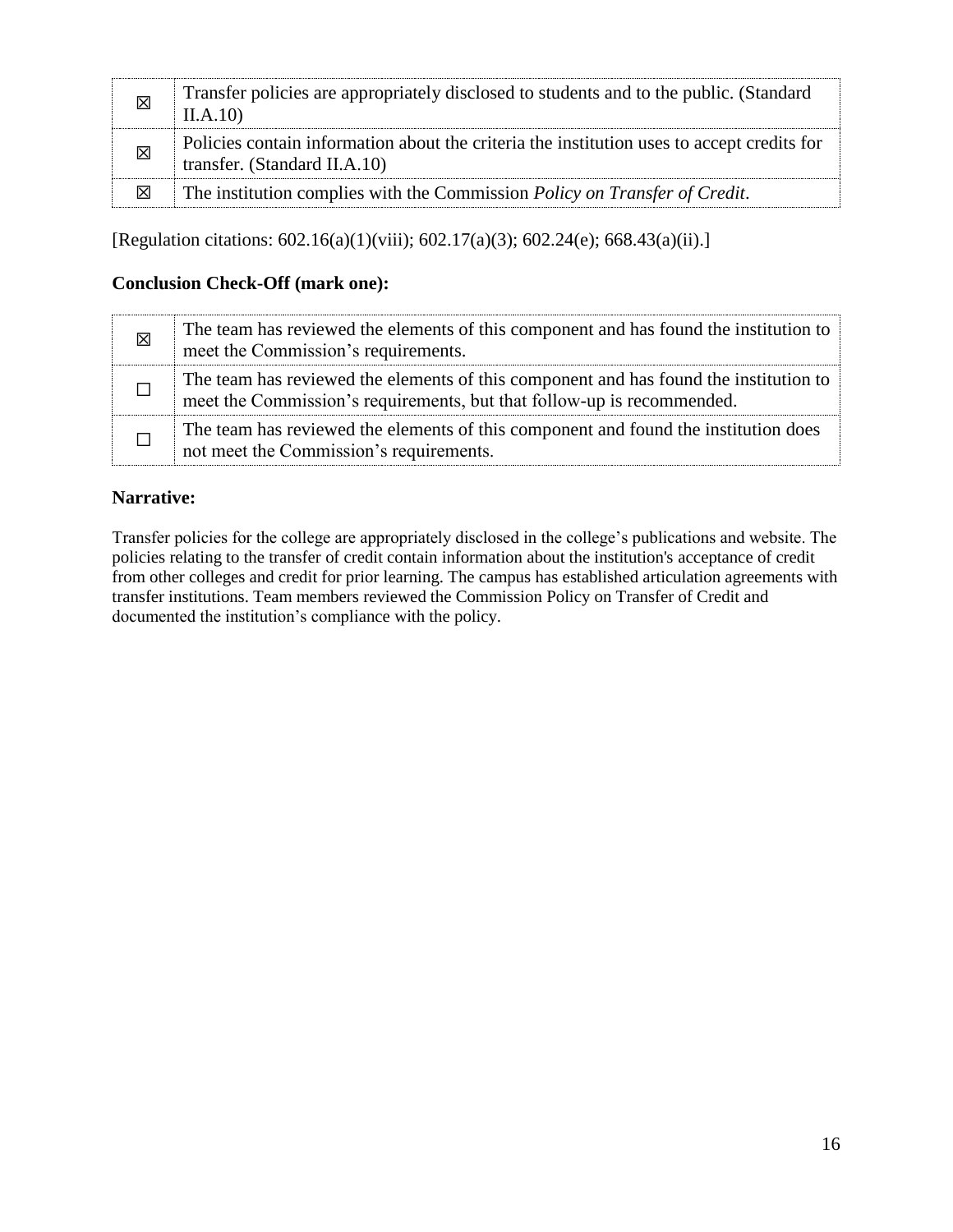# <span id="page-16-0"></span>**Distance Education and Correspondence Education**

## **Evaluation Items:**

|                                      | <b>For Distance Education:</b>                                                                                                                                                                                           |  |
|--------------------------------------|--------------------------------------------------------------------------------------------------------------------------------------------------------------------------------------------------------------------------|--|
| 冈                                    | The institution demonstrates regular and substantive interaction between students and<br>the instructor.                                                                                                                 |  |
| 冈                                    | The institution demonstrates comparable learning support services and student support<br>services for distance education students. (Standards II.B.1, II.C.1)                                                            |  |
| 図                                    | The institution verifies that the student who registers in a distance education program<br>is the same person who participates every time and completes the course or program<br>and receives the academic credit.       |  |
| <b>For Correspondence Education:</b> |                                                                                                                                                                                                                          |  |
|                                      | The institution demonstrates comparable learning support services and student support<br>services for correspondence education students. (Standards II.B.1, II.C.1)                                                      |  |
|                                      | The institution verifies that the student who registers in a correspondence education<br>program is the same person who participates every time and completes the course or<br>program and receives the academic credit. |  |
| <b>Overall:</b>                      |                                                                                                                                                                                                                          |  |
| 冈                                    | The technology infrastructure is sufficient to maintain and sustain the distance<br>education and correspondence education offerings. (Standard III.C.1)                                                                 |  |
| 図                                    | The institution demonstrates compliance with the Commission <i>Policy on Distance</i><br><b>Education and Correspondence Education.</b>                                                                                  |  |

[Regulation citations: 602.16(a)(1)(iv), (vi); 602.17(g); 668.38.]

## **Conclusion Check-Off (mark one):**

| ⊠ | The team has reviewed the elements of this component and has found the institution to<br>meet the Commission's requirements.                                    |
|---|-----------------------------------------------------------------------------------------------------------------------------------------------------------------|
|   | The team has reviewed the elements of this component and has found the institution to<br>meet the Commission's requirements, but that follow-up is recommended. |
|   | The team has reviewed the elements of this component and found the<br>Institution does not meet the Commission's requirements.                                  |
|   | The college does not offer Distance Education or Correspondence Education.                                                                                      |

## **Narrative:**

In order to demonstrate compliance with Commission *Policy on Distance Education and Correspondence Education*, the team was provided access to a random sample of 50 online sections from the Fall 2021 semester. Team members reviewed the courses for evidence of regular and substantive interactions between students and professors and were very satisfied with the quality and volume of those interactions. Team members found evidence of faculty engaged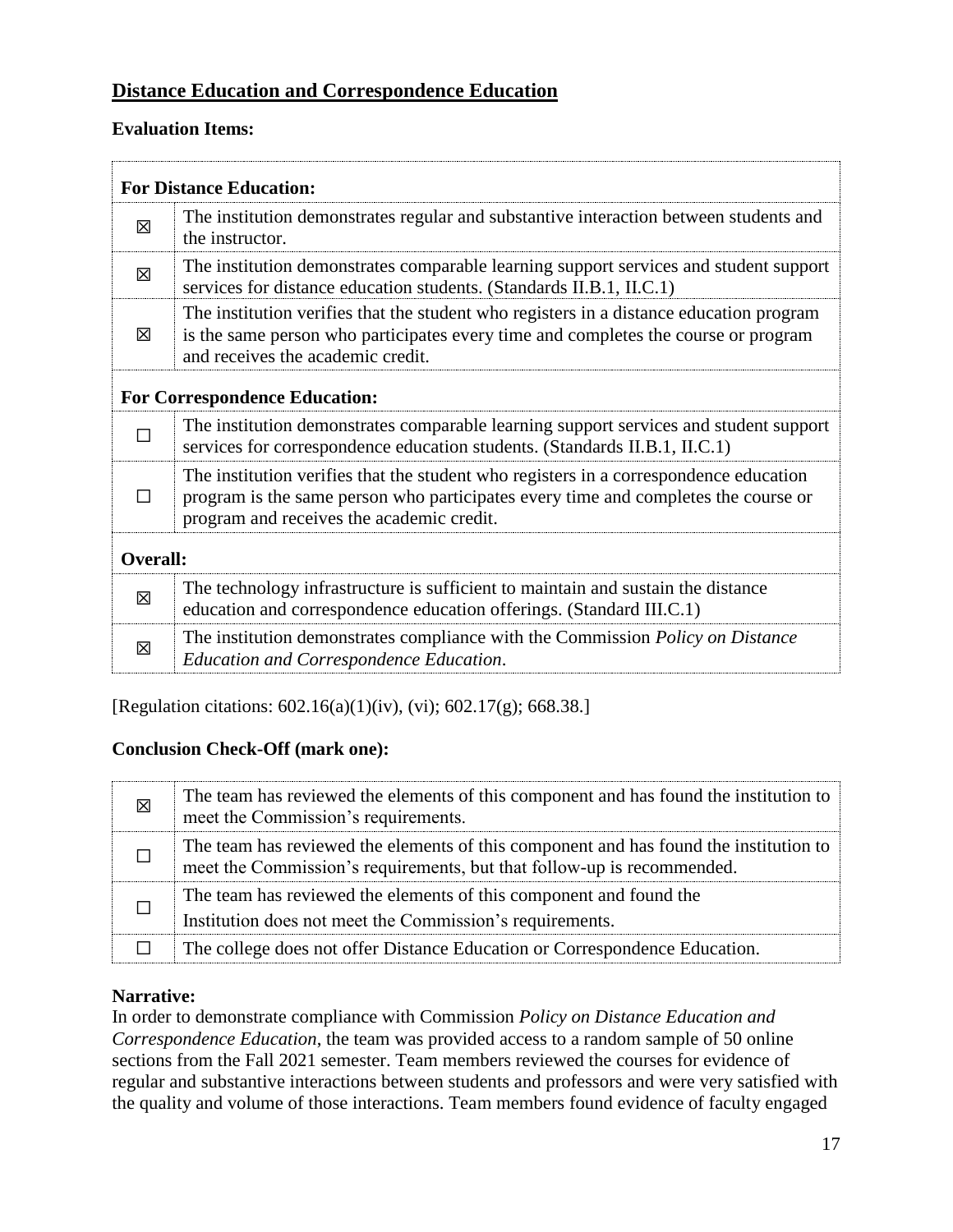in appropriate modes of interaction that align with college policies on distance education and guidance from internal professional development workshops on distance education teaching and learning. Team interviews confirmed that services provided in face-to-face and online modalities are comparable for students. Team interviews also confirmed that the College has in place log-in procedures that allow it to authenticate the identity of the student when they access course content from the online learning platform.

During the course of the COVID-19 pandemic, a small number of course sections conducted by the college for prison inmates were shifted to correspondence education under the commission's flexibility guidelines. This was done because inmate populations were so vulnerable to COVID-19 transmission in congregate settings. The team confirmed that the college does not offer more than 50% of a program or certificate in this setting.

## <span id="page-17-0"></span>**Institutional Disclosure and Advertising and Recruitment Materials**

## **Evaluation Items:**

| ⊠ | The institution provides accurate, timely (current), and appropriately detailed<br>information to students and the public about its programs, locations, and policies.<br>(Standard I.C.2) |
|---|--------------------------------------------------------------------------------------------------------------------------------------------------------------------------------------------|
| 冈 | The institution complies with the Commission Policy on Institutional Advertising,<br>Student Recruitment, and Policy on Representation of Accredited Status.                               |
| 図 | The institution provides required information concerning its accredited<br>status.(Standard I.C.12)                                                                                        |

[Regulation citations:  $602.16(a)(1))$ (vii); 668.6.]

## **Conclusion Check-Off (mark one):**

| 区 | The team has reviewed the elements of this component and has found the institution to<br>meet the Commission's requirements.                                    |
|---|-----------------------------------------------------------------------------------------------------------------------------------------------------------------|
|   | The team has reviewed the elements of this component and has found the institution to<br>meet the Commission's requirements, but that follow-up is recommended. |
|   | The team has reviewed the elements of this component and found the institution does<br>not meet the Commission's requirements.                                  |

## **Narrative:**

The team confirmed that the college provides accurate, timely, current, and detailed information to students and the public about its programs, locations, and policies. Confirmation came from the team's independent review of websites and college publications. The college's accredited status is listed in its College Catalog and Schedule of Classes (via a click-through link), and is one click away from the main website of the College. In similar fashion, the college maintains an accreditation website that features information about its recently completed Institutional Self Evaluation Report, and its last accreditation.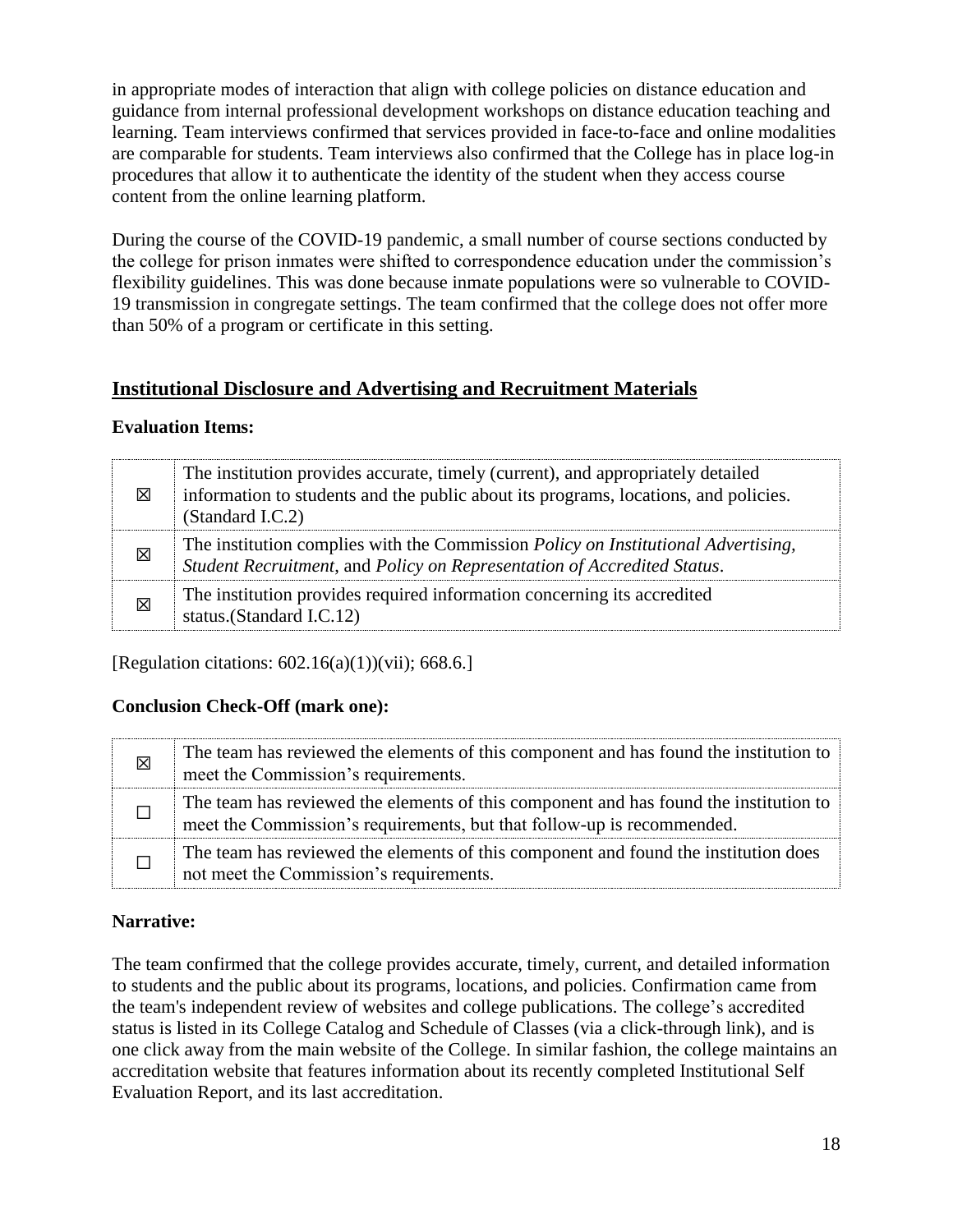# <span id="page-18-0"></span>**Title IV Compliance**

## **Evaluation Items:**

| ⊠ | The institution has presented evidence on the required components of the Title IV<br>Program, including findings from any audits and program or other review activities by<br>the U.S. Department of Education (ED). (Standard III.D.15)                                                                                                                                                           |
|---|----------------------------------------------------------------------------------------------------------------------------------------------------------------------------------------------------------------------------------------------------------------------------------------------------------------------------------------------------------------------------------------------------|
| 冈 | If applicable, the institution has addressed any issues raised by ED as to financial<br>responsibility requirements, program record-keeping, etc. If issues were not timely<br>addressed, the institution demonstrates it has the fiscal and administrative capacity to<br>timely address issues in the future and to retain compliance with Title IV program<br>requirements. (Standard III.D.15) |
| ⊠ | If applicable, the institution's student loan default rates are within the acceptable range<br>defined by ED. Remedial efforts have been undertaken when default rates near or<br>meet a level outside the acceptable range. (Standard III.D.15)                                                                                                                                                   |
|   | If applicable, contractual relationships of the institution to offer or receive educational,<br>library, and support services meet the Accreditation Standards and have been<br>approved by the Commission through substantive change if required. (Standard<br>III.D.16                                                                                                                           |
| ⊠ | The institution demonstrates compliance with the Commission Policy on Contractual<br>Relationships with Non-Accredited Organizations and the Policy on Institutional<br>Compliance with Title IV.                                                                                                                                                                                                  |

[Regulation citations: 602.16(a)(1)(v); 602.16(a)(1)(x); 602.19(b); 668.5; 668.15; 668.16; 668.71 et seq.]

## **Conclusion Check-Off:**

| 図 | The team has reviewed the elements of this component and has found the institution to<br>meet the Commission's requirements.                                    |
|---|-----------------------------------------------------------------------------------------------------------------------------------------------------------------|
|   | The team has reviewed the elements of this component and has found the institution to<br>meet the Commission's requirements, but that follow-up is recommended. |
|   | The team has reviewed the elements of this component and found the institution does<br>not meet the Commission's requirements.                                  |

## **Narrative:**

The institution has a strong record of financial audits with no fiscal findings. During the current accreditation cycle, the College had one compliance audit finding relating to the issue of reporting of Return to Title IV payments within an established number of days from when a student ceases to be enrolled (100% withdrawal). That finding was addressed within the following year's audit report. Additionally, recent student loan default rates are low and very favorable in comparison to the 30 percent benchmark set by the federal government (8.4 percent in the most recent cohort). The Commission staff have noted no communication from the U.S.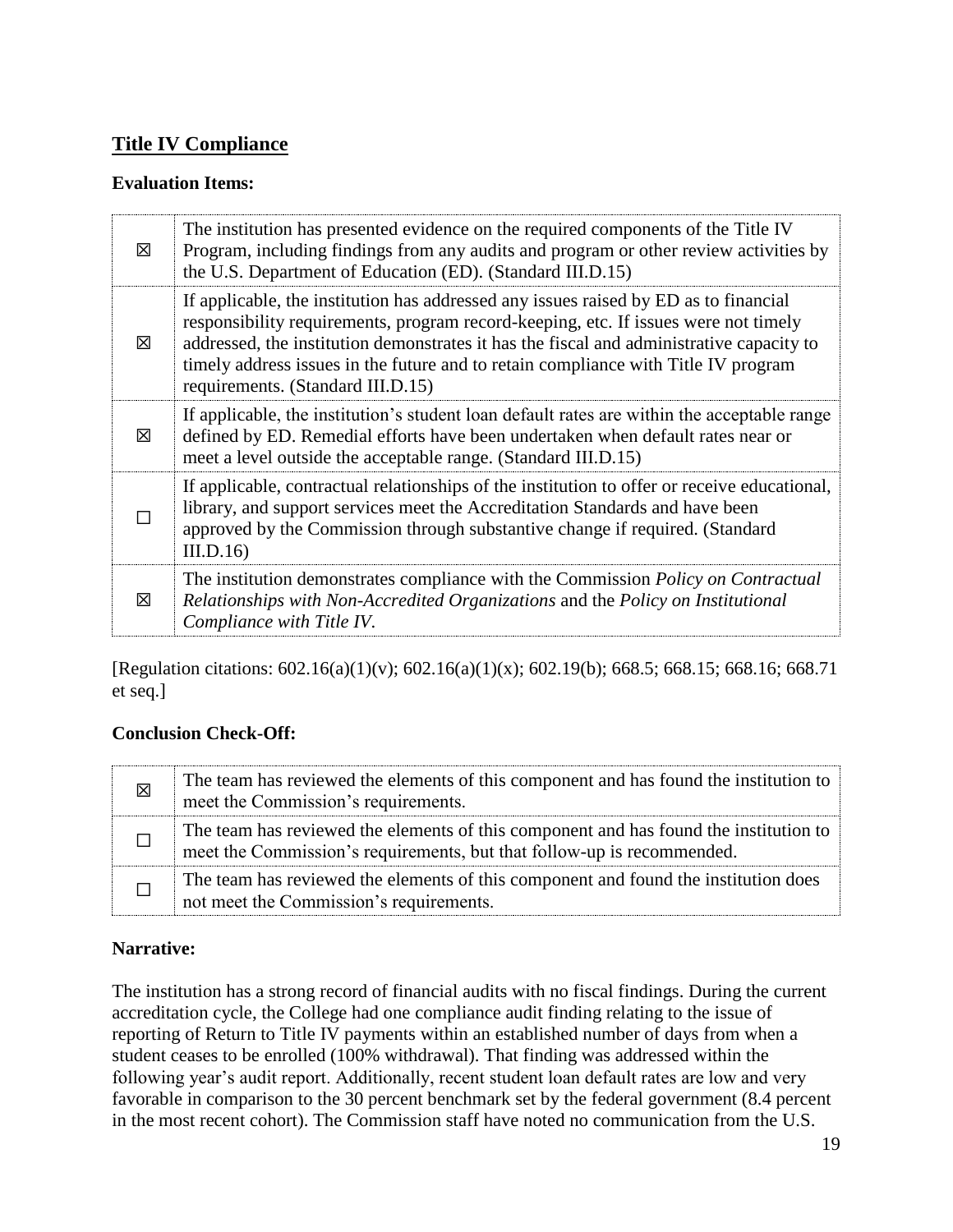Department of Education about Title IV financial aid concerns at the College. The team confirmed that the college is in compliance with the *Commission's Policy on Institutional Compliance with Title IV*.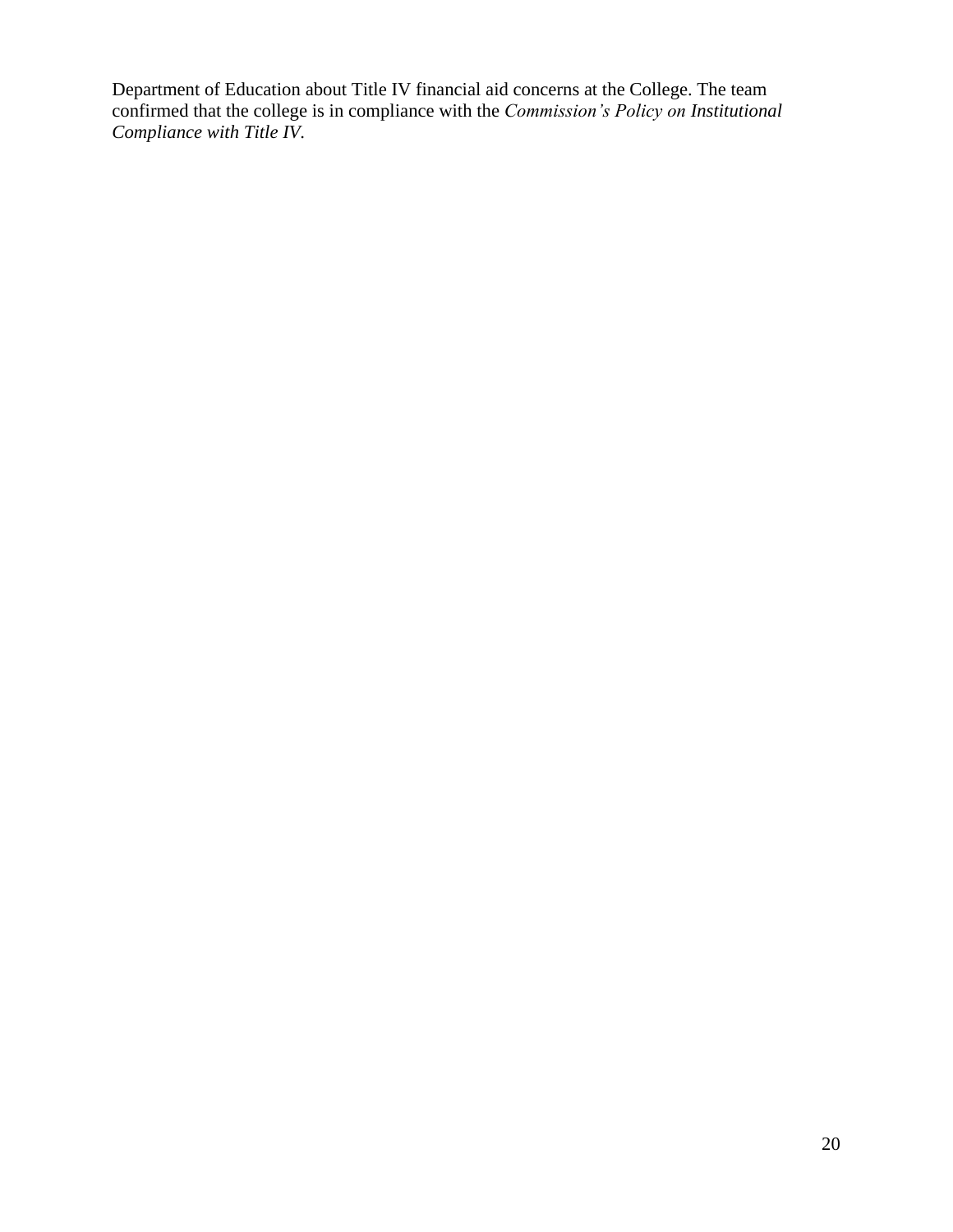# **Standard I**

# **Mission, Academic Quality and Institutional Effectiveness**

## <span id="page-20-1"></span><span id="page-20-0"></span>**1.A. Mission**

#### General Observations:

 regular basis. Evidence demonstrates that the College's programs, services, and planning are The College of the Canyons mission describes the institution's "fundamental goals and purposes." The mission statement is publicly displayed in multiple locations and is reviewed on a aligned with its mission and that data is used to determine how well it meets its mission. The College mission statement describes the institution's broad educational purposes including the student population it serves and the types of degrees and certificates it offers. The mission guides processes, planning, and the resource allocation process at the institution. The mission is approved by the Board of Trustees, most recently in 2021.

#### Findings and Evidence:

The College mission statement describes the institution's broad purpose of offering "an accessible, holistic, education for students" while championing "diversity, equity, inclusion, and global responsibility." The mission supports students in their pursuit of associate degrees, certificates, credentials, transfer, or workforce skills. The mission statement is published widely and reviewed on a regular basis by constituency groups. The College is committed to student learning and achievement by "providing clear pathways" for success. (I.A.1)

The College of the Canyons uses a variety of data points including enrollment, success, retention, access, and completion to determine if it is effectively accomplishing its mission. Meeting minutes, website materials, presentations, and agendas demonstrate evidence of significant dialog of the data relating to the mission of the College. The planning processes and priorities at the College are directed by the mission. (I.A.2)

College of the Canyons aligns its programs and services with the mission through its comprehensive program review cycle and planning processes. The President's Advisory Council on Budget (PAC-B) works to ensure that the budget allocation process is also driven by the mission, strategic goals, and college-wide planning. The Budget Parameters, outlined in BP 6200 and the Budget Parameters document, provides guidelines for the process of developing the annual budget in support of the mission, strategic goals, planning documents and academic and administrative program reviews. The document is reviewed annually by PAC-B but can be revised as needed based on the final state budget. The document outlines program review and planning budget request processes, communication to and from constituency groups, budget criteria, regulations that affect the budget, and descriptions of revenue and expenditures. The Budget Parameters document indicates that "department objectives must link Strategic Goals to Budget Requests in Program Review." (I.A.3)

The College mission statement is displayed on the College's website, in the catalog, in collegewide planning documents and publications, and on posters throughout the physical campuses. The College reviews and updates the mission statement regularly and publishes it widely to the college community. The mission review process includes review from the College Planning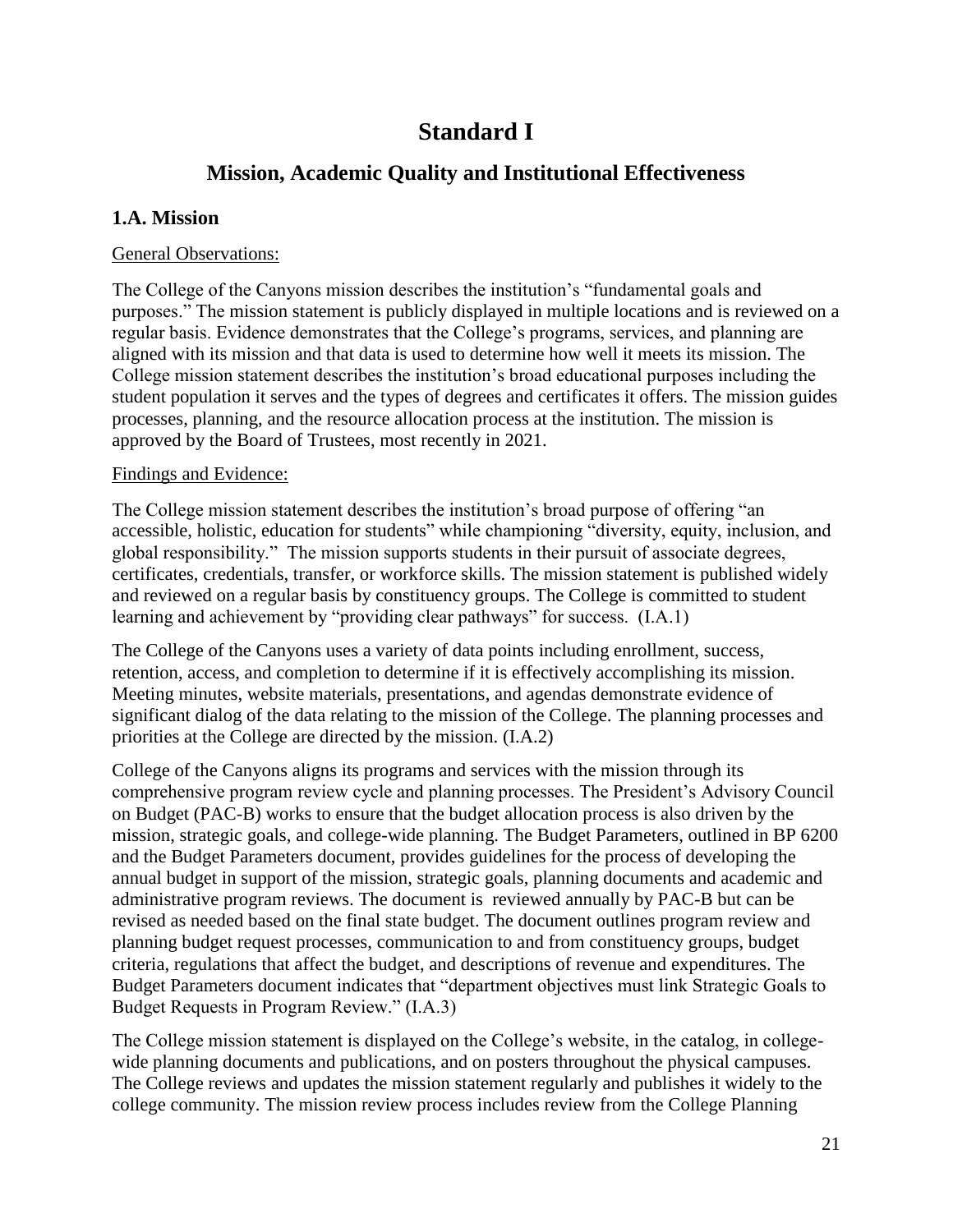Team (CPT) and college-wide constituents, such as the Academic Senate, Classified Senate, and the Associated Student Government. (I.A.4)

**Conclusion** 

The College meets Standard I.A.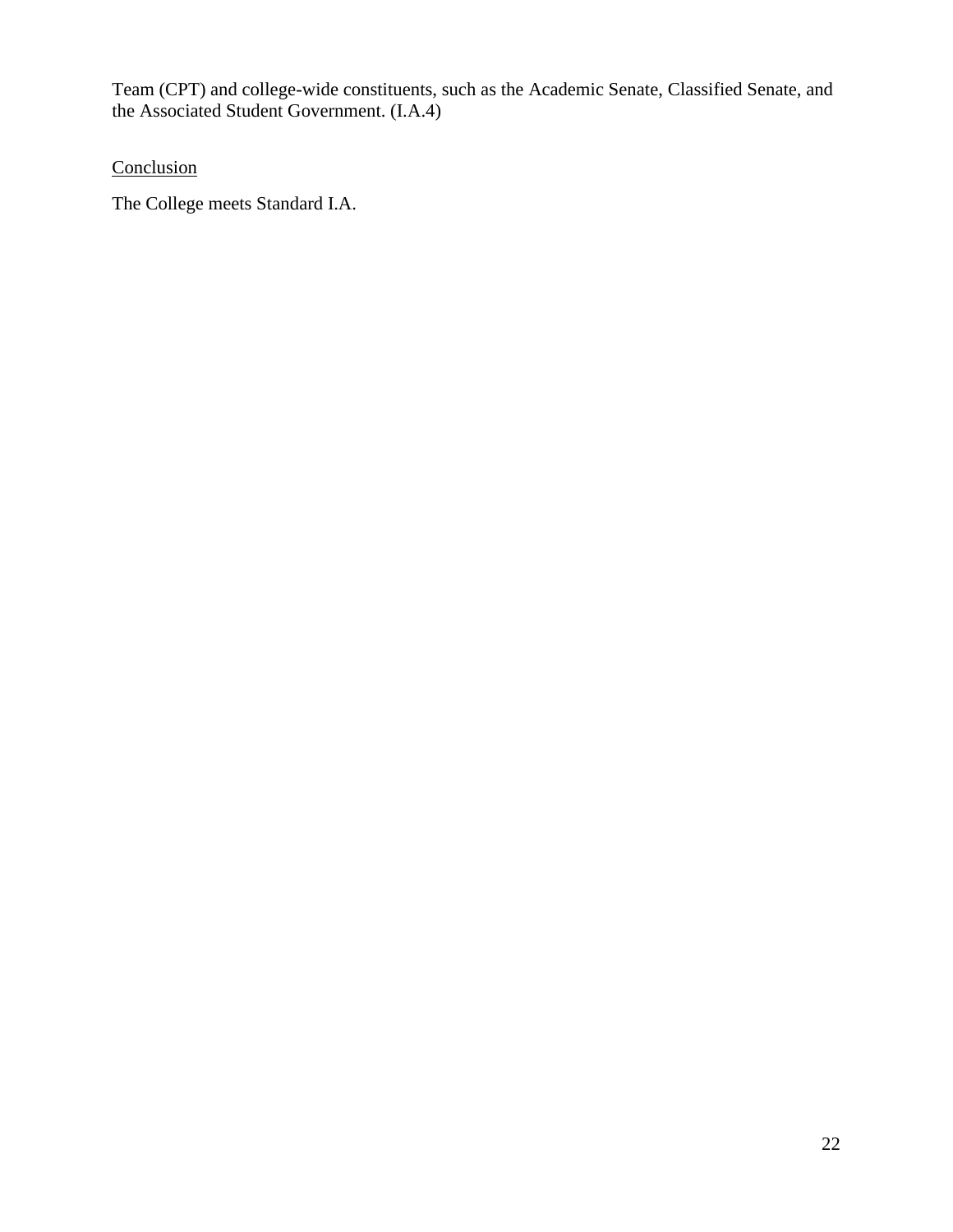# <span id="page-22-0"></span>**I.B. Assuring Academic Quality and Institutional Effectiveness**

#### General Observations:

 guided by college goals and informed by the discussion of relevant trends. Overall planning and Based on the evidence, the College of the Canyons incorporates analysis of quantitative and qualitative data in an ongoing system of evaluation and planning to improve the quality of its educational programs and services. Data are disaggregated and discussed to provide analysis to improve student learning and achievement. Data and assessment results inform program design and planning through the annual program review process, which is integrated with resource requests and allocations. The College uses its mission to guide short and long term planning based on data. Opportunities for College-wide engagement are provided to help guide the development and evaluation of College goals. Resource allocation, both annual and long-term, is assessment are driven by data, including disaggregation of student groups, learning modalities, and other strategies to identify gaps and target improvements according to the principles of equity and student success.

#### Findings and Evidence:

The College incorporates substantive dialog for improvement of student learning and achievement through planning related discussions across multiple committees. For example, the Institutional Effectiveness and Inclusive Excellence (IE)2 committee regularly researches and discusses effective student support strategies designed to improve the student experience and outcomes. Team members attended a meeting of the committee during the visit and minutes reflect robust dialog. (I.B.1)

The College has an ongoing process for assessment of outcomes for instructional and learning support services. Learning outcomes statements are included as part of the course outline and are included in the curriculum committee approval process. Program outcomes are included for all certificates and degree programs. In addition to the program review process, the College has been working on a program portfolio process that will allow students to learn from their own assessments over time, reinforcing the importance of program outcomes and allowing the student to demonstrate to employers the growth in their skills after graduation. Administrative unit outcomes are evaluated and used to inform and track progress on departmental objectives. (I.B.2)

The College has articulated institutional set standards appropriate to its mission in its strategic plan. Obtainment of these set standards is reviewed on a regular basis by college planning committees and is used to guide improvement activities across the college. The standards are published on the research website. (I.B.3)

Assessment to support student learning and achievement is conducted at the institutional as well as program levels. Based on interviews and the evidence provided, the team found that student learning outcomes assessment results are used to inform plans aimed at improving student learning and achievement. (I.B.4)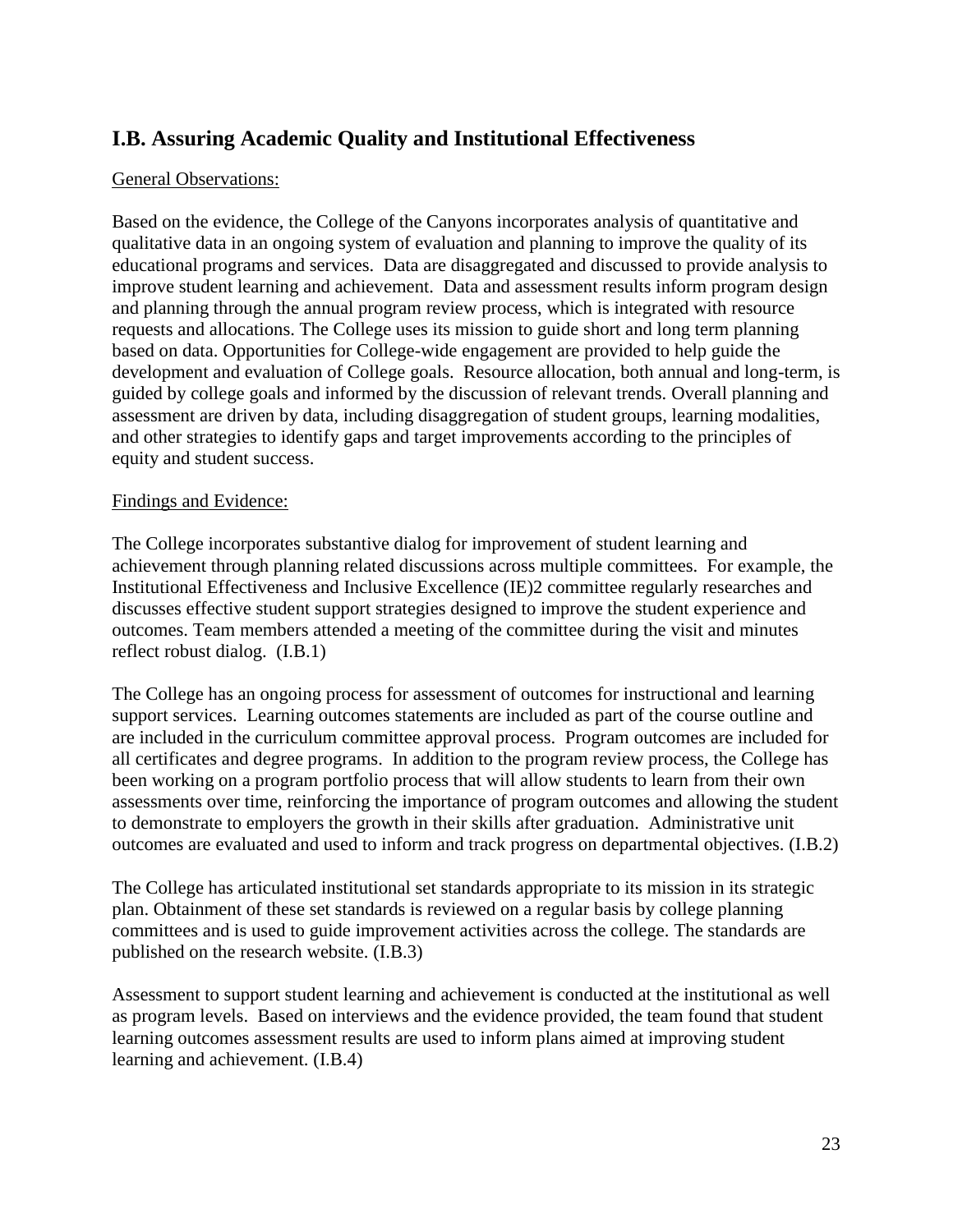The College has robust processes for reviewing program outcomes that include disaggregated data by program type and mode of delivery that are linked to college goals. The college uses an appreciative inquiry approach for program review prompts. The questions provide departments the opportunity to tell positive stories about how the improvements they have implemented have impacted students. The College deserves praise for nurturing a culture of inquiry using an innovative tool such as Tableau data visualizations. Data visualization is a graphical representation of reported information and data that provides an accessible way to view and understand trends and patterns in data. Having a clear vision of these data has been instrumental to institutional dialogue and decision-making aimed at improving student success. The research office has made public data on staffing, labor market information, student demographics (including faculty compared to student demographics) and student achievement data (success/retention) that highlights disproportionately impacted areas in a clear manner. The transparency, training (including how to videos) and support for the use of data foster open discussion focused on improvement. This innovative approach makes data more accessible to faculty and staff as they examine their own programs and develop plans to support students most in need. (I.B.5)

The College applies robust and diverse approaches to the disaggregation, analysis, and dissemination of student achievement and success data for student subpopulations to inform strategies to close gaps based on its strategic goals. Academic departments have access to disaggregated achievement data in the Program Review Retention/Success Tableau data visualizations mentioned earlier, and are asked to analyze and reflect on that data, developing action steps within program review. Departments can review disproportionate impact for courses and are supported as they develop an understanding of the data and craft improvement strategies to address areas of concern. Resource requests to support improvements identified in program reviews are summarized by the college administration and brought to a college committee for review and feedback. (I.B.6)

The College regularly evaluates and enhances its policies and practices to support the accomplishment of its mission. An example noted by the team is the ongoing review of the assessment questions at the end of the program review which ask participants to reflect on the process and suggest changes for improvement. (I.B.7)

The College regularly communicates evaluation reports and analyses to the campus community. The team found that communication and analysis of institution-set standards is embedded throughout the College's website, research reports, Fact Book, and planning documents such as the Strategic Plan and associated annual updates, among other sources. (I.B.8)

The College engages in systematic evaluation and planning that examines both short and long term needs to reach its goals. The College utilizes a comprehensive approach to ensure that planning, including for programs, services, and resources, is aligned with and leads to improvement of effectiveness and quality, and to accomplishment of the College's mission. (I.B.9)

## Conclusions:

The College meets Standard I.B.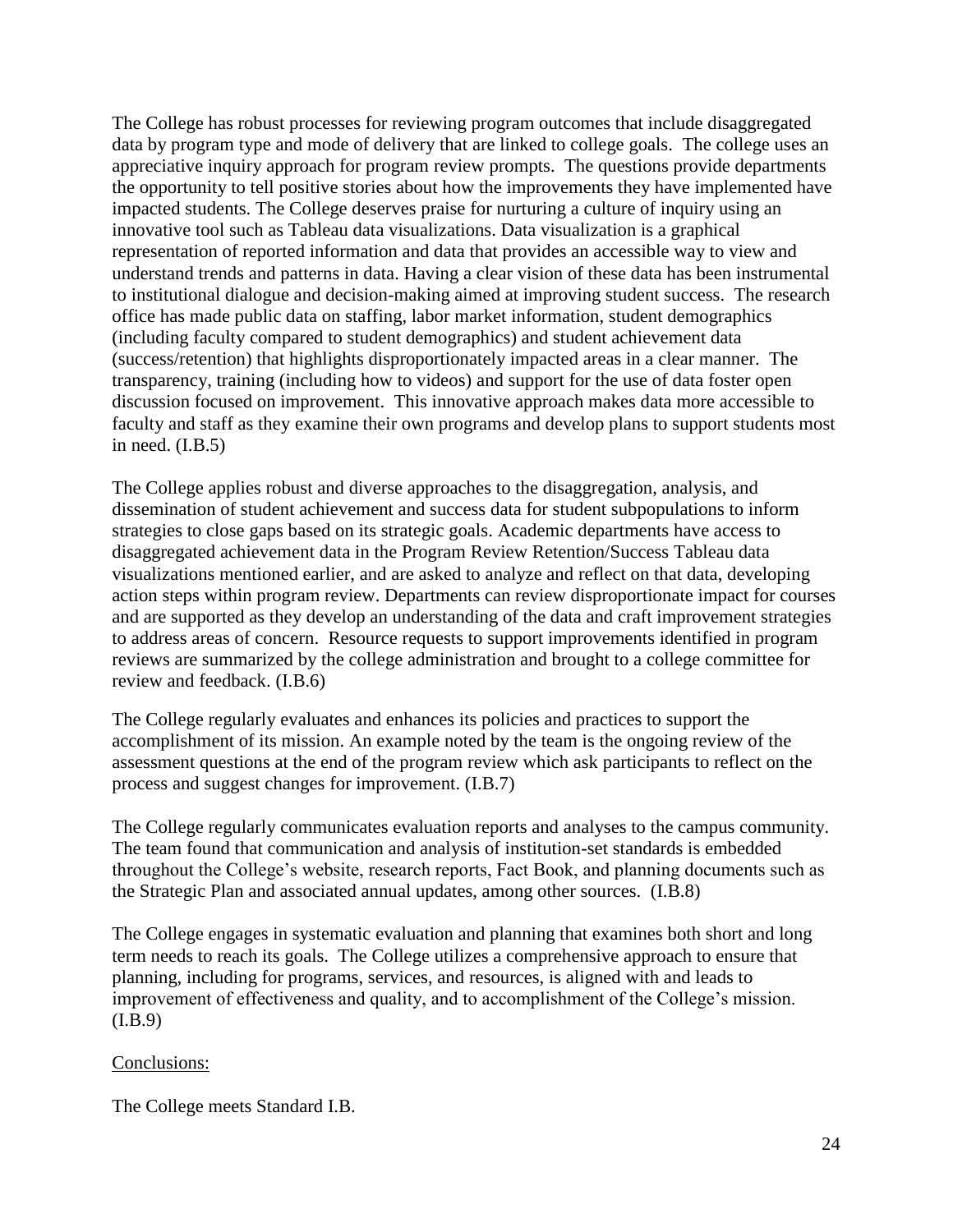# <span id="page-24-0"></span>**I.C. Institutional Integrity**

## General Observations:

Evidence demonstrates that College of the Canyons provides accurate information on its mission, learning outcomes, support services, and educational programs to the community through multiple venues including websites and the college catalog. Data visualization tools provide publicly accessible student achievement data including enrollment, student retention and success and program awards. Degree and certificate programs are described through the eLumen website, academic program maps, and the program mapper tool. Board policies and administrative procedures on academic freedom support the freedom of the faculty and students. Other Board policies and administrative procedures outline standards of conduct, disciplinary processes, and compliance with accreditation standards and eligibility requirements. The team noted that the College is catching up on its process of reviewing and revising Board Policies and Administrative Procedures (see Standard IV). The total cost of attending College of the Canyons is available to students on the Colleges website and in the catalog. Evidence of its policy and procedure review processes as well as its planning and decision making practices demonstrate that the College of the Canyons maintains institutional integrity.

## Findings and Evidence:

The College provides clear and accurate information on its mission, accreditation standing, programs, student support services, and student achievement data to students, staff, and the community utilizing multiple channels, such as websites and the catalog. The accuracy of the catalog is verified by staff and administrators and is updated annually. Websites for instruction, counseling and academic schools provide details of academic programs and pathways. Learning outcomes are posted in the college catalog, program mapper, academic program maps, course outline of record, and eLumen. The Curriculum Committee Handbook outlines the curriculum review process. (I.C.1)

 College of the Canyons produces a catalog each year that is available on the college's website in a PDF document and Flipbook mode. Past catalogs and catalog addendums are also posted online with links to PDF versions. The catalog includes current information on all facts, requirements, policies and procedures listed as catalog requirements. (I.C.2)

College of the Canyons communicates academic quality to students and the community through many avenues including the college website, college catalog, and planning documents. Success, retention, awards, grades, and program information are available to students and the community through the data visualization dashboards. These dashboards disaggregate data by ethnicity, gender, and age but also indicate disproportionately impacted students. The published ACCJC Annual Report gives information on job placement for degree and certificate completers as well as licensure pass rates. Transfer data can be found in the Fact Book and the Strategic Plan. (I.C.3)

Official curriculum information for courses and programs at College of the Canyons is available to students, prospective students, and the community through the eLumen website. Course and Program outlines of record are available in eLumen and contain information such as purpose,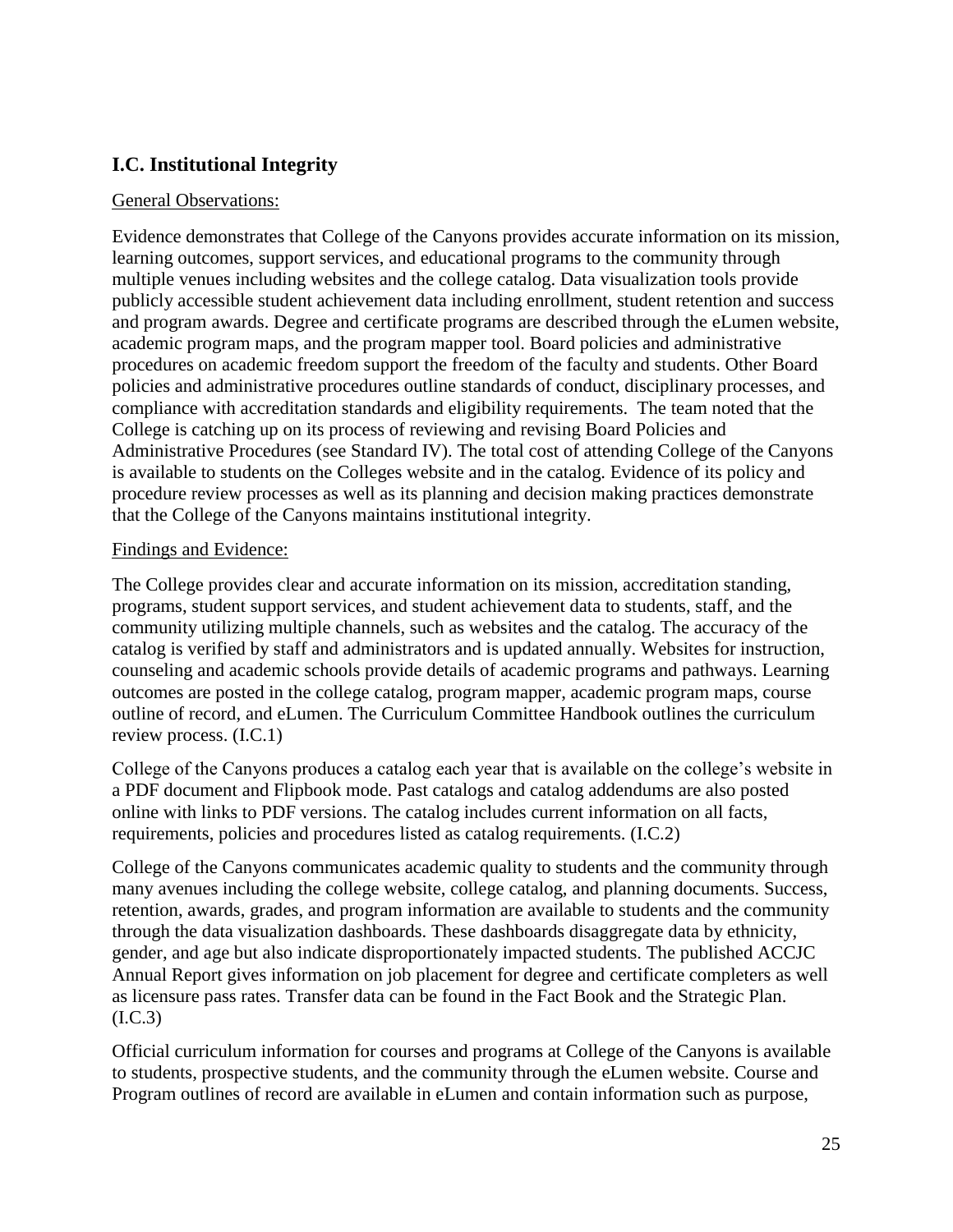requirements, objectives, learning outcomes, transferability, and credits. The college catalog also includes program and course details such as units, pre-requisites, and admission requirements if different or in addition to the College's. Program Mapper, available on the college's website, demonstrates salary, career, and growth details as well as pathways to completion. (I.C.4)

 catch up on its regular cycle of BP and AP review. The college catalog and schedule of classes The College Policy Committee (CPC) oversees the planned calendar of board policy and administrative procedures (BP and AP) review. At the time of the visit, CPC was working to are updated regularly and reviewed by the office of instruction for accuracy and posted on the college's website. Other publications are reviewed by the appropriate area depending on the publication, as well as the Public Information Office for accessibility and to ensure it has the College of the Canyons format. Websites are reviewed and updated to provide accurate information to students and the community. (I.C.5)

The College of the Canyons publishes resident and non-resident enrollment fees as well as student fees, transcript fees, and parking fees on their website and in their college catalog. Additionally, the Financial Aid Office website offers a Net Price Calculator to estimate the cost of attendance including costs of books and supplies, room and board, and other expenses. The College makes other resources available to reduce fees including the Canyons Promise program which gives first-time, full-time students the opportunity to enroll tuition free for two years.  $(I.C.6)$ 

The College of the Canyons BP 4030 defines Academic Freedom and outlines the district's support of the principles of Academic Freedom for all constituencies. The BP includes a statement of support for faculty to "inquire, to teach controversial content, to model and encourage critical thinking, and to present multiple viewpoints." AP 4030 outlines the membership of the Academic Freedom Committee as well as the work and procedures of the committee. Academic Freedom policies are publically available in an online platform called BoardDocs as well as in the College catalog. (I.C.7)

The College's catalog declares that the College has a philosophy of respect for all people which includes an expectation of "honesty, integrity, and ethical behavior." Several Board policies (BP 5529, Student Conduct; BP 5530, Disciplinary Action; and BP 5531, Due Process - Student Disciplinary Action) identify reasons for student disciplinary action, disciplinary methods, and due process procedures for alleged misconduct. BP 5531 includes a description of the appeals process. BP/AP 3050 (Statement of Professional Ethics) charges each employee with the personal responsibility to demonstrate commitment to excellence in education without compromise to the principles of ethical behavior. BP/AP's 7360 (Discipline and Dismissal, Academic Employees) and 7365 (Discipline and Dismissal, Classified Employees) describes the discipline and dismissal processes for behavior such as dishonesty, unprofessional conduct, and persistent violations of school policies for academic and classified employees, respectively. These procedures include the appeals process. BP 2715 outlines the Code of Ethics/Standards of Practice for Board members. This policy states that the Board is responsible to "hold the educational welfare of the students of the District as his/her primary concern in all decisions." (I.C.8)

 BP/AP 4030 defines Academic Freedom for faculty based on the 1940 Statement of Principles on Academic Freedom and Tenure. The BP supports academic freedom and encourages critical thinking and personal growth without compromising "the respect to which all persons are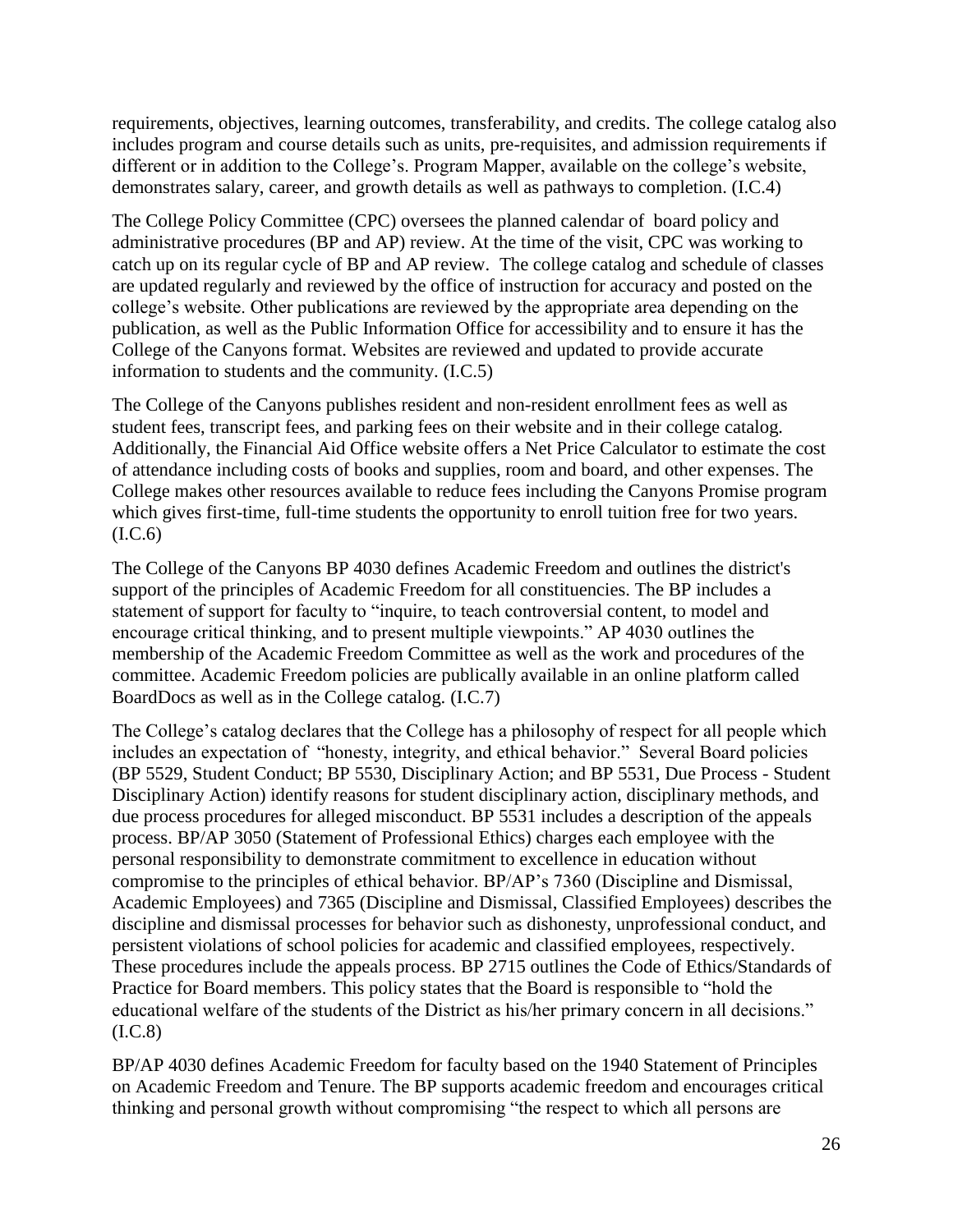entitled." AP 4030 establishes an Academic Freedom Committee and details committee membership responsibilities and procedures. BP 3050 on professional ethics states that each employee has a personal responsibility to commit to the principles of ethical behavior without compromise and to uphold the Districts Statement of Professional Ethics. Student evaluations provide opportunity for feedback in areas of instructor demonstrated respect for students and fair grading systems. (I.C.9).

College of the Canyons has board policies and administrative procedures on student conduct and professional ethics. The College does not seek to instill specific religious, philosophical, or other beliefs or worldviews in its staff, faculty, administrators, or students. (I.C.10)

The College of the Canyons does not operate in foreign locations. (I.C.11)

The College of the Canyons complies with Eligibility Requirements, Accreditation Standards, Commission policies, guidelines, and requirements for public disclosure. The College's accreditation website is one click from the home page and provides links to current and former ISER's, team reports, midterm reports, commission letters, substantive change proposals, and commission reports. BP and AP 3200 (Accreditation) ensures the District complies with accreditation processes and standards of ACCJC. (I.C.12)

College of the Canyons accreditation website demonstrates the College's relationship with external organizations such as the National Automotive Technicians Education Foundation, National Association for Education of Young Children, and the American Bar Association. The accreditation website indicates the College is in good standing with its accrediting agency. Required reports and documents are posted publicly on the website and demonstrate that the College meets reporting deadlines. (I.C.13)

College of the Canyons Strategic Plan demonstrates the College's commitment to students. The strategic planning goals of Access, Engagement, and Success highlights the importance the College puts into high quality education and successful student achievement and learning. The Budget Parameters support the Strategic goals of the College. (I.C.14)

Conclusions:

The College meets Standard I.C.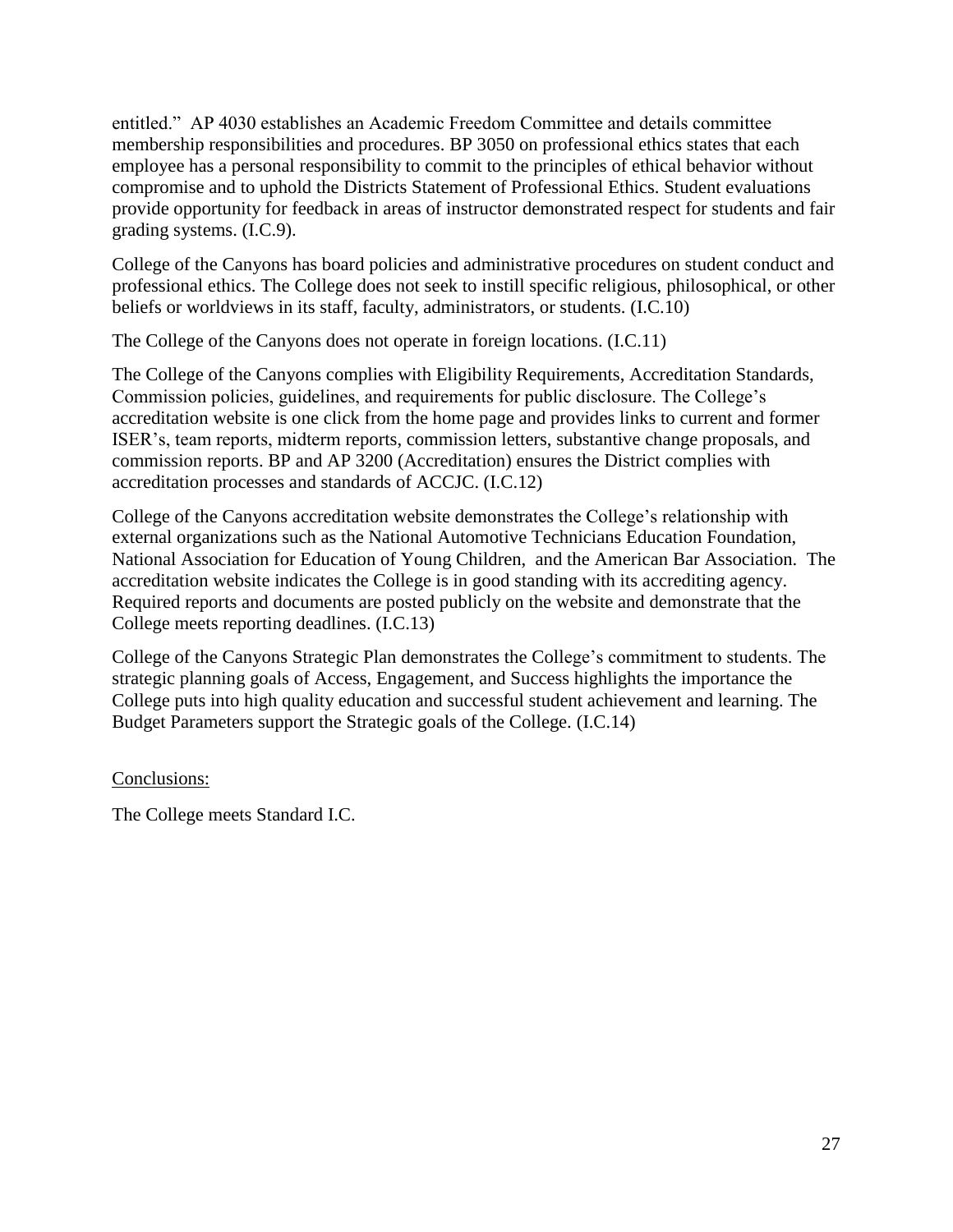# **Standard II Student Learning Programs and Support Services**

# <span id="page-27-1"></span><span id="page-27-0"></span> **II.A. Instructional Programs**

#### General Observations:

 has identified a need to enhance its strategies for providing clear information regarding credit for The College demonstrates a commitment to quality educational programs that meet the needs of the students and the community in a variety of modalities and scheduling options. Course, Program and Institutional outcomes have been identified and are published in several locations. Outcomes assessment was paused pending transition to a new management system which led to data collection in multiple locations. The College is working to bring all assessment data into a single location in order to better manage data analysis in disaggregated form. Policies and procedures are in place to support data-driven analysis of its instructional programs. The College prior learning and its strategies for monitoring outcomes achievement.

The College has experienced significant growth in both dual/concurrent enrollment and noncredit offerings. Its curriculum is guided by faculty experts and advisory boards where appropriate. The College participates in a vigorous cycle of program review. The team confirmed in an interview that areas of improvement are addressed in subsequent annual program review cycles.

## Findings and Evidence:

 and institutional SLOs to ensure ongoing alignment with the college mission. The Curriculum The College has 13 unique schools which support its mission and lead to attainment of stated student learning outcomes and associated degrees and certificates. The College's SLO Handbook provides protocols for developing, assessing, and analyzing results of course, program Committee Handbook provides criteria for approving curriculum. These criteria include appropriateness to the mission. The Educational Master Plan and the Strategic Plan outline efforts to ensure that curriculum is current and aligned with student and community needs. The College's development of a Civic and Community Engagement Initiative provides evidence of its efforts to create educational programming aligned with its strategic plan, tied to its mission. The College has expanded its online offerings, to include OnlineLive (remote synchronous instruction) and correspondence education for justice-impacted students adding provisional DE addenda to support learners during the pandemic. Additionally, substantial growth in non-credit courses and certificates support the College's mission to offer "accessible, holistic education while championing diversity, equity, inclusion and global responsibility." (II.A.1)

The College curriculum development and review processes are thoroughly described in the Curriculum Committee handbook. Curriculum development and review begins at the department level with input from full-time and part-time faculty. Throughout the 5-step curriculum process, faculty review new curriculum which is ultimately approved by the Academic Senate and the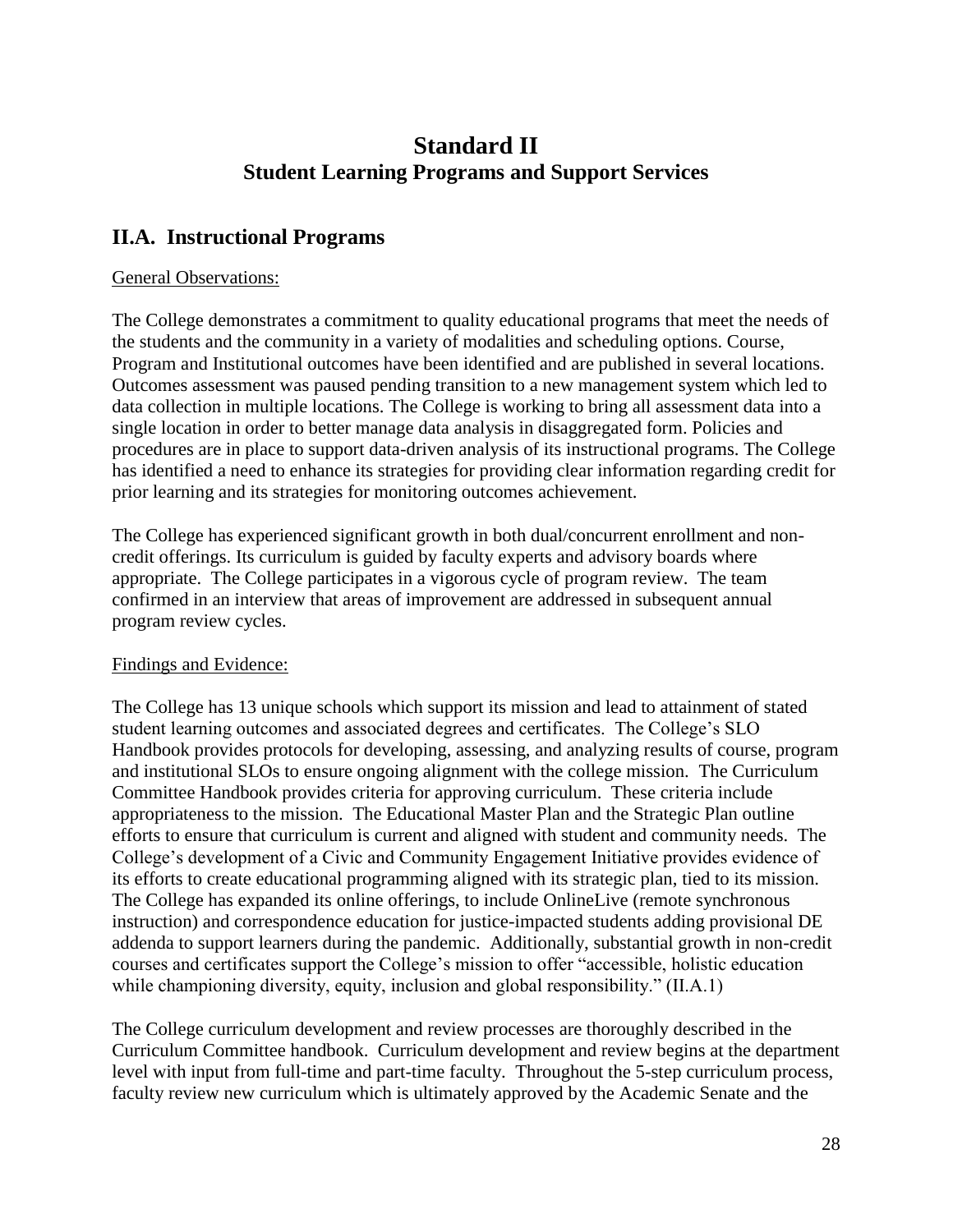response to state mandate through the work of Faculty Inquiry Groups. The College received a Bellwether Award for its work in course redesign to reduce equity gaps. The College has created Board. Advisory committees contribute to the development and review of CTE programs and courses. Courses are reviewed on a regular 5-year cycle (2-year cycle for CTE courses). The Program Review process requires faculty to evaluate the success of their courses and to determine areas for improvement of student completions and disproportionate impact based on a variety of data presented. The team confirmed in interviews that annual program review updates provide opportunity to reflect on progress made toward previous goals. The College offers faculty opportunities for salary advancement through their Center for Excellence in Teaching and Learning. Interviews provided further information regarding broad-based implementation of training through a variety of committees and department-level data coaching. The College has identified, as part of "Data-Coaching 2.0," strategies for monitoring the impact of training on success and retention. The curriculum process requires the committee to utilize a "Cultural Competency Review Checklist" to evaluate whether curriculum and individual syllabi are responsive to students' diverse needs. Course revisions were made in Math and English in a large number of non-credit courses and certificates contributing to substantial growth of the college. The College has made innovative use of the non-credit curriculum to include stackable certificates that also support credit pathways, programs for continuing growth for faculty and staff, and community educational opportunities. (II.A.2)

 of progress is submitted to the Office of Instruction. Course level SLOs appear on the course outline of record, program and institutional SLOs are found in the college catalog, the eLumen The College has an identified 3-year assessment cycle for SLOs, though assessment was temporarily on hold during a software transition. Program Review documents indicate that departmental discussion and planning is occurring based on assessment of SLOs. The College provided information, in an interview, that while assessment has been occurring, data has been captured in a variety of locations, making large scale analysis and disaggregation difficult. The college is working on integrating existing data into the eLumen platform. The Committee for Assessing Student Learning (CASL) has forwarded a recommendation to the Academic Senate to formalize assessment processes and timelines at the course, program and institutional level. The team encourages the College to continue working with the Academic Senate to formalize their process of consistently assessing and analyzing CSLOs, PSLOs and ISLOs. CSLOs, PSLOs, and ISLOs are addressed in annual program review in partnership with the CASL. An annual report curriculum package, the school websites and guided pathway mappers. Syllabi are reviewed by academic deans, department chairs, and the curricular and assessment coordinators to ensure all syllabi contain course SLOs as stated in the Course Outline of Record. Disproportionate impact is reported and widely discussed in a variety of arenas (committee, department, school). Training through CETL is made available. (II.A.3)

The College offers pre-collegiate courses in math, English and English as a Second Language. They also offer non-credit courses in these areas as well as Vocational ESL, Basic Skills, College Success and GED preparation. The course catalog, outlines of record, and schedule distinguish this curriculum from college level coursework. The College evaluates data which has been utilized to redesign curriculum in its efforts to shorten pathways and better ensure student success. Data shared with the team in interviews reflects slight improvements in success and retention as a result of curricular changes in these areas. Further curriculum and scheduling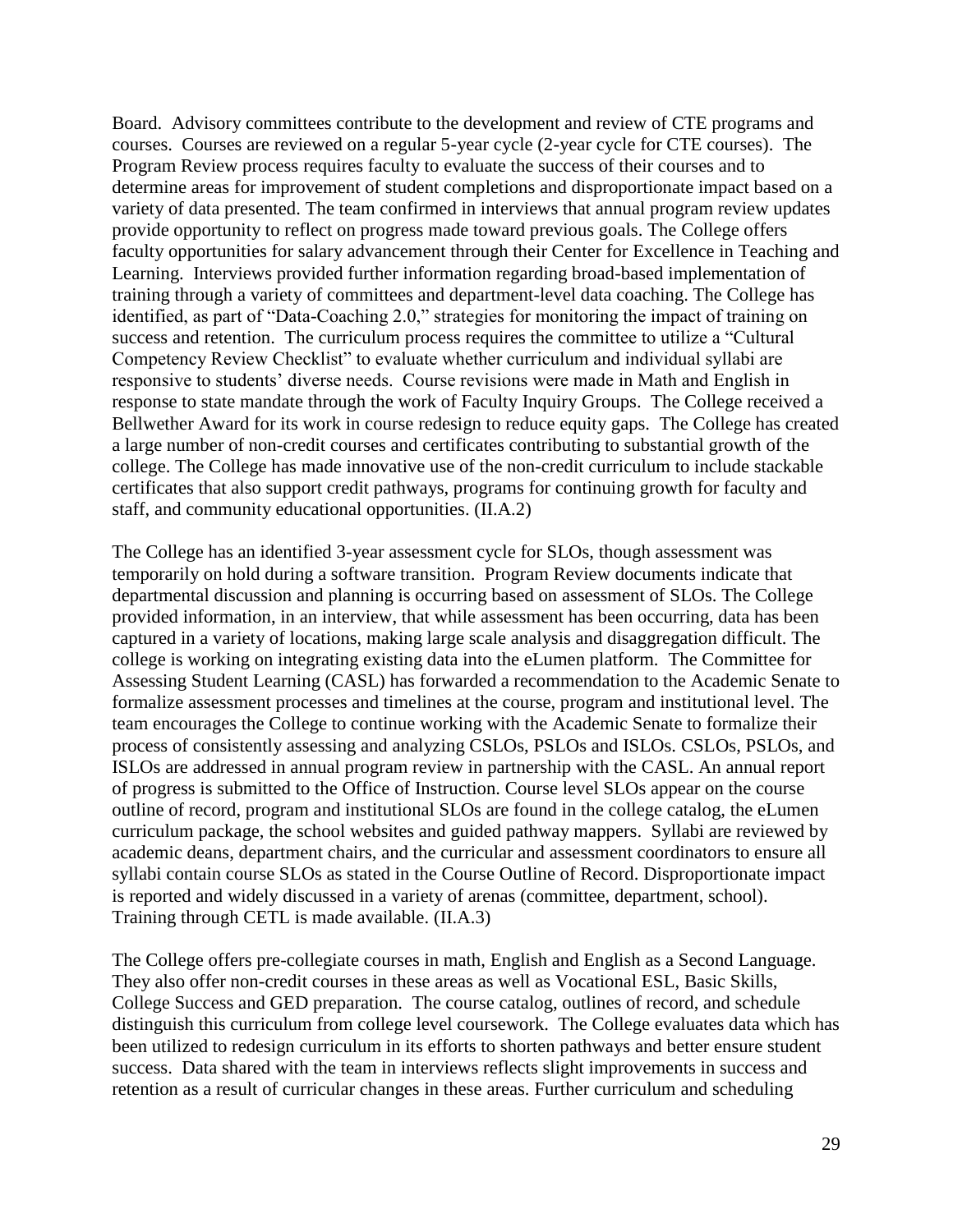revisions continue as the departments work to meet state mandates and reduce equity gaps. (II.A.4)

Curriculum is developed and reviewed by faculty at a variety of levels to ensure it meets the standards adopted by the College through Board policies and administrative procedures. Length, breadth, depth, rigor, sequence, completion time and synthesis of learning are all monitored by the curriculum committee as outlined in the curriculum handbook. (II.A.5)

The College provides a variety of scheduling options and term lengths to meet the needs of students and to improve student success rates. Additionally, courses are offered in a variety of modalities (traditional, online, HyFlex, Hybrid, OnlineLive). The College has utilized a Guided Pathways approach to scheduling to ensure that students can complete in a reasonable timeframe. It utilizes the "Section Development and Management Principles Document" in its decisionmaking regarding section development, additions, and cancellations. The team confirmed, during observation of a deans' council meeting, that this document is updated to reflect current trends and institutional goals in a collaborative process which allows for flexibility to support student success. The College has seen substantial growth in the dual enrollment programs at area high schools, in an effort to improve college readiness in the communities it serves. Additionally, it has expanded its non-credit offerings, providing tuition-free certificates to support industry needs in the community. The team applauds the College's innovative efforts in this regard. (II.A.6)

 Emergency DE addenda were developed for courses that could be taught via DE methodologies OnlineLive modality as a requirement to teach in this format. Faculty are re-certified in all The College utilizes a variety of modalities providing flexibility in course-taking patterns. Faculty are required to participate in training to be eligible to teach in online formats. Departments file Distance Education (DE) addenda for courses offered in alternative formats. in an emergency, and a Correspondence Education addendum was created for courses offered to justice-impacted students when faculty could no longer go to the detention centers during the pandemic. Faculty were trained in an abbreviated format for both DE and Correspondence Education which resulted in provisional certification with minimum competency level demonstration including course management system knowledge and accessibility. The team confirmed in interviews that provisional certification ceased to be accepted in December of 2020 when the campus returned to its required training. The College also added training for the modalities on a 3-year cycle. Faculty are provided data to evaluate success rates disaggregated by modality. These data are used for schedule decision making and in program review. The College has implemented a variety of programs to address equity gaps in achievement. These include mentoring programs, establishment of a multi-cultural center, and establishment of an early-alert system (Canyons Connects). Additionally, new curriculum has been developed focusing on African-American Studies and establishing faculty inquiry groups to address the needs of marginalized populations. (II.A.7)

The College has implemented BP and AP 4235 in response to changes in Credit for Prior Learning (CPL) Policy from the California Community Colleges Chancellor's Office. No departmental assessments are utilized for this purpose. The team encourages the college to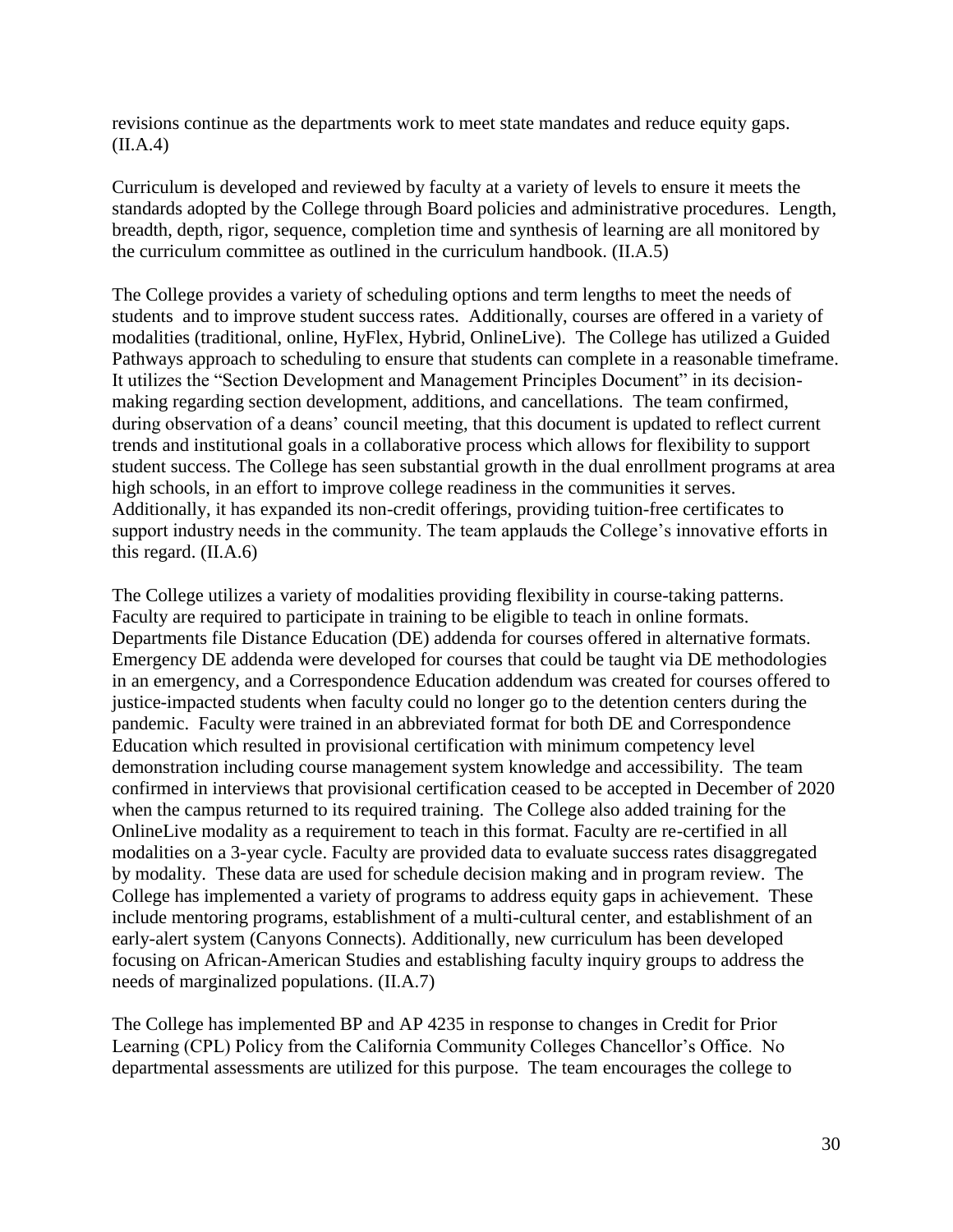implement its improvement plan to develop a more robust CPL website interface in order to clarify processes for students. (II.A.8)

The College curriculum process requires that SLOs and Objectives appear on all course outlines, and are published in syllabi. Team remembers reviewed course information sheets and confirmed adherence to this process. Data coaches provide assistance to faculty as they develop and analyze available data regarding student success. Grades are determined and credit is awarded based on commonly accepted standards as evidenced by reviewed syllabi, course outlines, and board policy. (II.A.9)

The College participates in a variety of articulation agreements making transfer easier for students from College of the Canyons. Additionally, transfer from external institutions is facilitated by a process which can be requested after completion of 12 units. Policies are published in the catalog and a variety of counseling office forms. The Admissions and Records office and counselors participate in this process. The College offers a variety of transfer workshops as well as facilitating meetings with university representatives. (II.A.10)

The College has General Education (GE) patterns that incorporate institutional learning outcomes that are aligned with the standard. ISLOs are mapped with course SLOs for all degree programs. The College has identified rubrics for ISLOs which assist faculty in evaluation of learning outcomes. Program SLOs are either assessed indirectly through CSLOs or directly through an ePortfolio system. Program level outcomes are identified in the Program Mapper website. New courses must include ISLOs in the curriculum process. (II.A.11)

General Education (GE) requirements are established by the curriculum committee and described in board policy. They are published in the catalog and on counseling advising sheets. GE courses are articulated with GE requirements at transfer institutions. (II.A.12)

The College offers degrees in focused study areas. Course outcomes are designed to build program outcomes and are mapped to institutional learning outcomes. Outcomes are developed utilizing faculty expertise and industry standards. Career Education program outcomes include input from advisory boards. The team confirmed PSLO assessment practices in interviews. (II.A.13)

The College has 28 Career Education degree and certificate programs. These programs have advisory boards which contribute to curriculum and outcomes development as evidenced by advisory board minutes. Programs that lead to licensing exams have strong passage rates. Examples include nursing (89.4) and EMT (90.8). High licensure pass rates provide evidence of technical and professional competency. (II.A.14)

The College has a program viability committee charged with implementing BP 4021 (Program Viability - Initiation, Modification and Discontinuance) which addresses program discontinuance. The committee has only recently addressed discontinuance with a few programs as a result of industry and educational requirements. For instance, a program viability review process led to the discontinuance of a Sports Medicine AS degree in 2021. This has highlighted the need for more clear processes. Team member review of committee minutes confirmed that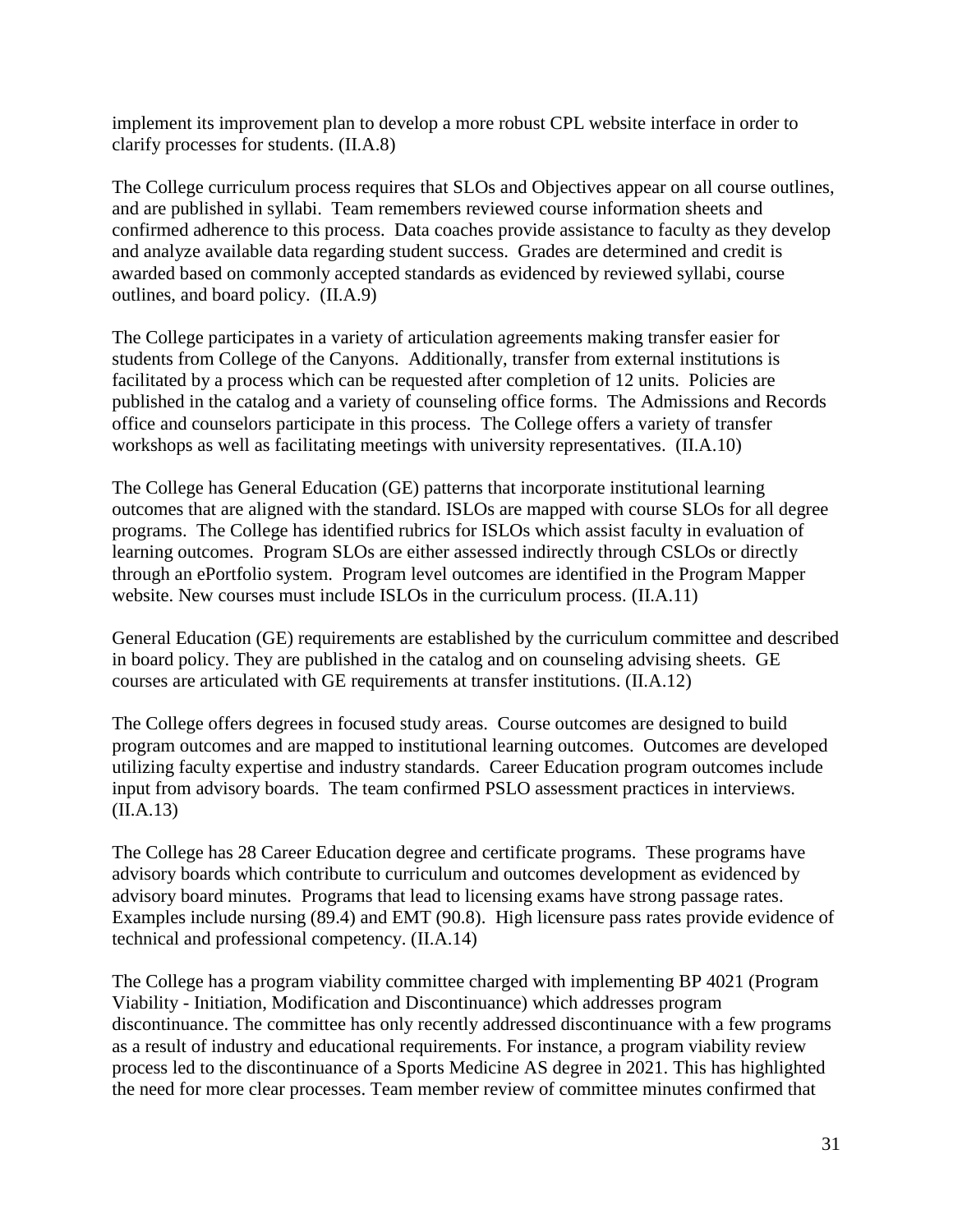processes have been implemented to support students through the discontinuance of programs. This support includes counseling regarding options, assistance with transfer to other institutions which provide the program and identification of alternate pathways. The committee has now established procedures which provide clear information, analysis of impact, support for faculty and students and timely notification of potential discontinuance. (II.A.15)

The College has a variety of plans driven by the mission, values and philosophy. Regular program review is evident as is curriculum review. Handbooks guide faculty and administrators on evaluation and improvement. The team encourages the college to continue work towards completion of its improvement plan item to monitor SLO mastery and achievement data in all modalities. (II.A.16)

Conclusions:

The college meets Standard II.A.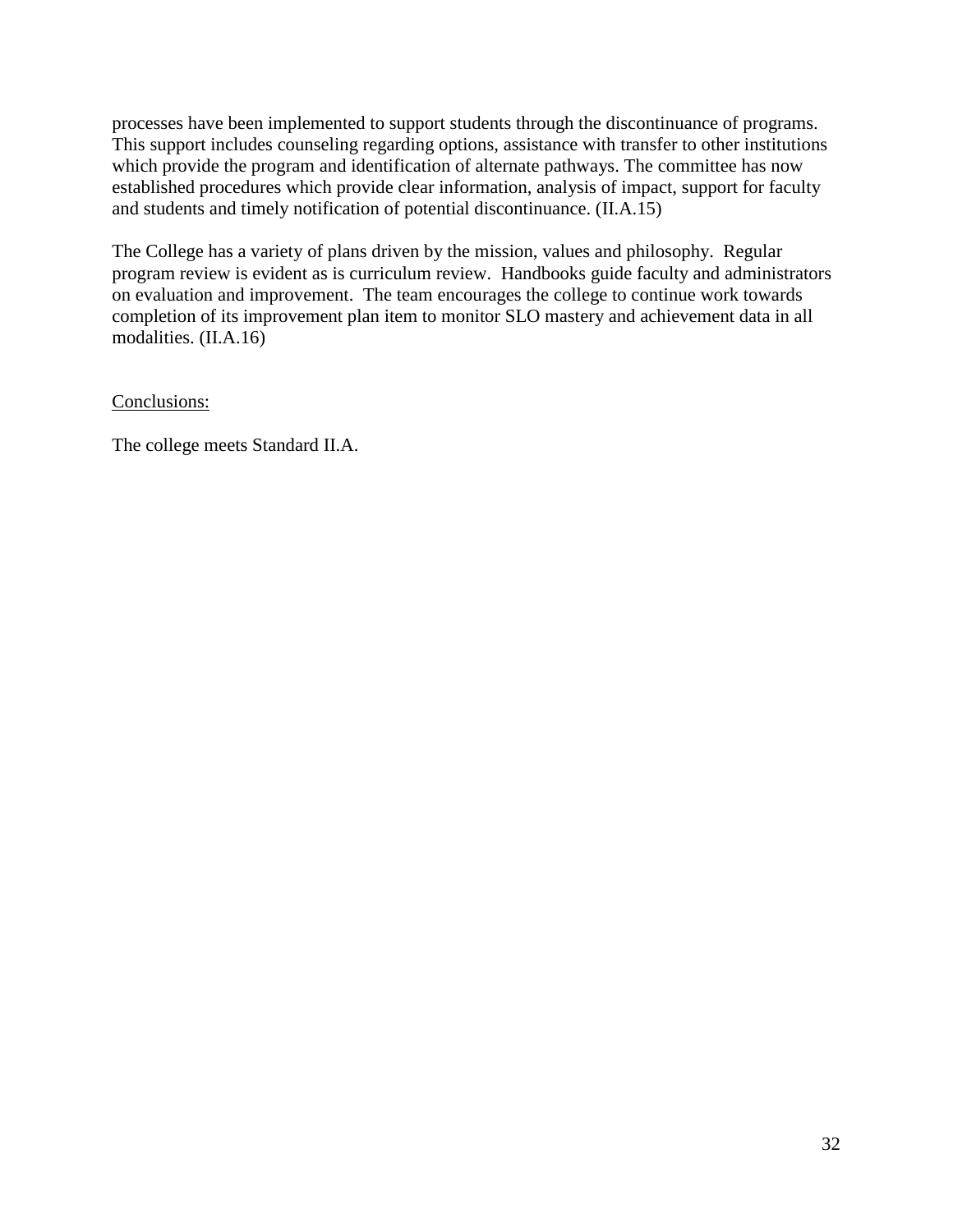## <span id="page-32-0"></span>**II.B. Library and Learning Support Services**

#### General Observations:

College of the Canyons provides library and learning support services aligned with its mission to serve all students regardless of campus, location, or modality. The College continuously evaluates program effectiveness and alignment to the mission through the annual/comprehensive program planning, review, and resource request processes. The College regularly evaluates the services, collections, equipment, and contracts that they provide to ensure that they are of sufficient quality, currency, depth, and variety to meet student needs. Quantitative and qualitative data on usage, trends, and user feedback concerning collections and services is compiled and used to improve their library and learning support services.

#### Findings and Evidence:

The College supports student learning and enhances the mission of the college through robust library and other support services. These services are sufficient in quantity, currency, depth, and variety to support the College's educational programs and are available to all students, regardless of location (Valencia or Canyon Country) or means of delivery, including a variety of distance and correspondence education formats. Information about these programs is widely published in the college catalog, faculty handbooks, orientation materials, department meetings, and provided directly to students through training presentations, emails, flyers, libguides, Canvas modules, and YouTube videos. The library facilities include physical materials, computer access, Wi-Fi access, study space, library instruction, reference support, and serve as a location to showcase student art. The Learning Center (TLC) provides free access to tutoring services, academic workshops, and educational resources. These resources can be utilized at physical locations and with web-based access through the virtual campus. TLC promotes its services through the college catalog, handouts, in-class presentations, guided tours, student newsletters, textbook inserts, and social media. (II.B.1)

 respected as a core element of the instructional team and is deeply interwoven within the Librarians have the primary responsibility to select and maintain educational equipment and materials to fully support student learning and enhance the achievement of the mission. Selection and services are discussed in library-wide meetings, retreats, and one-on-one meetings. Classroom faculty are invited to give feedback on learning materials and books and their needs are considered in the decision-making process. Similarly, learning support services professionals are appropriately and adequately involved in the selection of learning support materials and services. TLC staff meet weekly to evaluate current practices, develop additional resources, and address potential barriers to student learning. TLC staff also participate in the departmental meetings for math and English, to ensure that tutoring services are directly aligned to the goals and needs of the associated instructional departments. The practice reflects that tutoring is academic departments at the College. (II.B.2)

The College conducts regular evaluations of the library and of learning support services through the program review, planning, and resource allocation processes. Program review is used to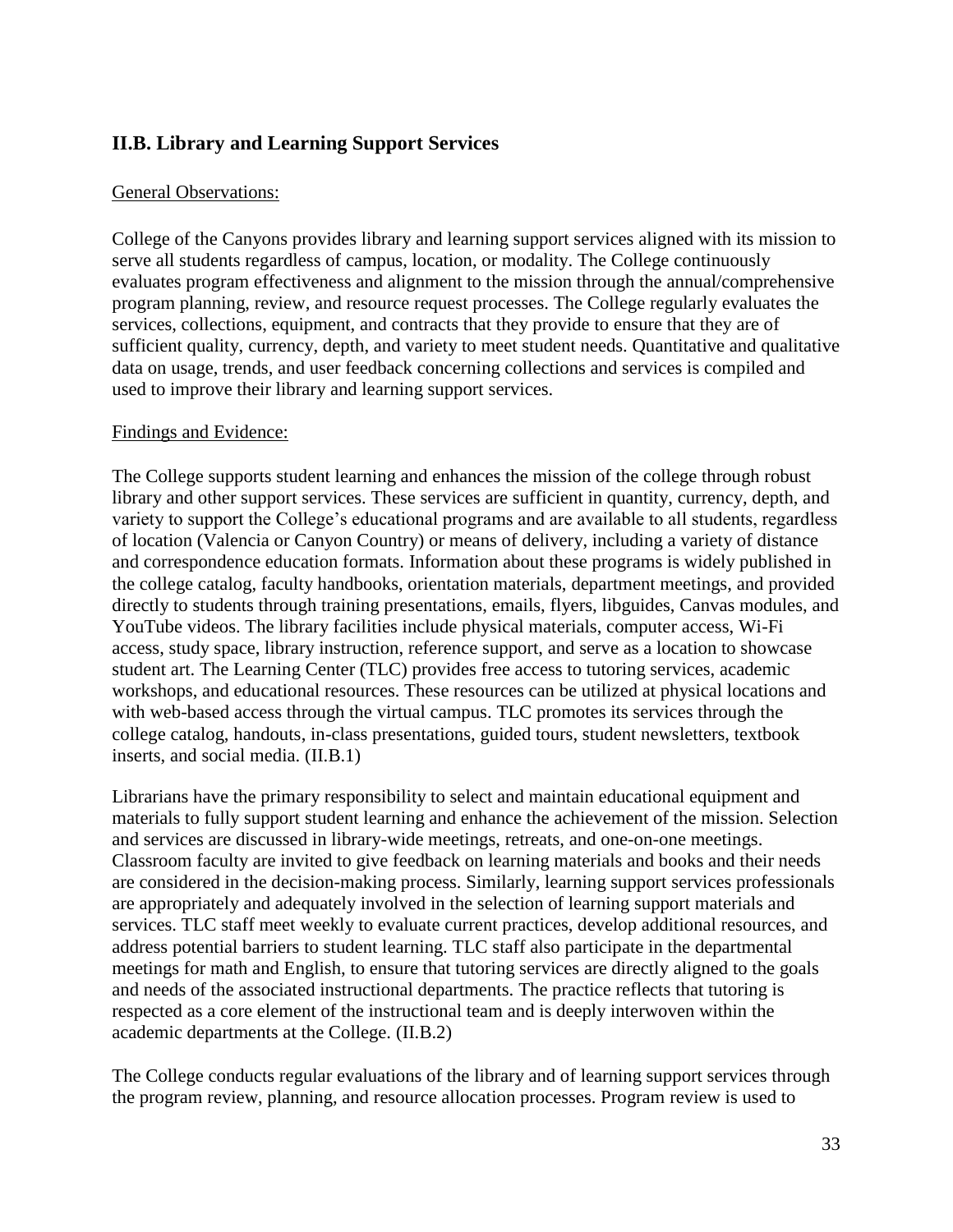evaluate and assess progress toward administrative service area outcomes and unit objectives. Library goals are shaped by qualitative data from user surveys and quantitative data concerning interactions with library users, use of collection materials, and participation in instruction sections. In addition to program review, these data are also used for discussion in librarian and department meetings. TLC goals are similarly shaped through qualitative data from user surveys and quantitative data including tutoring-hours reports, academic-year tutoring summaries, and use by students in specific courses. (II.B.3)

In addition to these internally collected data, the office of Institutional Research, Planning, and Institutional Effectiveness evaluates student satisfaction with both library and learning support services access in the Annual Survey of Students. The library is in the process of designing and implementing an annual survey instrument that can more precisely evaluate student satisfaction with the various services offered by the library. The team encourages continued effort in this area to better understand student needs and to evaluate the sufficiency of services. (II.B.3)

The College has specific Board Policies and Administrative Procedures to govern contracts with outside entities (BP/AP 6340, Bids and Contracts) and the accessibility of information technology (BP/AP 6365). The College has arrangements with the Council of Chief Librarians that provides resources such as the library services platform, electronic databases, and a 24/7 chat reference service platform. In addition, the library contracts for additional databases and utilities that support the ability of the library to provide services. Formal agreements are documented, and the program review process is used to demonstrate that resources are adequate, accessible, and utilized by students. (II.B.4)

## Conclusion:

The College meets Standard II.B.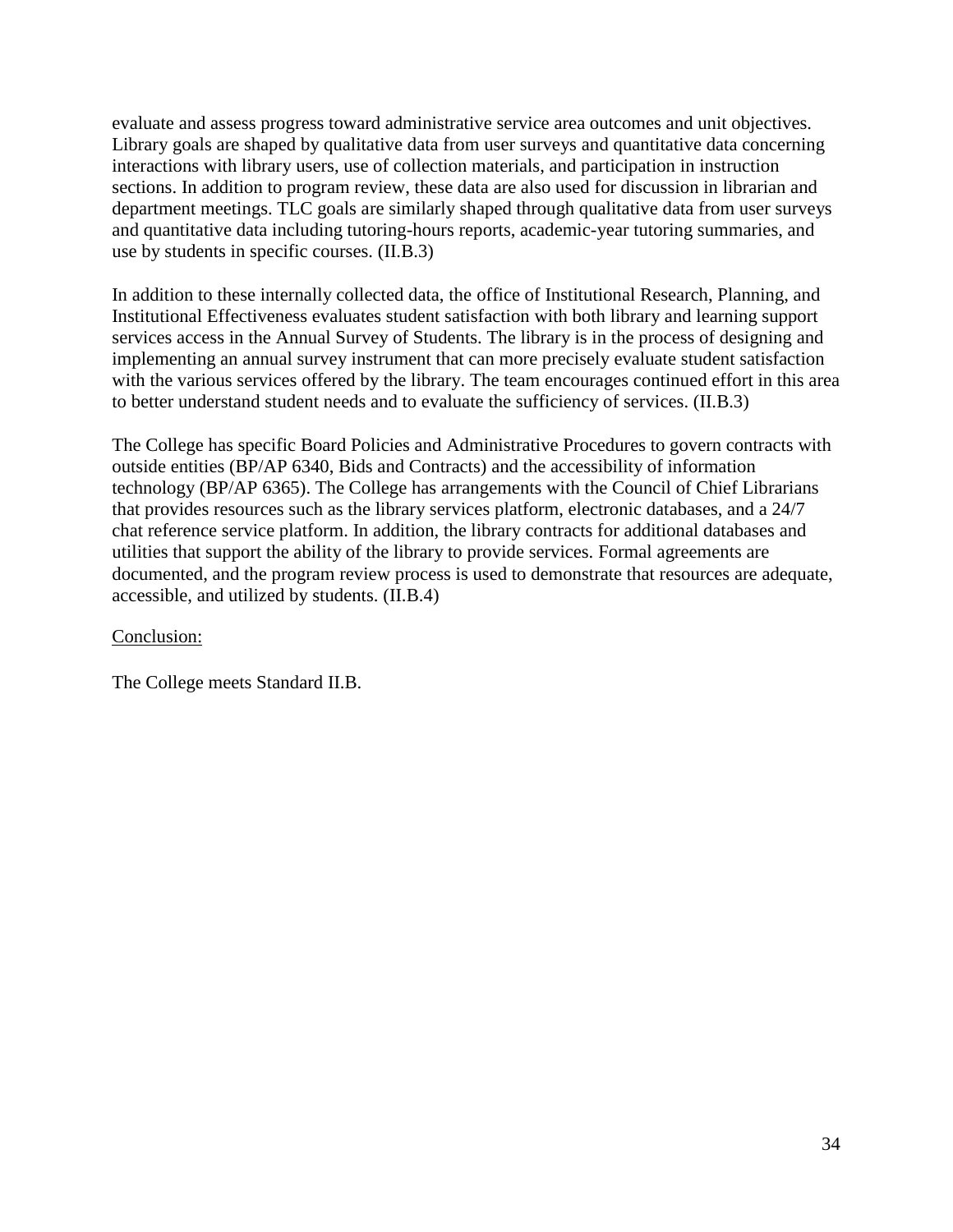## <span id="page-34-0"></span>**II.C. Student Support Services**

#### General Observations:

The college has devoted substantial resources to student support services in alignment with its mission It has established a variety of alliances designed to connect and engage students and to provide appropriate support. It has adopted counseling and advisement in both online and in person modalities and added "Counseling to Go" which provides after hours support. Clubs, activities, and athletic programs provide additional engagement opportunities. The College regularly assesses its programs and uses data to make improvements.

#### Findings and Evidence:

The student services areas of the College participate in regular program review as a primary means of evaluating services. The Community College Survey of Student Engagement (CCSSE) is administered regularly to assess student engagement with these services. Improvements made as a result of these assessments include new non-credit curriculum development and increased information regarding total cost of attendance being made available. Services have been available online and at all sites, including the jail system until COVID issues removed access and forced a brief move to correspondence education for that population. (II.C.1)

The College has established Administrative Unit Outcomes which are reviewed during the regular program review cycle. Assessment of these outcomes is achieved through an annual student survey as well as the CCSSE and other research surveys. Improvements made include establishment of the Multi-cultural Center, enhanced wi-fi for students, and college efforts to address basic needs. (II.C.2)

Services are available online and in person. Information is easily located on the college website and is linked in Canvas. Student support information is also published in the college catalog. The College has indicated in its improvement plan that it continues to explore issues of basic need (food insecurity, homelessness, etc.) and plans to increase services as need is identified. (II.C.3)

The college has a wide variety of clubs, honor societies and alliances as well as an athletics program in alignment with its mission and provides additional supports and enhances student engagement. In 2020, more than 60 student clubs were operating at the College, along with seven honor societies. In 2019, the College began forming student Alliance Groups through its Equity Minded Practitioners Workgroup. These alliances or affinity groups allow like-minded students to have a place to turn to for help navigating college life. A key group that is receiving attention from the College is the Black Student Alliance. Additionally, the College offers 17 intercollegiate athletic programs for student participation. All of these activities and opportunities for student engagement are governed by board policy. (II.C.4)

 Counseling and academic advising are available to all students and in a variety of modalities. Staff have a robust training program before starting, and ongoing weekly training ensures currency and a commitment to equity and success. Recent institutional research survey data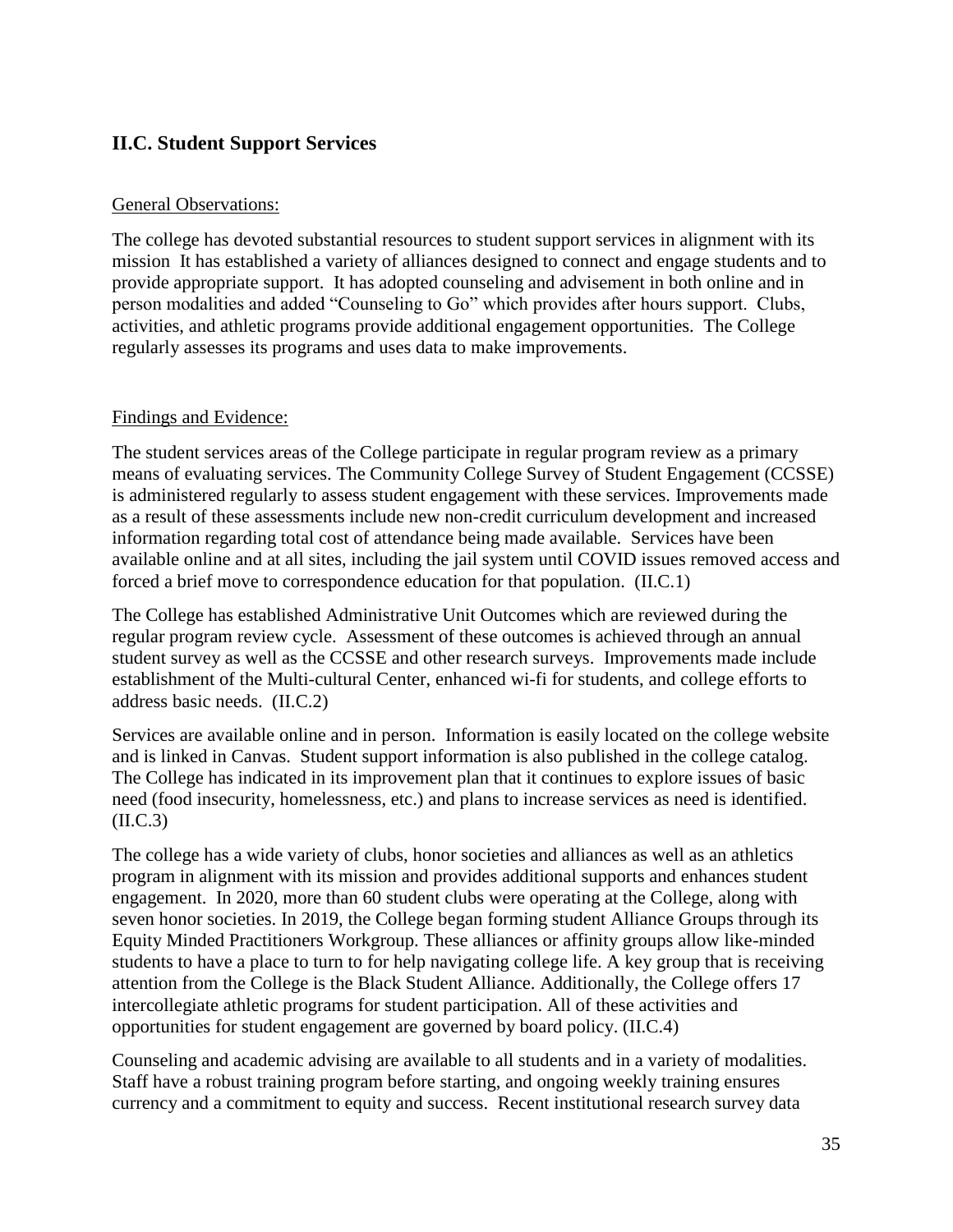suggests that students are generally satisfied with counseling services (69%) and that peer advisers and counselors were seen as available and accessible (63%, Fall 2021 Data Highlights). The Behavior Intervention Team is available for students requiring more urgent support, and a health and wellness center provides mental health services for students, staff and faculty. (II.C.5)

The College's admissions policies are available in a variety of formats. Applications may be submitted electronically or on paper. Programs with admissions requirements based on external accreditation requirements are also published on program websites and in the college catalog. Clear pathways are defined and available through the Program Mapper and provided during counseling sessions. (II.C.6)

The College has recently re-designed placement practices in English, math and ESL in alignment with changes in California law. In fact, the College pioneered some of the placement reforms initiated in California that are designed to eliminate equity gaps and was recognized with a Bellwether Award in 2019 for its efforts. The process has eliminated placement tests and now relies on self placement that is guided by high school coursework and GPA. The process continues to be evaluated through research, faculty inquiry groups and supported through ongoing professional development. Student Services employees have training to ensure new processes are understood. (II.C.7)

 to the system. Family Educational Rights and Privacy Act (FERPA) training is ongoing for all The college has processes in place to secure student data and ensure confidentiality which are governed by BP and AP (5040 Student Records, Directory Information, and Privacy; and 3310 Records Retention and Destruction). Staff agree to confidentiality agreements upon each log-on employees who handle student records. In addition, the College hosts regular training on issues dealing with cyber security and password protections. (II.C.8)

Conclusions:

The college meets Standard II.C.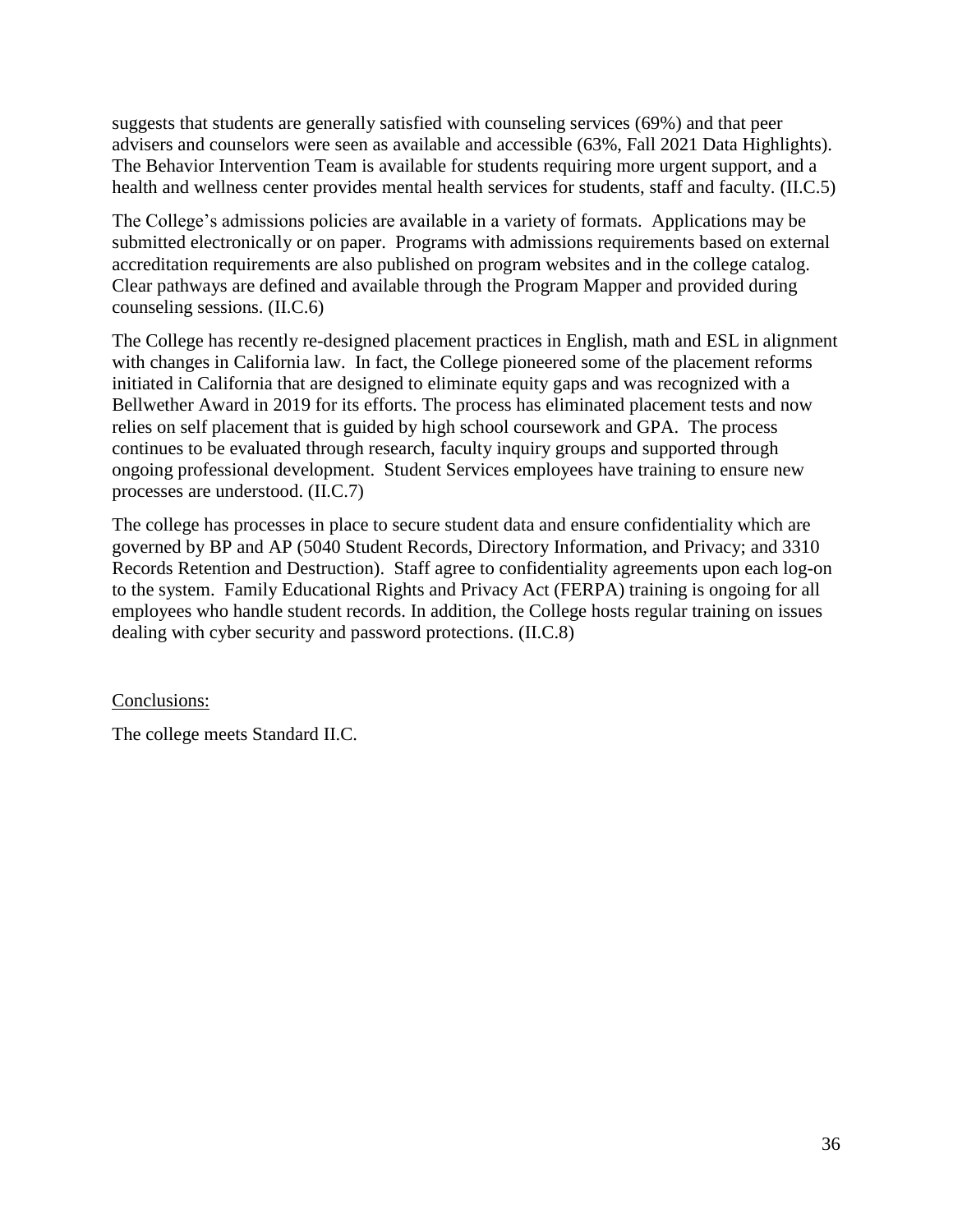# **Standard III**

#### **Resources**

## <span id="page-36-1"></span><span id="page-36-0"></span>**III.A. Human Resources**

#### General Observations:

 Based on a review of the evidence and interviews with college personnel, the College effectively uses its human resources to achieve its mission and to improve quality and institutional effectiveness. The College utilizes its budget and planning processes to determine appropriate staffing levels for faculty and staff needed to support effective programs and services for students and the community. Personnel are effectively evaluated with the process used to inform needed professional development opportunities. Professional development opportunities are provided in a range of offerings to support college mission and goals. The team was impressed with the breadth and innovation that is found in the College's professional development opportunities.

#### Findings and Evidence:

 Based on a review of the evidence and interviews with college personnel, the College has processes to ensure it employs qualified personnel to address the needs of its student population. Requests for new personnel are reviewed and evaluated by the appropriate academic or classified staffing committees as well as Executive Cabinet members and the Human Resources (HR) Office. The College has policies and procedures to ensure well-qualified employees, with standards of skills, education and experience that exceed minimum qualifications. (III.A.1)

The College requires faculty to possess appropriate qualifications necessary to contribute to the college mission. Faculty are required to meet the minimum qualifications for faculty and administrators established by the California Board of Governors and Academic Senate. Through its job posting and interview processes the College ensures faculty are experts in their subject areas and serve the needs of a diverse student population. (III.A.2)

performance. (III.A.3) The College requires Administrators and other employees responsible for educational programs and services to possess appropriate qualifications necessary to contribute to the college mission. Through its job posting and interview processes the College ensures these personnel support institutional effectiveness and academic quality. The Vice President of HR develops the job announcements with participation of the appropriate administrative supervisor. Announcements clearly state job duties, knowledge, skills, abilities, and minimum qualifications necessary for job

The College adheres to policies and procedures to verify the required educational degrees of all faculty, administrators, and classified employees are from institutions accredited by recognized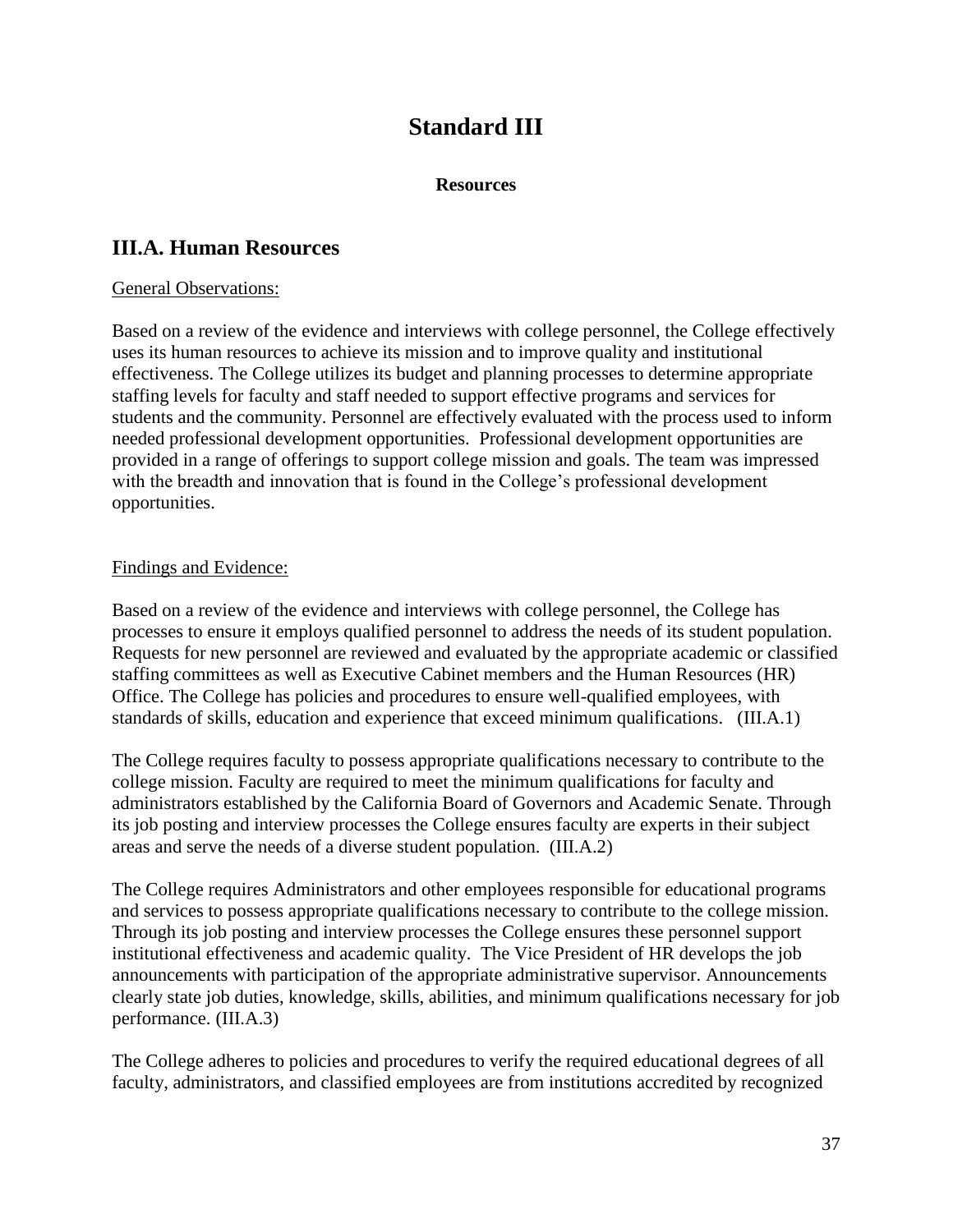U.S. accrediting agencies. Team member review of the College catalog confirms that faculty hold appropriate degrees that align with College policies. (III.A.4)

All personnel are regularly evaluated on criteria specified in negotiated collective bargaining agreements or administrative contracts. Evaluations review required duties, performance, and improvements since the last evaluation. Administrators complete self-evaluations which identify goals, areas of improvement, community and college engagement and assessment of their team. This is reviewed and commented on by the supervisor. Effective online teaching is evaluated through observations specific to the subject and delivery modality. (III.A.5)

#### III.A.6 is not applicable.

The College has policies and procedures in place to maintain appropriate faculty staffing levels. The procedures include assessing annual program reviews, considering budget and student and program needs. Current staffing levels place the full time faculty count at 215, complemented by 520 non-credit and part time faculty members. These numbers are in line with similarly sized institutions in the region. (III.A.7)

The College has policies and practices providing adjunct faculty orientation, oversight, evaluation, professional development, and opportunities to participate in district-wide governance and committees. HR provides onboarding to all new employees, and the Instruction office holds a paid orientation for new part time faculty. An Adjunct Handbook provides indepth reference information. (III.A.8)

The College uses an integrated budget and program review process to ensure sufficient staffing. The Classified Staffing Committee and division administrators review budgets and requests for new staff annually. Staffing levels are determined by district budget, growth and overall changes in the student population and considers such factors as college initiatives, departmental goals, changing regulations, and the needs of new facilities. Fall 2021 staffing levels reviewed by team members indicate that the College has a classified staffing count (369) in line with similarly sized institutions in the region (CCC Data Mart). (III.A.9)

The College maintains a sufficient number of administrators with appropriate preparation and expertise to provide continuity and effective administrative leadership and services that support the institution's mission and purposes. At the time of the visit, the College reported that it has 65 classified administrators and 31 educational administrators. [\(III.A.10\)](https://III.A.10)

The district publishes its personnel policies and procedures and reviews them on a regular cycle. Constituent groups take responsibility for reviewing policies related to them. Employees are informed of these policies during onboarding and ongoing training. ([III.A.11\)](https://III.A.11)

 Based on a review of the evidence and interviews with college personnel, the College has policies and practices that create and maintain programs, practices, and services to support its diverse personnel. Board Policies and Administrative Procedures on nondiscrimination, Equal Employment Opportunity, prohibiting discrimination and harassment, and investigating complaints alleging discrimination or show the College's commitment to fair treatment of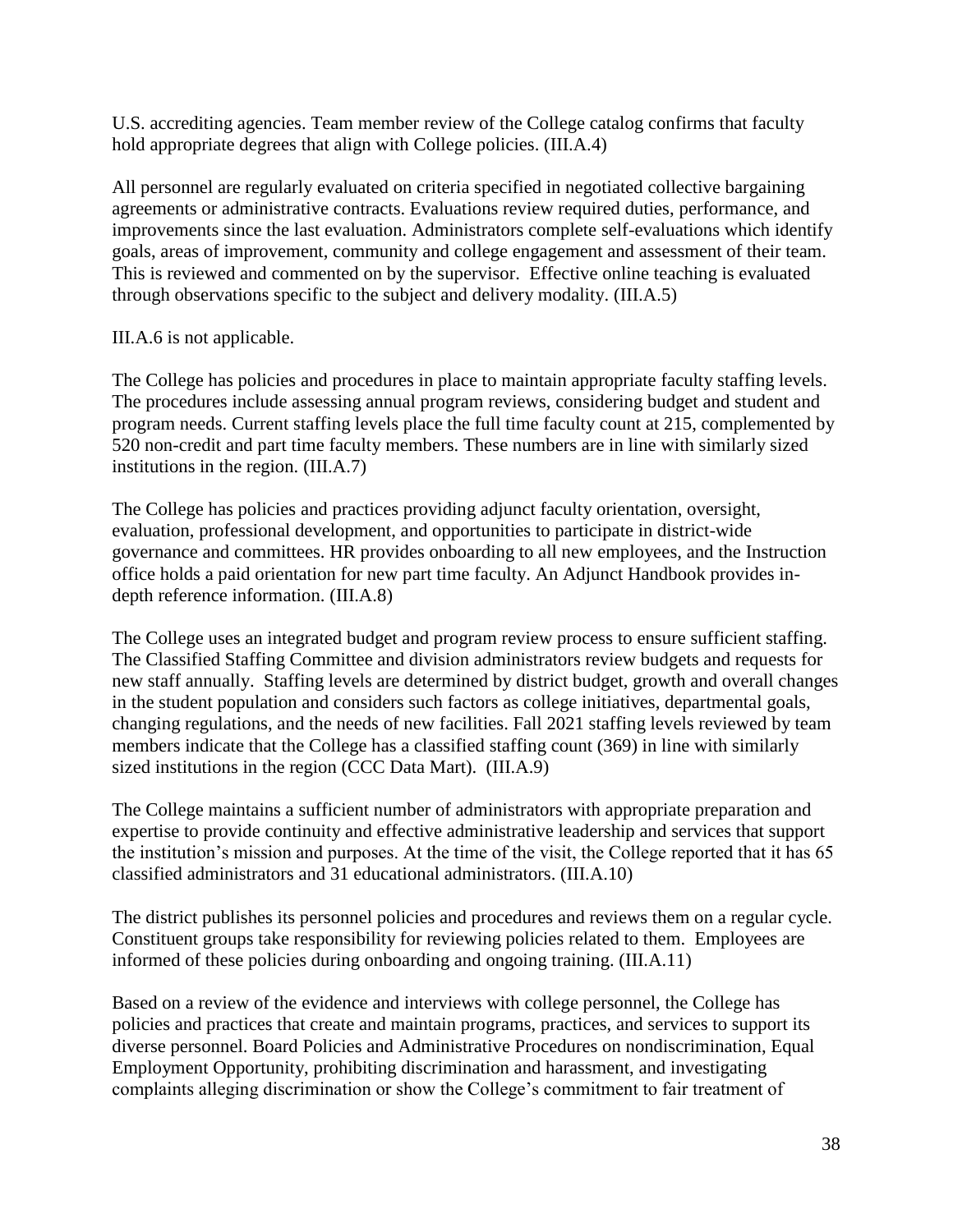employees. The College's Equal Employment Opportunity (EEO) Plan, most recently revised and approved in 2019, addresses fair employment and best practices to create a diverse workforce. [\(III.A.12\)](https://III.A.12)

The College upholds a written code of professional ethics in BP 3050 Statement of Professional Ethics. It outlines the ethical obligations of those acting on behalf of the College. Consequences for violation of the code of ethics are subject to an investigation of such violation and potential disciplinary action. ([III.A.13\)](https://III.A.13)

 example in 2021 one plan was to "help attract a more diverse applicant pool" to "aid in creating a innovative in fostering a community of learners dedicated to student success. ([III.A.14](https://III.A.14)) The College offers professional development opportunities for all college employees. The professional development program at the college is supported by 3 separate committees (faculty, classified, administrators) that are integrated through the Inclusive Professional Development Coordinating Committee. Professional development is also supported by several staff and is guided by an action plan linked to the college mission and priorities. All programs are evaluated and the results of assessments are used to plan improvements. The college should be complimented for its innovative professional development program, including the Leadership Education in Action Program (LEAP). Several hundred professional development sessions are held each year in a variety of modalities and topics. The LEAP program in particular helps to develop agents of institutional change. The program culminates with the writing of Business Plans by groups of participants. Those plans are used to promote change at the college. For more diverse workforce" that included practical steps the college can take to improve practice. Taken together, the professional development opportunities, including LEAP, are truly

Personnel files are secured in the HR office. Team members were able to confirm via video tour that the files are kept secure in a locked office. There is a process in place for employees to review their HR files. ([III.A.15\)](https://III.A.15)

#### Conclusions:

The College meets Standard III.A.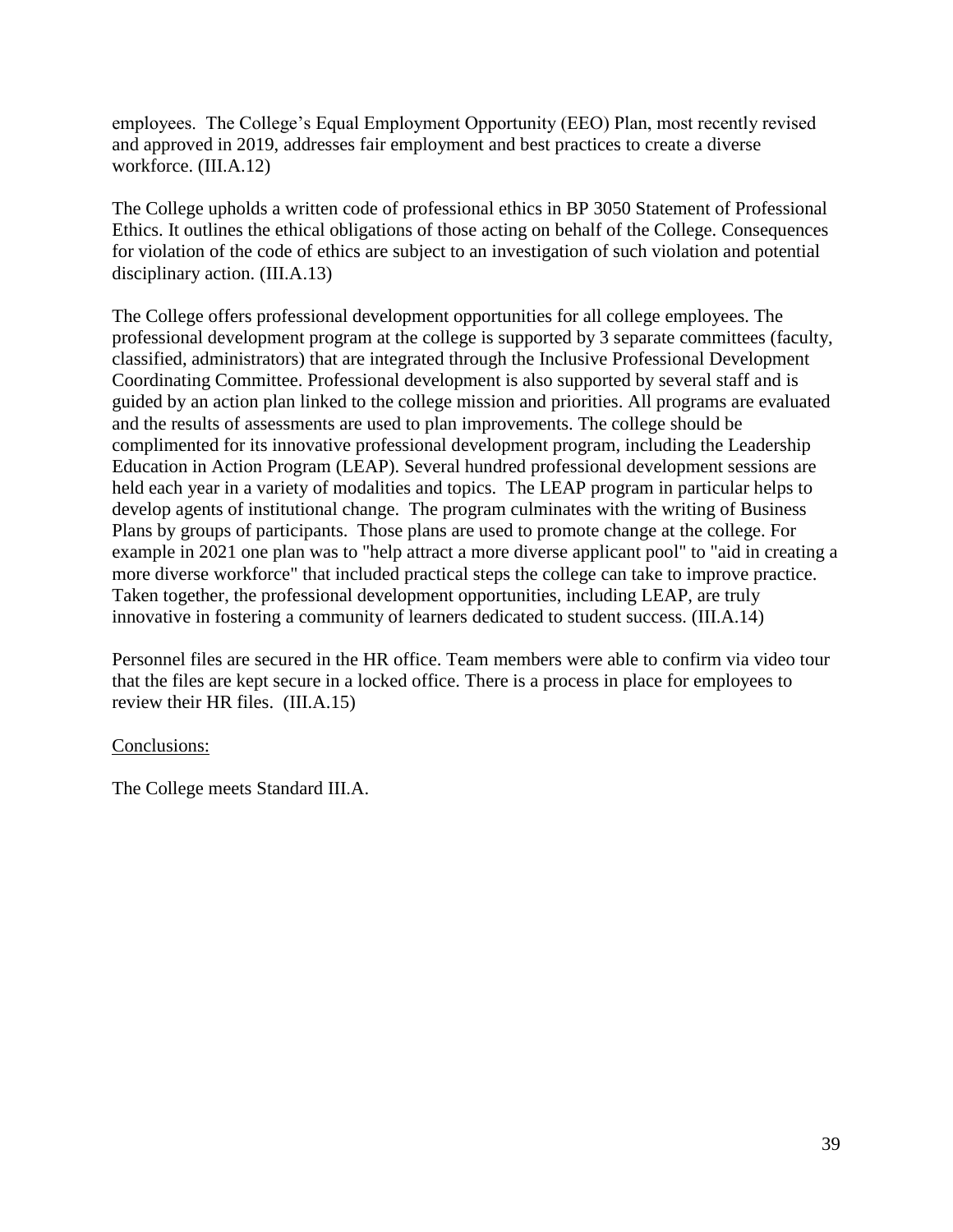# <span id="page-39-0"></span>**III.B. Physical Resources**

#### General Observations:

College of the Canyons demonstrates its commitment to its students through its physical resources, as the college uses various physical plant and facilities standards to provide adequate access, resources, safety, and security to all its locations. Within its Board Policies the District complies with standards prescribed by applicable federal, state and local laws and regulations affecting employee safety, and to conduct continuous education and training to develop safe practices. In addition, over the last 20 years, the College has passed three local bond measures that delivered multiple modernization projects, new buildings, and instructional facilities. Bond funds have also helped create an ADA Transition Plan to ensure its Educational Master Plan and Facilities Master Plan align. The District meets the physical resources standard as it addresses instructional needs and improvement goals through an ongoing, interactive, collaborative planning process. Physical resources are created with health and safety as primary priorities, abiding by all state processes while meeting all regulatory requirements. Resources are planned and designed to be optimally efficient over their life cycle, minimizing energy, maintenance and labor costs.

#### Findings and Evidence:

The College has and maintains safe and sufficient physical resources to ensure access, safety, and security of all its physical resources. Team members reviewed the College's Clery Safety and Security Report and found very low crime rates at the Valencia and Canyons Country Campuses. The College has department structures that ensure compliance with the Educational and Facilities Master Plan and Decision-Making Guide through its bond implementation. These structures also follow the Uniform Building Code, California Building Code, Americans with Disabilities Act, and National Fire and Electrical Codes. The College is using bond funds to implement an ADA Upgrade project that enhances college accessibility for all. (III.B.1)

 the campus grounds as a living lab for inquiry, experiential learning, and a research garden that The College plans, acquires, builds, and maintains its physical resources to ensure effective utilization and continued quality to support its programs and services. The college uses its institutional plan, Educational Master Plan, Facilities Master Plan, and Strategic Plan to effectively plan the preventive maintenance schedule and update of physical resources. The College also ensures the use of campus grounds as a cooperative resource to bring learning elements and the community together. An example would be the Biodiversity initiative that uses the community can partake in. Team members were impressed with this initiative at the College. The planning and collaborative way in which physical resources are maintained and then utilized demonstrates the college's commitment to using its physical resources to uphold its mission.  $(III.B.2)$ 

The college uses its educational master planning to inform the facilities master planning. Plans are evaluated and updated regularly, using the annual program review, 5-Year Construction Plan, the Technology Plan, and program viability tools. This regular and ongoing sequence of planning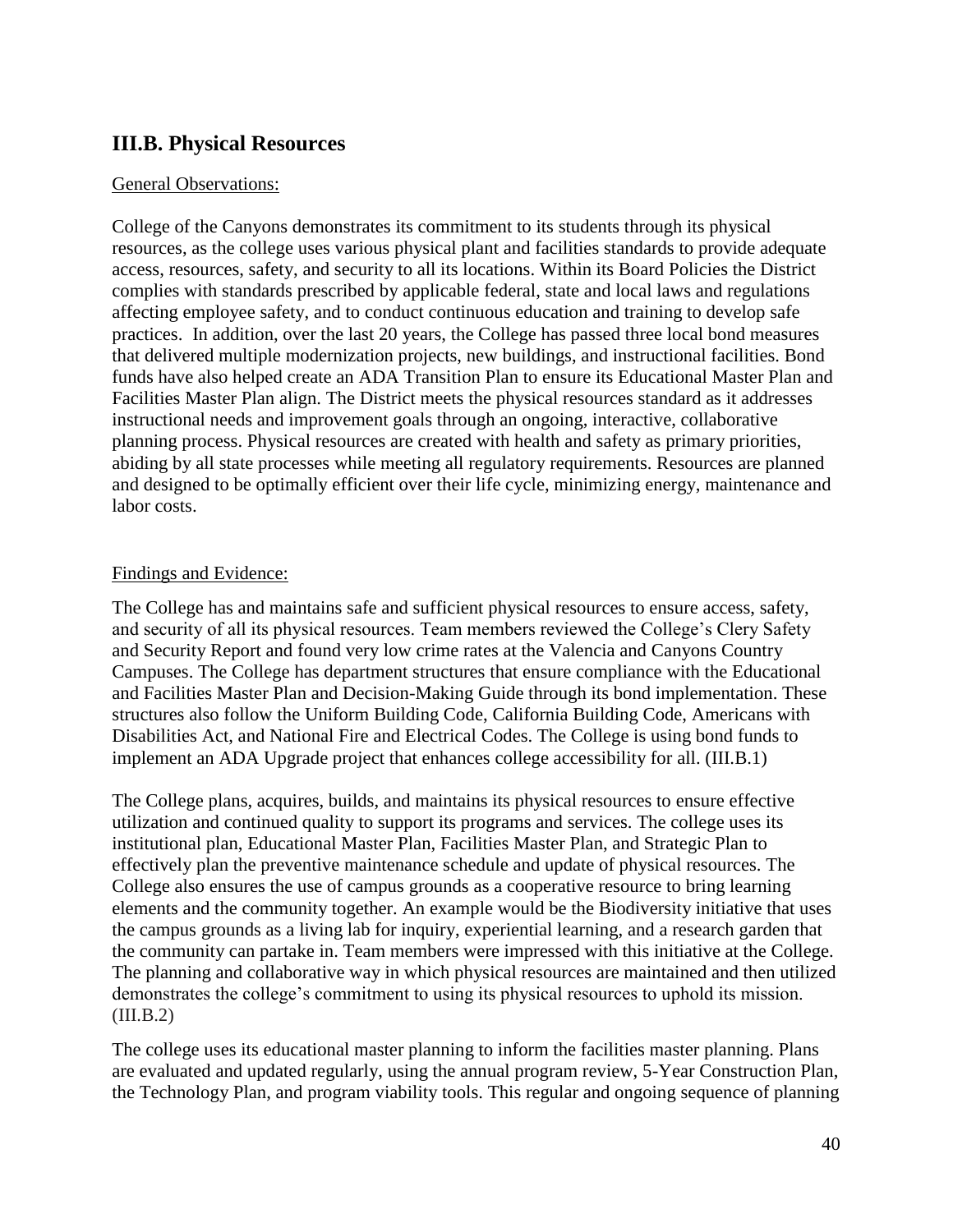and evaluation processes, which employ utilization and other relevant data, assure the feasibility and effectiveness of the College's physical resources, including its facilities and equipment. The District completes annual reviews of all programs and compares them to the Educational and Facilities Master Plan. At the conclusion of the program review process, the Executive Cabinet reviews the data of both planning documents and suggests revisions to make any new plans or change existing plans to ensure instructional priorities are met when institutional funds are available. (III.B.3)

The college continuously evaluates its physical resources to provide facilities and services necessary to meet its long-range planning and improvement goals, with educational program planning and driving facilities planning. The college executes an annual 5-year Scheduled Maintenance Plan, to keep facilities operating at peak efficiency. In addition, the college uses Measure E General Obligation bond funds to sustain the maintenance needed to keep operations running effectively with expenses at a minimum, to the general fund. To minimize ongoing costs of maintenance and repair, equipment is identified that is reliable for a long time and ensures planning, reducing total cost of ownership expenses and good management of the facilities budget. This saves labor costs and reduces expenses while using its specification list of equipment and materials to house spare parts in its warehouse and keep costs down.The District's planning processes result in effective, safe, efficient facilities while maintaining the lowest possible total life-cycle cost. (III.B.4)

Conclusions:

The College meets Standard III.B.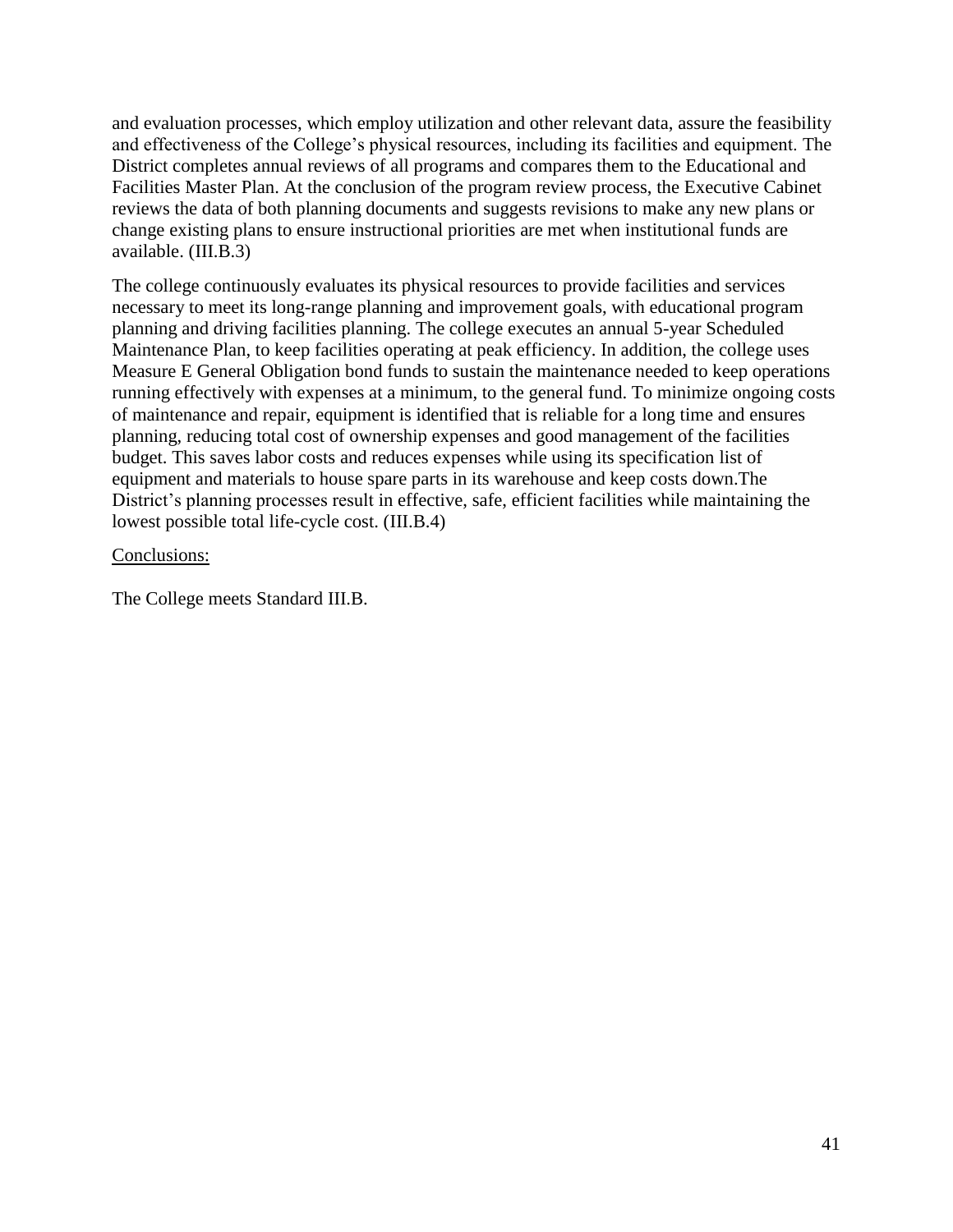## <span id="page-41-0"></span>**III.C. Technology Resources**

#### General Observations:

The College effectively manages its technological resources to help achieve the mission and goals of the college and to support continuous improvement. It effectively and consistently manages resources across campuses through a centralized, district-wide approach. From resource allocation to continual compliance oversight, the district offices and participatory governance committees collaborate to make effective and timely decisions on technology and equipment. Processes, policies, and training are coordinated and guided by the College's Technology Master Plan (2017-2022). College surveys document high levels of satisfaction with technology services.

#### Findings and Evidence:

College of the Canyons offers centralized support for technological services, professional support, facilities, hardware and software through its Information Technology Division, which is broken into three main areas: Computer Support Services, Infrastructure and Information Security, and Enterprise Applications. These areas are informed by constituent needs drawn from annual and comprehensive Program Reviews, and supported by relevant committees (Technology Committee, Stand-Up Committee, Web Committee, Educational Technology Committee, Information Security Committee), each with constituent and expertise-based membership. The Technology Master Plan (TMP) guides resource allocation. (III.C.1)

The District IT department plans for, updates and replaces technology on a regular basis. The TMP (and the committees listed above) guide decision making and resource allocation. The TMP also includes a technology replacement schedule for all major technology areas at both campuses. Additional evidence of formal planning processes for continuous improvement of programs is also evident in the "Innovations Grant" program which allows, annually, for technology requests related to new and innovative teaching and learning projects. Team members were impressed with the Innovation Grant program as one of many entrepreneurial approaches to student teaching and learning that exists within the College ecosystem. The district maintains the quality and capacity to meet the faculty, and staff support services for technology. This is demonstrated by the 2021 survey indicating exceptionally high levels of satisfaction in areas including (but not limited to), "availability," "timeliness," "adequacy of resources," "replacement cycle," and "training on use." In fact, more than 90 percent of staff reported being satisfied or very satisfied with IT support services. (III.C.2)

 Both the Valencia and Canyon Country campuses are provided with reliable, safe and secure technology. Technology across all sites is standardized, per the TMP. This includes Internet access through the Corporation for Education Network Initiatives in California (CENIC). There are CENIC connections through a secure data network at each campus with standardized usertype access guidelines, standardized classroom technology set-ups, and "HyFlex" classrooms. The District has adopted CANVAS as its learning management system, offering a consistent and supported environment for all users. OneDrive is also made available (and supported) for all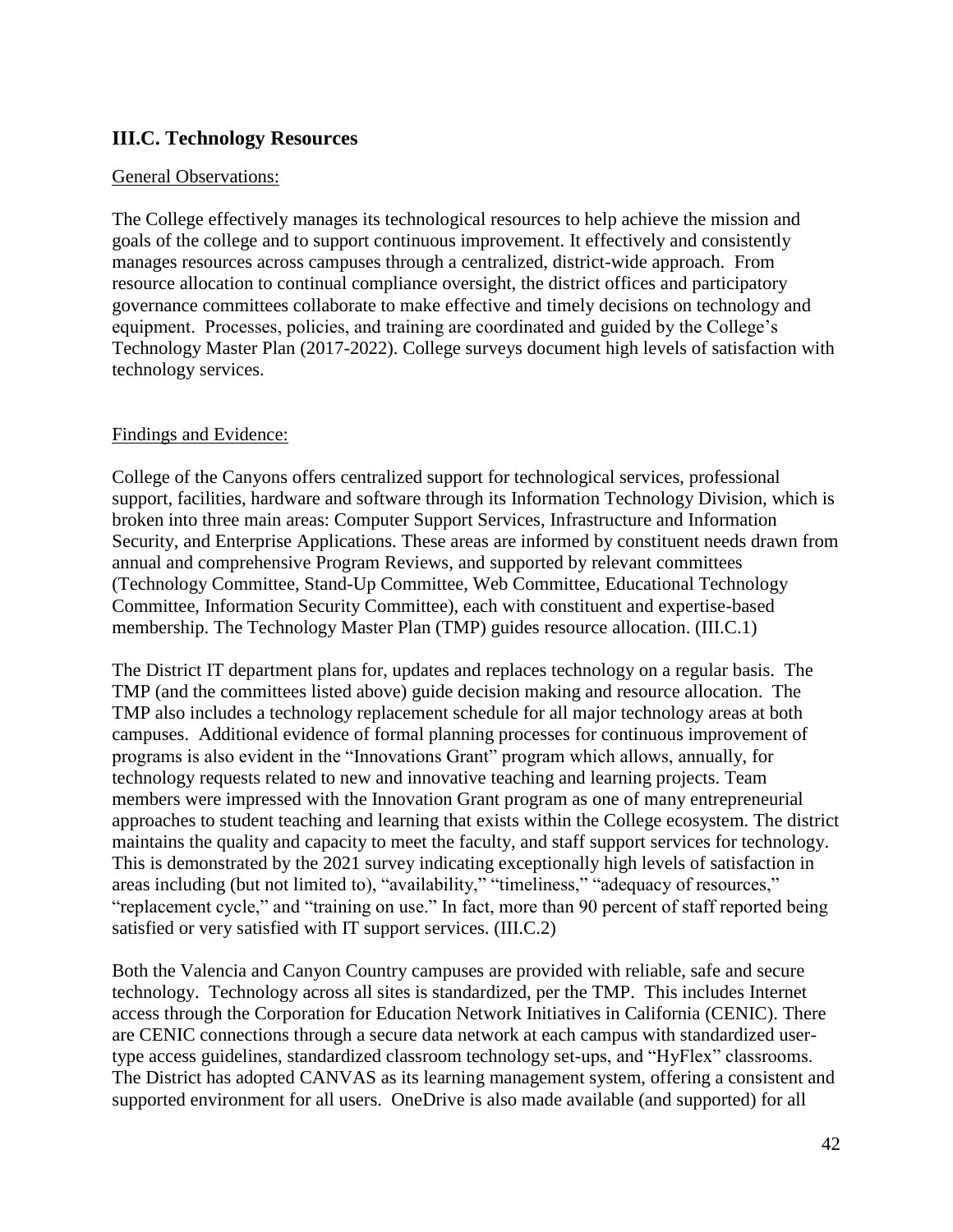employees. In spring 2021, the College completed the shift to a "single sign on" system. These elements offer a consistent and secure business software platform. Hardware security is maintained through pre-installed tracking devices on all district laptops, as well as through relevant Board Policy (including BP/AP 3535 - Public Safety Camera System). In addition, the District has contracted with an outside vendor to assess and improve its network security. It has subsequently hired a "Systems Security Administrator" to continue to monitor, recommend and implement security measures. Included in these are in house storage, off-site (cloud based) data archiving, and individualized IT staff accounts that ensure single sign-ons do not expose the entire system (III.C.3)

The College provides a wide range of technology-related professional development and support for all constituent groups and college areas. All new employees receive a brief introduction to cyber security (continuing employees have access to a full cyber-security training). The College hosts IT training workshops. These are ongoing and are advertised in a monthly newsletter (Powered On). The Online Education Department offers instructor training for online teaching (Since spring 2020 over 250 faculty have completed the full training). It also offers stand-alone, modular training by topic (over 25 different offerings). The College also hosts workshops based on an annual assessment survey which includes an opportunity to suggest technology-related needs. In addition, it hosts a Summer Technology Institute. Online Education hosts a student support site with computer support sessions via Zoom and information regarding online access to tutoring, the library, and Canvas support. (III.C.4)

 requirements for remote instruction and it established the need for district-wide training for The College is guided in the appropriate use of technology for teaching and learning by relevant District Board Policies and Administrative Procedures, including, BP/AP 3720 (Computer and Network Use) which includes explicit guidelines for students, faculty, staff and administrators. This policy is updated as part of a regular cycle of review and update. Additionally, it has updated the procedures in response to specific and changing needs, such as for the inclusion of a required confidentiality statement when users log into Ellucian Colleague. The College is also guided by newly established (2021) BP/AP 3721 (Information Security). During the COVID-19 pandemic, the College's Academic Senate reviewed and approved Emergency Training synchronous online instruction. Finally, the College uses its technology and constituent committees to consider, recommend and approve policies consistent with its teaching and learning goals, as evidenced by minutes from both the Educational Technology Committee and the Academic Senate. (III.C.5)

#### Conclusions:

The College meets Standard III.C.

## <span id="page-42-0"></span>**III.D. Financial Resources**

General Observations: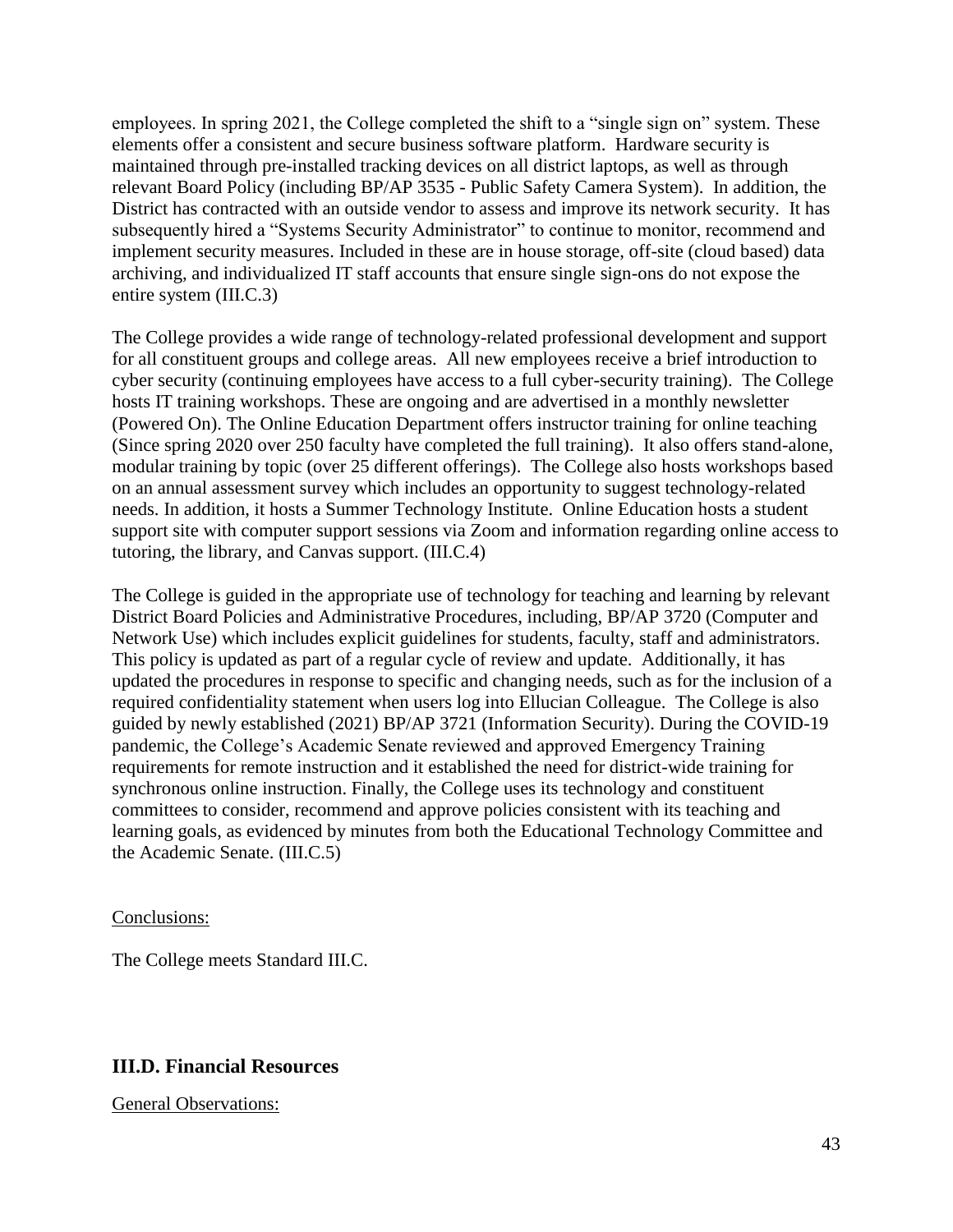The College's overall budget was \$327.2 million to support the development, maintenance, improvement and enhancement of programs and services by integrating financial resources with institutional planning through annual program review. The College's financial planning is integrated and done through the District's integrated program planning and review, and budget development process. The planning documents include the Strategic Plan, Educational and Facilities Master Plan, Five-Year Capital Construction Plan, Technology Master Plan, and Enrollment Management Plan. The college ensures through its budget policies and planning policies that appropriate checks and balances are present to ensure alignment of the budget development, strategic planning, Educational Master Plan, Facilities Master Plan and program review.

#### Findings and Evidence:

The college has sufficient resources to support and sustain student programs, services, and improved institutional effectiveness as demonstrated with their financial statements along with met contributions to STRS/PERS. In addition, the college has maintained a balanced budget and made changes based on Full time equivalent student (FTES) fluctuations throughout the last five years. Furthermore, all budget decisions are based on program review which makes the budget development process a part of the institutional planning process and incorporated into the fiscal planning process with short- and long-term options that ensure financial stability. This is all done through the shared governance process which centers around transparency. A series of audits over twenty years indicates a strong level of fiscal integrity. The College reports no fiscal findings in its audits during the last accreditation cycle. (III.D.1)

The college's financial planning is integrated and done through its integrated program planning and review, and budget development process. Planning documents include the Strategic Plan, Educational and Facilities Master Plan, Five-Year Capital Construction Plan, Technology Master Plan, and Enrollment Management Plan. Budget parameters are established by the District's fiscal policy and describe the following: Fiscally Responsible Criteria; Compliance with Community College Regulations; District Planning and Strategic Goals; Support for Student Access and Successful Completion; Budget Development––Revenues, Expenses, Categorical Funds; Budget Reduction. The budget is presented to the governing board by the Chancellor with alignment to complete all budget and planning by September  $15<sup>th</sup>$  of each year. In addition, once the College has a tentative budget in place in June, any significant budget changes for the final budget (in September) are reviewed by the College's President's Advisory Council on the Budget (PAC-B) and approved by the Chancellor. The open forum in which the budget is presented and approved along with the integrated process under which the budget is developed supports institutional planning. (III.D.2)

 The college has various participatory governance committees, processes, and constituency group participation to address the needs of the college (physical, hiring, supplies, equipment, and contract). The college has a digitally integrated program review and budget development process that align with the college's strategic goals which determines allocations through the budget process. The Vice President of Instruction works with the area Deans to achieve synergy between departments, resulting in efficient budgets that support the College's programs, goals and strategies. Specific planning occurs at the departmental level including program reviews,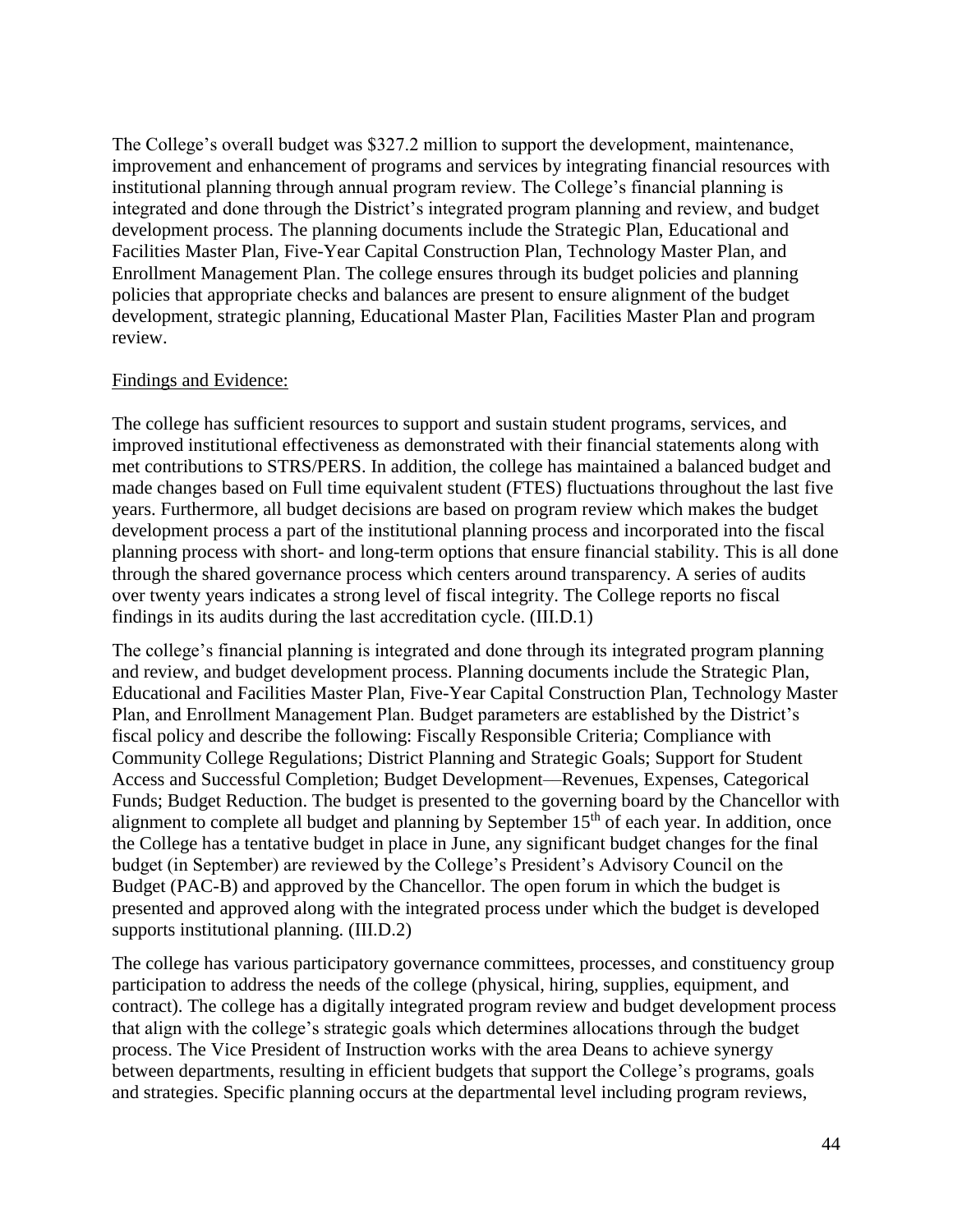strategic goals, student learning outcomes (SLOs) and administrative unit outcomes (AUOs). All recommendations for resource allocation must reference the strategic goals and therefore they utilize their Decision-Making Guide, Program Review, and Budget Handbook to develop annual program objectives based on input from faculty and staff. The process requires prioritization of requests which are vetted by the Executive Cabinet, the PAC-B before going to the Chancellor and ultimately the Board. Moveover, the Citizens Bond Oversight Committee meetings act as a way to provide updates and get input from the community on capital construction spending. This committee also reviews the performance of the College when it comes to compliance and fiscal responsibility on bond measures. (III.D.3)

The College uses an entrepreneurial approach in its partnerships with partners like Henry Mayo Newhall Memorial Hospital for Allied Health training and aerospace companies for manufacturing training. The college has been able to secure grant funding to augment resources for existing programs and provide startup funding for new programs. These partnerships have allowed the college to generate additional revenue outside of the state Student Centered Funding Formula (SCFF). In addition, the passage of three General Obligation Bond measures provided capital resources allowing it to support instructional goals. The college provides departments and budget managers easy access to financial reports that allow the college, and the budget managers, to adjust spending and achieve funding goals in the most expeditious, coordinated and fiscally responsible way. (III.D.4)

The College has internal and external management information systems (MIS) systems and financial control mechanisms that allows them to provide regular updates to various committees and constituents as a method of assessing the effective use of financial resources. This feedback is incorporated into its planning processes to evaluate the use of resources and the impact of planning. In addition, the College has internal controls with its DataTel system and is backed up and reconciled by the L.A. County Office of Education (LACOE) for the audit trail. The Datatel system has been fully implemented in all areas including Fiscal Services, Student Business Office, Student Services, Human Resources, Instruction, Facilities, Public Information Office, and Institutional Research. The College uses these monthly reconciliations between their DataTel system and LACOE to provide monthly fiscal reports to the Board, which include the status of revenues, expenses and reserve levels. The District reviews its internal control system on a regular basis and any issues are discussed with the respective department or program and the college's auditors. Finally the college provides regular updates on new regulations and the role and responsibility that every manager has in ensuring controls, compliance, and fiscal oversight.  $(III.D.5)$ 

 finance and performance audits since 2002. The fiscal integrity and accuracy of reports is The college's integrity of sound financial reporting is evident in not having a financial audit finding since 2001-02. The district did have an audit finding related to Financial Aid processes during this accreditation cycle. However it was related to a common audit finding that had to do with calendar year versus work calendar issues. The District's audits have received Unqualified/Unmodified Opinions, including District, Foundation, and General Obligation Bond confirmed by these independent audits and examinations by outside agencies that audit federal and state-funded programs which give the District's fiscal documents a high degree of credibility. (III.D.6).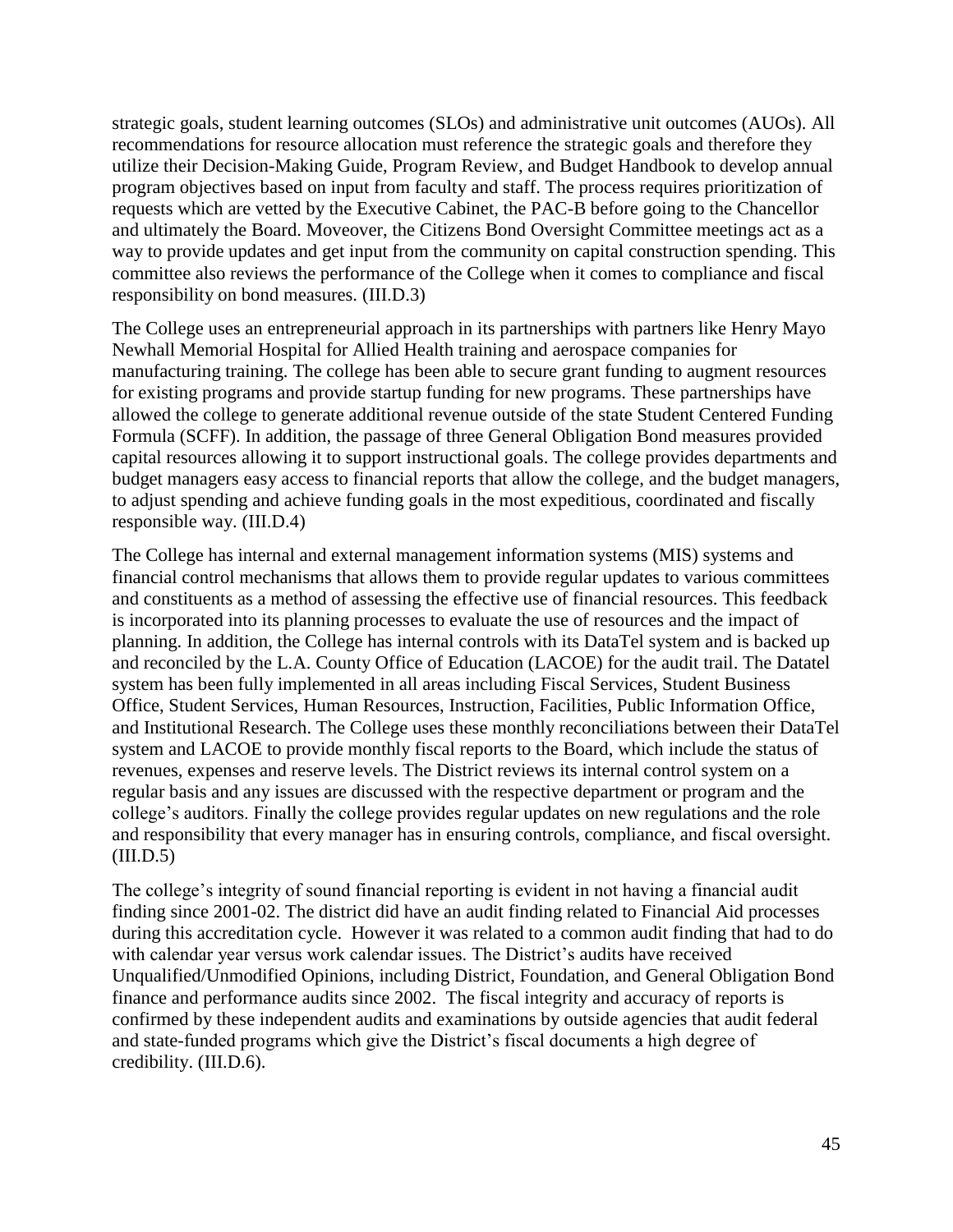The College conducts yearly audits of all financial and operational resources as it relates to the college. The College has only had a few audit findings within the last 20 years and when audit issues are indicated, the Business Services staff worked with the appropriate department to implement immediate resolutions and to ensure future compliance. The College hires an audit firm to review general accounts and during the same period, the audit firm audits the College of the Canyons Foundation and the firm reviews General Obligation Bond Financial and Performance Audits. If any issues are identified, they are brought to the attention of the vice president and associate vice president of Business Services, who meet with the Executive Cabinet member supervising the area in question. The District communicates about budget, fiscal conditions, financial planning and audit results at the November meeting of the Foundation Executive Committee, at the January Board of Trustees Meeting, and in subsequent college budget presentations made by the CEO and CBO. (III.D.7)

The College hires an independent audit firm which evaluates and assesses the District's financial and internal controls for validity and effectiveness, and any resulting recommendations are used for improvements. The associate vice president, Business Services and staff work closely with all department and/or grant budget managers throughout the year to ensure checks and balances are maintained and revenues and expenditures are consistent with the intent of funding. All funds are regularly audited and reviewed by funding agencies, including federal and state grants and categorical funds, Certificates of Participation (COPs), General Obligation Bond funds and state construction funds. The District has never had a fiscal audit finding on its bond funds, and its arbitrage calculations reflect timely expenditure of bond funds on construction projects that fulfill spending requirements in the ballot measure language. (III.D.8)

The college has two to three months of payroll cash on hand at all times which is within the State Chancellor's Office minimum requirement of five percent. The college has sufficient cash flows and reserves to maintain stability and has been able to enact strategies for fiscal risk management to protect the District during years when state budget deficits or other emergencies impact the College. For example, during the pandemic, in order to balance the state budget, the state implemented \$1.5 billion in deferrals for community colleges. This equated to approximately \$17 million in deferred apportionment revenue for the District from February 2021 through June 2021, not to be repaid until July 2021 through November 2021. In early 2021, the District joined a Tax Revenue Anticipation Note (TRAN) pool with LACOE and issued a mid-year TRANs to provide cash flow not to exceed \$24 million. Team members confirmed that this TRAN was paid back by November 2021 as planned by the College. (III.D.9)

The College has oversight of various funding sources to include Financial aid monies, Associated Student Government (ASG, which is a part of the general fund), and the College Auxiliary Foundation. The District reconciles the allocations monthly and has established a liability for financial aid bad debts that must be absorbed and offset through a collection process. However, the College did have an audit finding this cycle in relation to financial aid processes. This finding was more to do with a timely issue as it relates to calendar year deadlines versus that of work week deadlines which makes this finding a standard one that does not rise to a significant level of concern. The ASG is not a separate auxiliary and the ASG budget is developed by established processes in accordance with its Constitution and is monitored and controlled by the ASG Senate under the supervision of the Vice President and Associate Vice President of Student Services. The COC Foundation is a 501(c)3 auxiliary organization and the Vice President of Business Services serves as the Foundation treasurer per the Foundation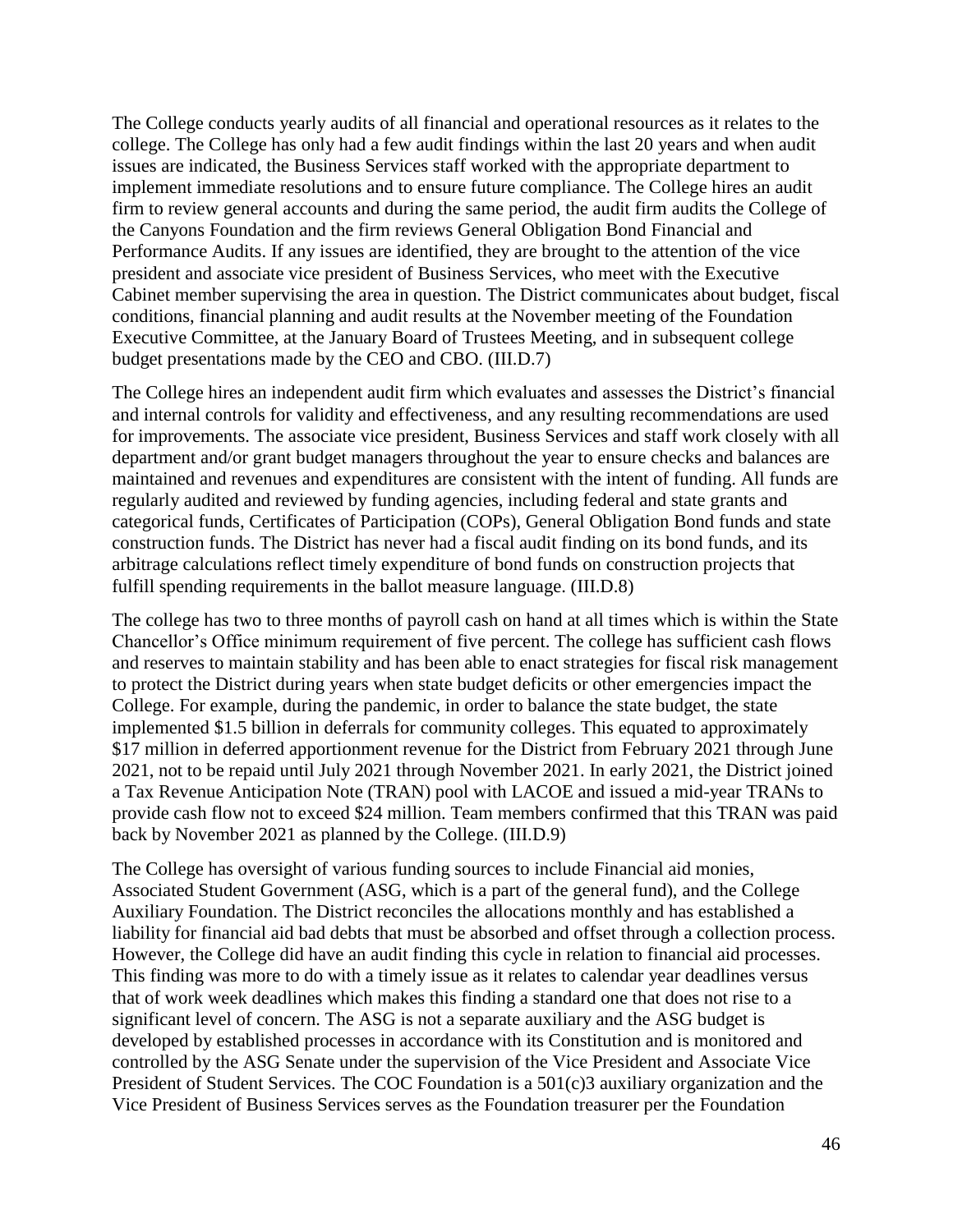bylaws. Business Services staff assist the Foundation and auditors, reconciling income to Foundation donor records, preparing a cash summary reconciliation for all bank accounts, and a comprehensive income sheet and revenue and expense analysis. The foundation is audited using the same firm the College uses for the general fund and Bond. ([III.D.10\)](https://III.D.10).

The College has internal controls to ensure financial stability of the institution. For example, the College Fiscal Assessment Checklist demonstrates the District's financial stability when making short-range plans by considering its long-range financial priorities, identifying and planning for the payment of long-term liabilities and obligations. The college's liabilities are offset by commensurate reductions in expenses or fees associated with the particular projects. Moreover, the college has very few long-term liabilities, and some of those are offset by identified revenues such as student parking fees, energy savings from the Central Plant, and joint agreements that cover the cost of expenses associated with contractual obligations. [\(III.D.11\)](https://III.D.11).

 third-party consultant who prepares the OPEB actuarial study every year, as required by GASB The College plans for and allocates appropriate resources for the payment of liabilities and future obligations, including Other Post-Employment Benefits (OPEB). The college contracts with a accounting regulations. Because of this GASB reform the District is no longer required to make an Annual Retirement Contribution each year; it just needs to show it can cover the current year's liability. The College has an OPEB liability of approximately \$18.7 million, with \$6.6 million in a revocable fund as of June 30, 2021. This shows the District's ability to meet its required liability, approximately \$500,000 each year. The District also estimates compensated leaves based on accrued salary rates and then budgets the current portion of that amount as a liability. This is regularly audited by the external auditors. [\(III.D.12\)](https://III.D.12).

The small debt that is owed by the College has been on a payment plan since 2017 and all payments have been made and are current. A Certificate of Participation (COP) note was refinanced in 2017, and as of June 30, 2021, there was about \$7.3 million outstanding on the principal. Payment is largely offset by other revenue, such as parking fees and student capital project fees and budget savings throughout the year. For example, the college incurred a TRAN debt of \$17 million due to state apportionment deferrals from February 2021 through June 2021. As indicated earlier, these deferrals were repaid within a planned period by November 2021. [\(III.D.13](https://III.D.13)).

The majority of the college's debt is in the form of GO Bonds funded by local property taxes based on approximately \$180 million of bonds since 2014 from Measure M and Measure E. An Independent Citizens' Oversight Committee meets twice a year to review quarterly expenditure reports and annual financial and performance audits for the GO Bonds. The District website shows all CBOC committee notes including audit reviews. Financial resources raised by the college's Foundation are used for intended purposes identified in fundraising and all expenditures and contracts are reviewed and approved by the Foundation executive committee before presentation as information to its Board. The District also coordinates with the Foundation on its annual audits, which have been without any findings or significant issues. Team members met with COC Foundation leaders and all of them expressed appreciation of the integrity and work ethic of the College leaders that support Foundation operations. The District's director of Grant and Categorical Accounting and Compliance and two grant accountants ensure federal and state grants are used for their intended purposes. There have not been any fiscal audit findings related to bond finances nor grant/categorical processes. ([III.D.14](https://III.D.14))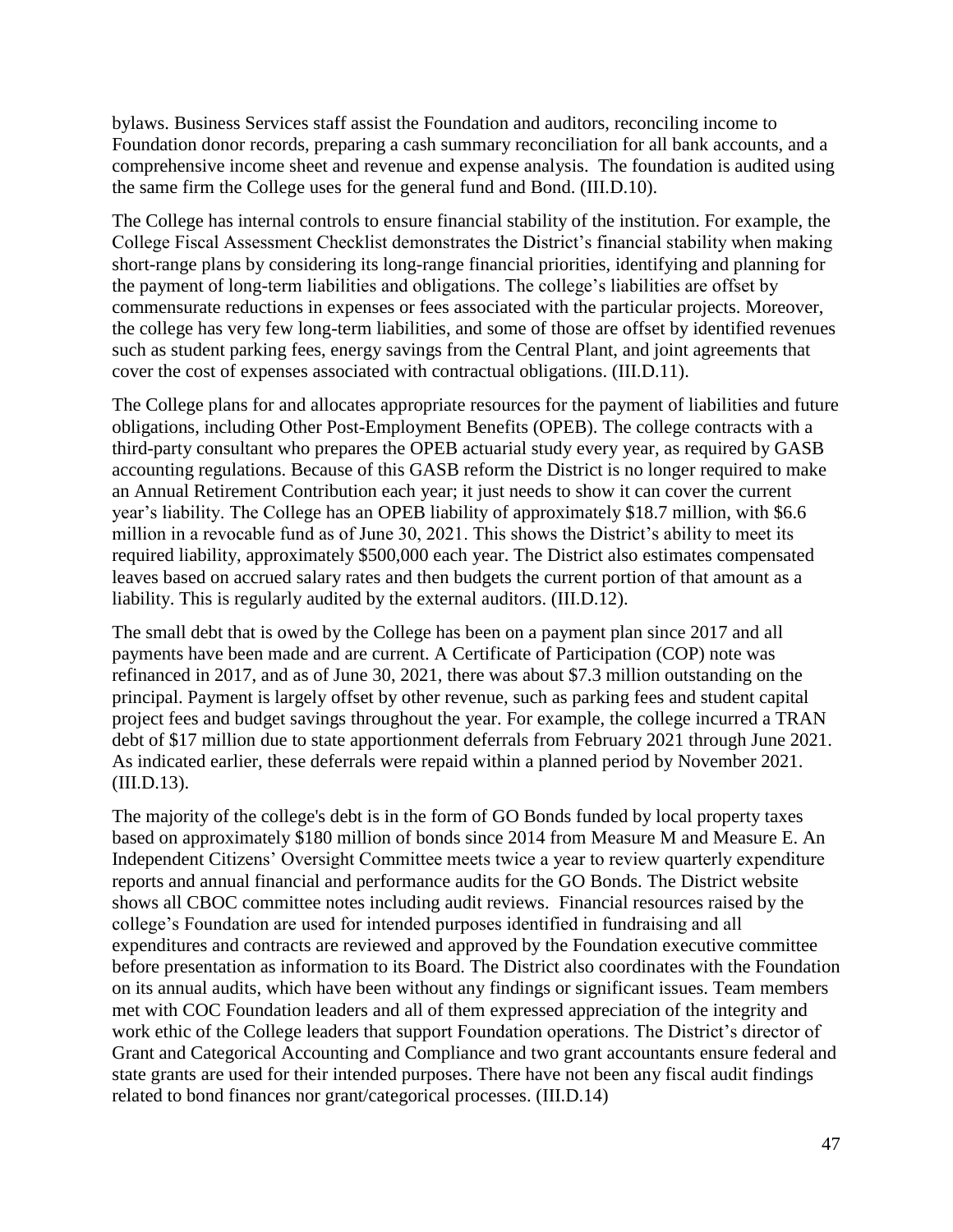The college has independent audits that verify the integrity of financial management practices by reviewing the student loan default rates which are well below the federally established 30 percent benchmark (8.4 percent in the last year analyzed). However, if the default rate was to exceed federal guidelines, the college has a plan which: 1) identifies factors causing the rate to exceed the threshold, 2) establish measurable objectives and steps to improve the default rate, and 3) identify specific actions to improve the default rate, including counseling students on repayment options. The Fiscal Services Office adheres to the U.S. Department of Education timelines and processes for financial aid disbursements according to federal regulations. ([III.D.15](https://III.D.15))

The College ensures that all contracts are vetted by legal services to align with California contractual standards. These contracts are negotiated and evaluated by legal counsel, as needed, and provided to the Board for approval. The District has not had any lawsuits or complaints regarding its contracts in eleven years. These legal services also review all sub-awardee and contractor agreements that support grant programs. The District maintains and controls its contracts and can change and terminate any that do not meet its standards. Legal counsel has approved several agreement templates, including a Professional Services, Basic Services, Guest Speaker Services, Facility Use, and Health Professions Agreements. Finally, for the most part templates are used to ensure the best protection, risk management, and the least exposure to liability or financial issues. ([III.D.16](https://III.D.16))

Conclusions:

The College meets Standard III.D.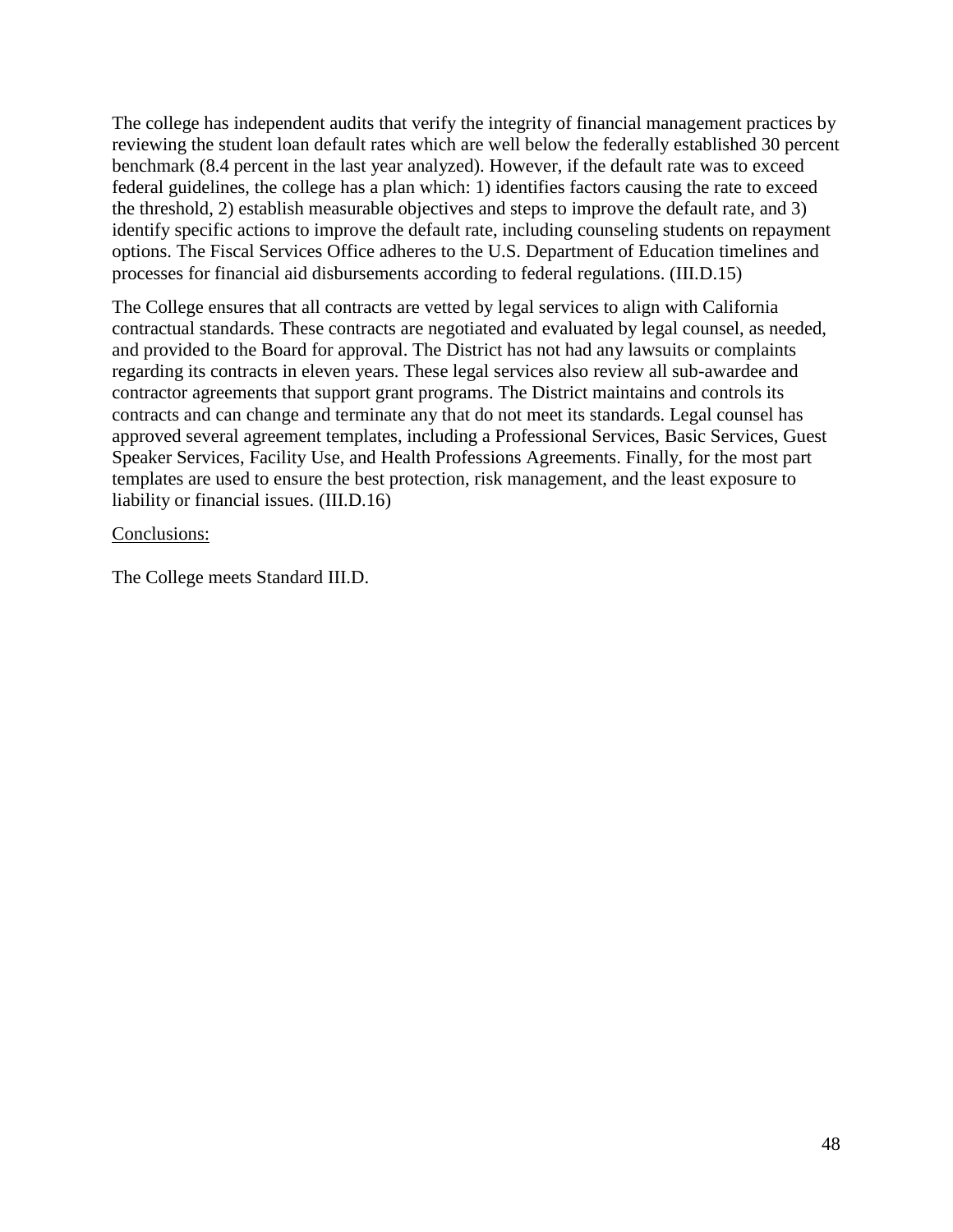# **Standard IV**

# **Leadership and Governance**

## <span id="page-48-1"></span><span id="page-48-0"></span>**IV.A. Decision-Making Roles & Processes**

#### General Observations:

College of the Canyons' institutional leaders create and encourage opportunities for innovation and collaboration across constituent groups and with the community it serves. The College centers its Mission, Vision, and Philosophy statements to guide their innovation, improving practices, programs, and services. The College uses effective shared governance practices to ensure an institutional culture of inclusion, planning, data driven decisions, and an effective organizational infrastructure. This results in an inclusive culture of collaborative innovation with sufficient financial resources that supports student learning. The descriptions of the fiscal processes and the institutional governance infrastructure demonstrate the college's commitment to effective participatory governance and fiscal integrity while meeting the complex  $21<sup>st</sup>$  century demands of the community it serves.

#### Findings and Evidence:

The Team found that College of the Canyons uses its Mission, Vision, and Philosophy statements to encourage and guide all campus constituent groups in taking initiative for innovation, excellence, and continuous improvement. The College leadership inspires and encourages a culture of innovation and risk-taking in planning and implementing new ideas. Members of the faculty, classified, and administration all affirmed that the College leadership encourages them to present new ideas and contributions to the college to better serve students. As a result, College of the Canyons has a vibrant college culture that addresses the needs of the community it serves. The College demonstrates its effectiveness in its ability to innovate and collaborate in addressing the needs of its students, staff, and the community it serves as evidenced by a number of unique and vital programs. The team report highlights just a few of these innovations here. The Center for Civic Engagement has established a series of programs and workshops that promote civic engagement for COC students, staff, and the broader community. Team members were impressed by the program's efforts and its ability to promote high levels of voter registration and participation by College students. The Leadership Education in Action Program (LEAP) represents a significant, multi-year commitment to on-going professional development that has embedded at its core institutional improvement and collaboration. The Center for Teaching and Learning (CETL) offers a host of quality programs annually to promote improved teaching and learning. All constituent groups, no matter their title, seem committed and engaged in supporting all aspects of student life. For example, in recent years, Classified Professionals lead efforts to ensure students have access to what they need to have food security and career preparation through the Fresh Success program. The Team observed the use of digital and multimedia tools to inform the campus community about programs and activities. The Team also observed the College's culture of global awareness and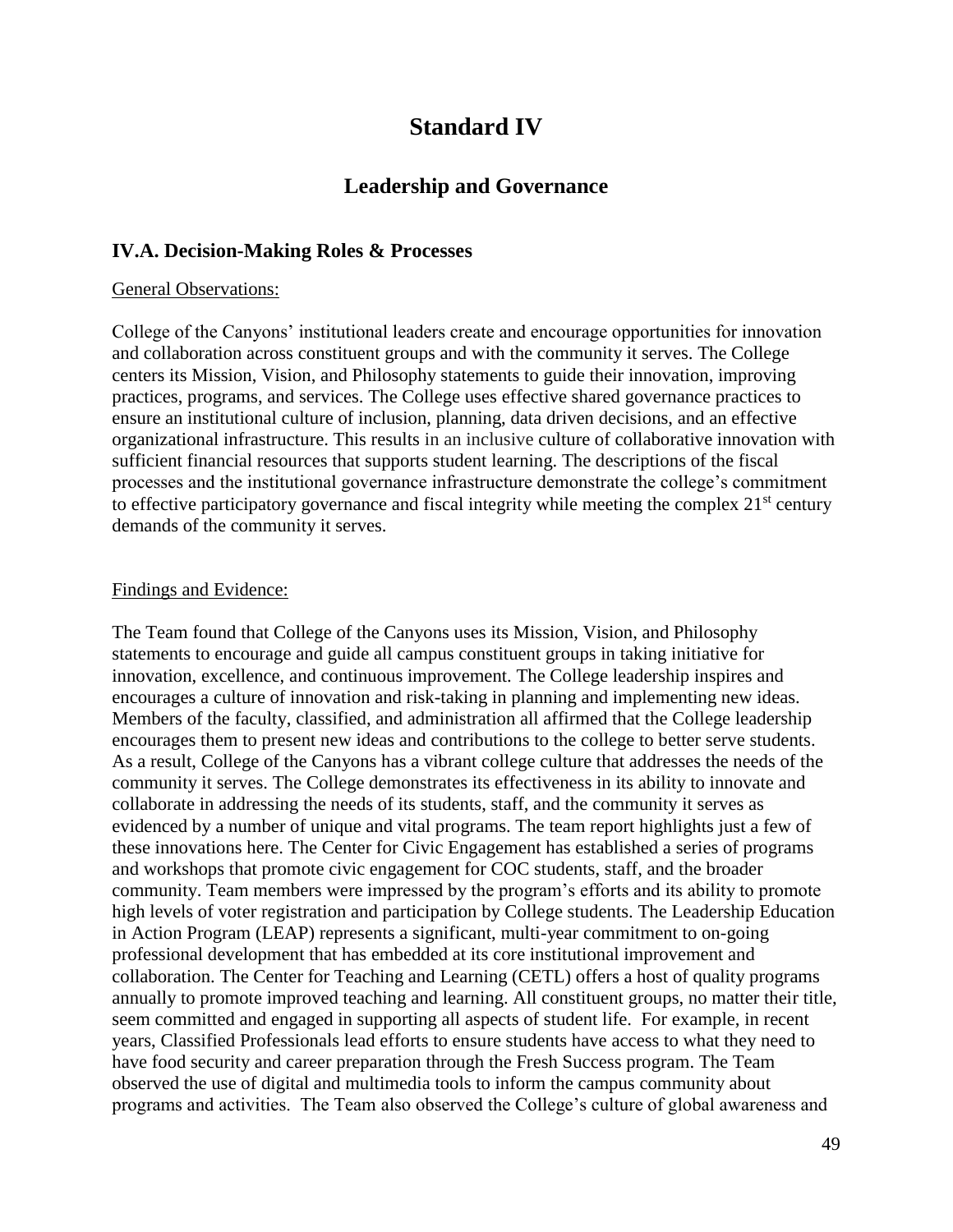the Canyons has an institutional culture of documenting and consistently informally assessing civic engagement embedded into the campus culture by including information about current events and links to provide assistance and actions in meetings. The Team found that College of processes for continuous improvement. The breadth and scope of college innovations are worthy of commendation and emulation. (IV.A.1)

 support effective participatory governance and a culture of collaborative innovation. In addition to board policies and administrative procedures describing governance and planning processes, Decision Making Guide describes, in detail, the college committees, their purpose and function The College establishes and implements policy and procedures delineating the responsibilities and expectations of administrator, faculty, and staff participation in decision-making processes. It has a complex infrastructure that supports effective participation across the campus committees, ensuring multi-constituent group representation on district committees, constituent senates, and unions. To ensure effective participation, the College offers training through its LEAP training program. This complex infrastructure demonstrates the College's commitment to the College Planning Team (CPT) developed and published The Decision-Making Guide. The in, planning, resource allocation, and governance processes across constituent groups. (IV.A.2)

The College's institutional governance structures are clearly defined in BP and AP 2510 (Participation in Local Decision Making). The College relies on BP/AP2510, The College Decision Making Guide, and each constituent group's bylaws and guides to ensure effective participation of staff, faculty, and students in the shared governance process. The Team observed that administrators, faculty, and classified professionals seem to be familiar with the processes as described in The Decision Making Guide. Some leaders acknowledged that they do not refer to the Decision Making Guide, but their description of the planning, resource allocation and governance processes aligned with the information in the Decision Making Guide. The College develops and sustains a dynamic institutional infrastructure to support innovation and continuous improvement through its effective participatory governance practices. The College leadership recognizes the dynamic quality of its complex infrastructure and encourages changes and improvements to ensure that campus voices are recognized and heard. Constituent group leaders were able to describe the process and reflect on areas they are working to improve effective participation and communication of decisions. For example, the Classified Senate, using the college processes to forward policies for Board approval, created Board Policy and Administrative Procedure 7270 (Classified Professionals Participation in Collegial Consultation) to clarify the role of Classified in multi constituent committees to ensure their effective participation and involvement in the college decision making. The Team observed that the College, as mentioned in the ISER, views policies and mandates as the minimum they can do. The College sets its vision beyond what the law requires and works as a community to meet its goals. (IV.A.2)

 which integrates program review, planning, and resource allocation by encouraging a culture of The College has a systematic approach to integrated planning to achieve its strategic goals, collaboration and planning to address the evolving needs of students. The Team found that the College continues to engage in continuous improvement in this area. The College has an organized decision-making structure that is inclusive, described in board policies, procedures, in the College Decision-Making Guide, and in the constituent senates and association bylaws. The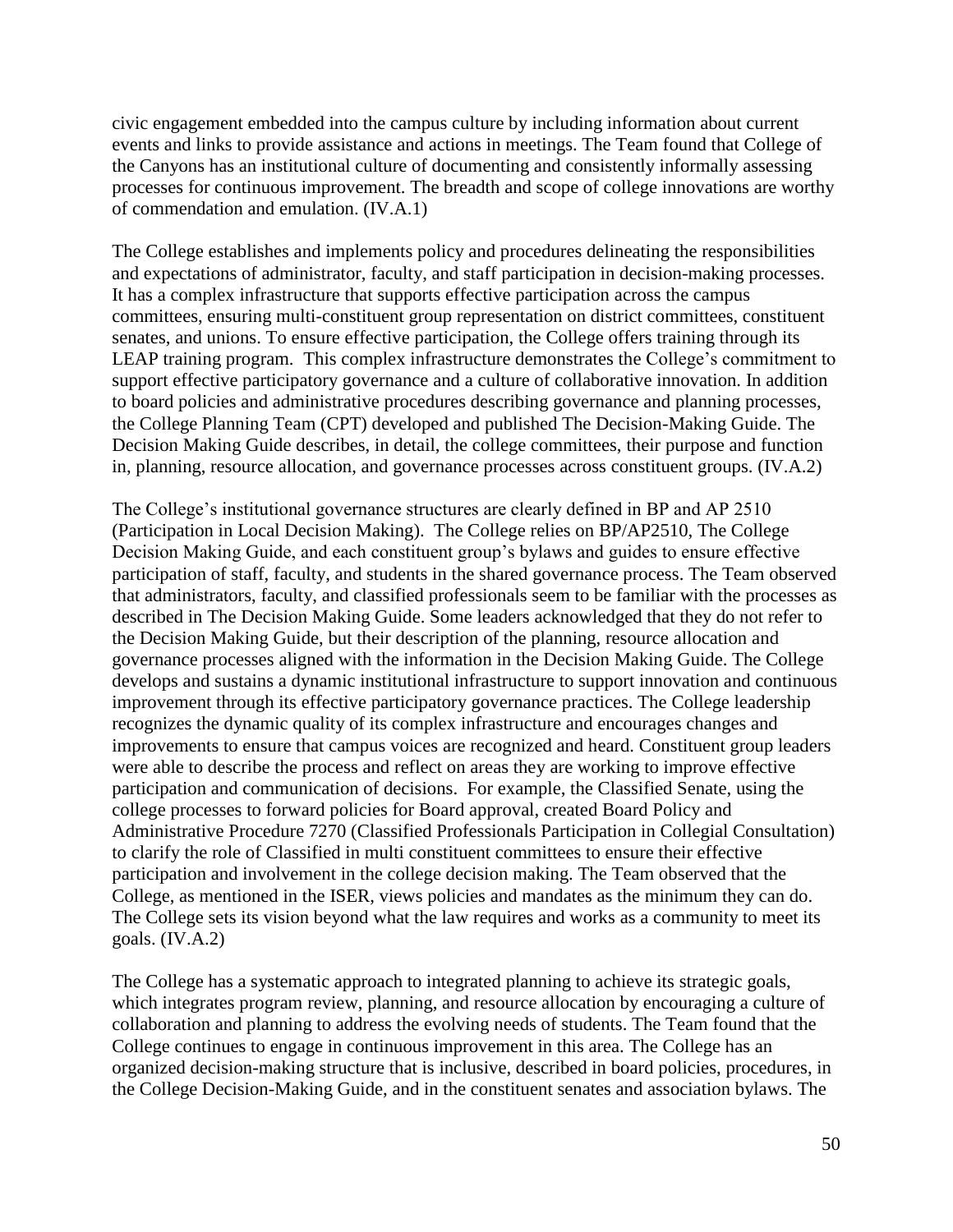institutional infrastructure supports a culture of effective participation in shared governance. A key committee is the College Planning Team (CPT). The CPT is co-chaired by a faculty member and the CEO and conducts an annual review of college priorities and progress on implementation and student outcomes. Coupled with the CPT, the college has a large committee structure that includes more than 50 committees that provide input to several key, overarching committees at the college. There is even a Committee on Committees. The college's 174 page comprehensive Decision Making Guide sketches out the relationships of these committees to each other and to express the college's decision making philosophy and values, but team members found the guide overwhelming in its size and scope and there is evidence that college constituents feel unsure about where and how decisions are made. This became evident in team interviews and the team learned that a special Institutional Effectiveness Partnership Initiative Partnership Resource Team (IEPI-PRT) process that the college was working on at the time of the visit is addressing this concern. The PRT work is designed to improve communication across all the committees so that people can understand more clearly where and how governance decisions are made and how each committee carries out its responsibilities. (IV. A.3)

 program review in its planning process through the work of the Academic Program Review The College recognizes the role of faculty through policy, procedures, and in The Decision Making Guide. The College has appropriate policies, procedures, and practices to ensure the Academic Senate engages in its responsibilities. The Academic Senate's role in academic and professional matters and its participation in the mutual agreement process are described in Board Policies, the College Decision Making Guide, the Curriculum Handbook, and other documents. The Board relies primarily on the recommendations of the Academic Senate in matters related to curriculum, degree, and certificate requirements, attendance, and grading policies, student preparation and success, faculty professional development and the refinement processes for Committee. (IV.A.4)

Through its system of board and institutional governance, the College ensures the appropriate consideration of relevant perspectives; decision-making aligned with expertise and responsibility. The College of the Canyons describes its institutional governance and planning infrastructure in BP/AB 2510 and The College Decision Making Guide. The College Policy Council, a representative body of all constituent groups, advances all policies and administrative procedures to the board. At the time of the visit, the team observed that College and the Board were working to catch up on their regular cycle of BP and AP review and that some significant effort had been made in the 2021 calendar year. Some significant policies and procedures were well past their anticipated review date, and the work of revising and updating board policies and administrative procedures should continue. The team recommends that the College expedite its regular assessment and review of board policies and administrative procedures and ensure timely actions are taken on them. (IV.A.5)

Governance roles are clearly defined in policy and are designed to facilitate decisions that support student learning programs, services, and institutional improvements. The College communicates the processes for decision-making in The College Decision Making Guide, which serves as the primary institutional level resource for institutional decision making. The College communicates decisions by documenting and disseminating them through a variety of mediums,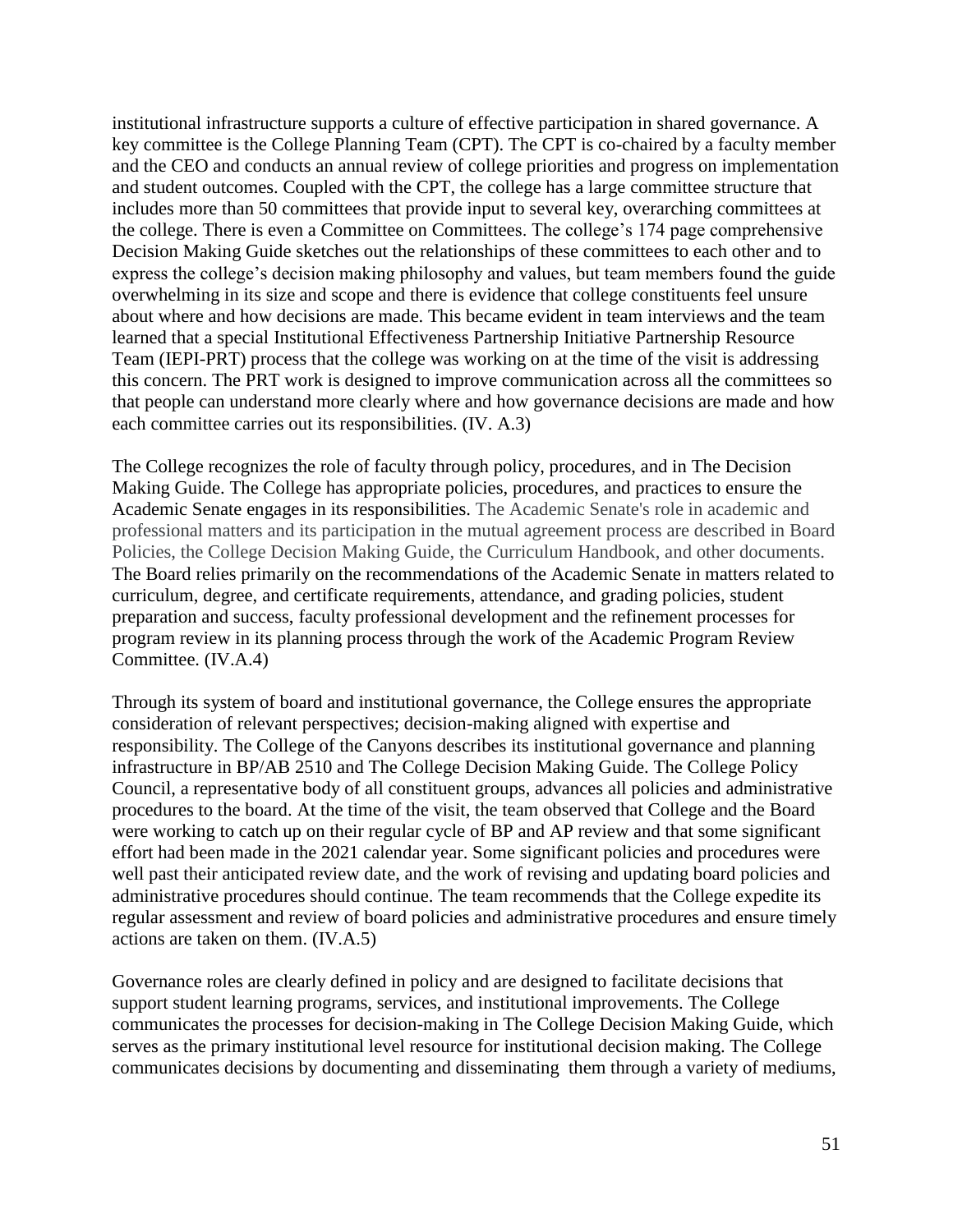including Board Docs, Board meeting minutes, IE2 meetings, and through department deans, constituent group senates and associations (unions). ( IV.A.6)

Leadership roles and processes are regularly assessed for integrity and evaluation results are used for improvements. The College cites board policies, administrative procedures, and board agenda items as evidence of consistent assessment of institutional roles and processes. The College also provides multi-constituent committees and senates and collective bargaining groups that engage in different aspects of assessing institutional roles and processes. The College encourages a culture of self-reflection and continuous improvement. The College recognizes the breadth and complexity of its institutional structure. As part of the IEPI-PRT team consultation mentioned earlier in this standard, the College included improving its committee structure as one of five focus areas for the improvement process. That PRT Team helped the college develop strategies to improve committee effectiveness and communication between and within committees. The College hired a consultant to assist with the implementation of the PRT Action Plan. In the College of the Canyons infrastructure, the Committee on Committees is charged with ensuring that the College regularly evaluates the effectiveness, function, and coordination of committees. This committee is implementing the IEPI PRT Action Plan to improve committee coordination and enhance communication within and across committees and at the time of the visit, the College had completed many of the action plans identified in the plan. The Committee on Committees holds annual retreats where data that assesses college processes are reviewed and appropriate changes are suggested. These changes are communicated to the campus community through a variety of mediums. The College Policy Review Committee and the College Planning Team also assess their processes. All of the College's committees, including CPC and CPT, are assisted by the institutional research office in deploying surveys to their members on an annual basis and the feedback is used to implement improvement strategies. Through the work of the Classified Senate clarifying the 9+1, changes were made to the membership of the College Policy Council to ensure equitable representation on that committee. There are now four representatives per constituent group on this committee. The Team encourages the College to continue to implement the IEPI PRT plan relating to committee efforts and assess its effectiveness (IV.A.7)

#### Conclusions:

The college meets Standard IV.A.

Recommendation 1: In order to increase effectiveness, the team recommends that the Governing Board and College expedite its assessment and review of Board Policies and Administrative Procedures and continue to ensure that timely actions are taken on policies and procedures. (IV.A.5, IV.C.7)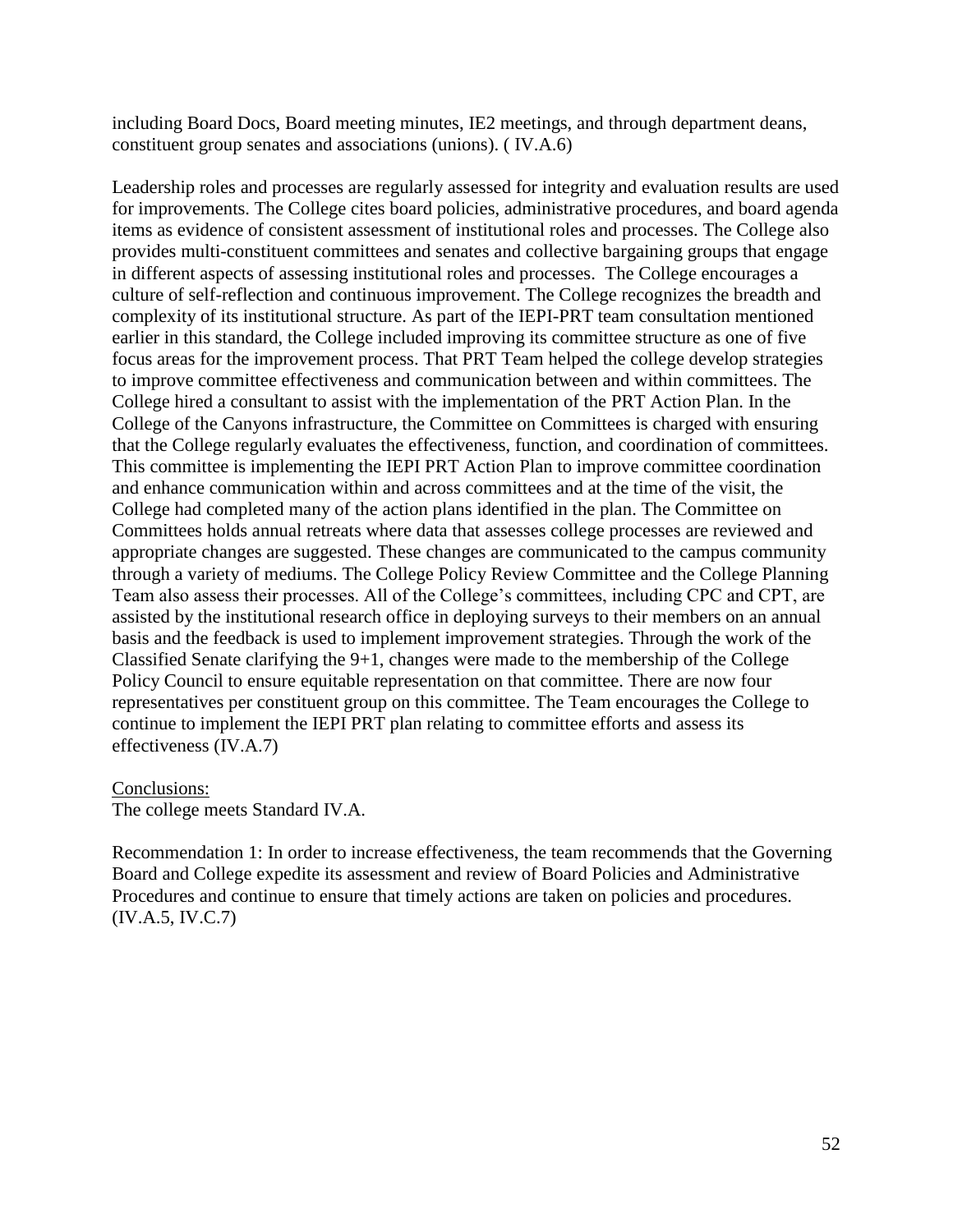## <span id="page-52-0"></span>**IV.B. Chief Executive Officer**

#### General Observations:

The college benefits from the leadership, skills, and extensive experience of a long-serving CEO who has strong connections with the Santa Clarita Valley community. College processes are overseen by her and a dedicated complement of organizational leaders, faculty, and staff. The CEO and college have established effective planning processes that ensure a focus on the college's mission and a spirit of innovation to foster institutional improvement. Committee structures are in place to guide effective planning and cycles of improvement, although the college's decision making guide may need revisions to provide more clarity and coherence for where and how decisions are made. The college has an outstanding track record of executive leadership and innovation, and the CEO is well-connected and seen as a community leader in economic development and workforce improvement efforts.

#### Findings and Evidence:

 planning is delegated to the CEO and that planning processes are effectively engaged through a College of the Canyons has a very experienced Chancellor providing leadership to advance the quality of the College's operations. The evidence in the report suggests that leadership in governance framework. Existing plans are in place to guide educational and facilities planning through the end of 2022, and at the time of the visit, the College's newly drafted master plan was nearing completion for the period 2022-26. The team reviewed evidence to indicate that the College Planning Team (CPT), co-chaired by the CEO, meets regularly and engages in collegial dialogue on a host of relevant topics. The CEO has authority delegated to her to make appropriate decisions on behalf of the district in the selection of personnel and as indicated earlier, the college has sufficient staff, faculty, and managers to operate the college in pursuit of its mission. The college has a long history of exemplary work to promote professional development for its employees and the CEO has been a consistent champion of that work. Evidence of this effort is seen in the college's Leadership Education in Action Program (LEAP) that has seen a large contingent of faculty, staff, and managers complete training and professional development in action oriented projects to foster institutional improvements. The program's success in professional development has allowed it to branch out even beyond the college to community leaders from civic and community organizations. Institutional effectiveness is also a function overseen by the CEO. The college has a complement of researchers and institutional planning staff who support assessment of institutional effectiveness, regular program review processes, and cycles of improvement (IV.B.1)

The College's organizational structure is designed to help the college meet its mission. The size of the College's organizational structure in terms of units and management functions was reviewed by the team and fits with the size, scope, and complexity of work that the College addresses in its day-to-day operations. The CEO oversees 12 direct reports, including seven assistant superintendents/vice presidents, two vice presidents that oversee workforce/economic development functions and the public information and advocacy functions; a deputy chancellor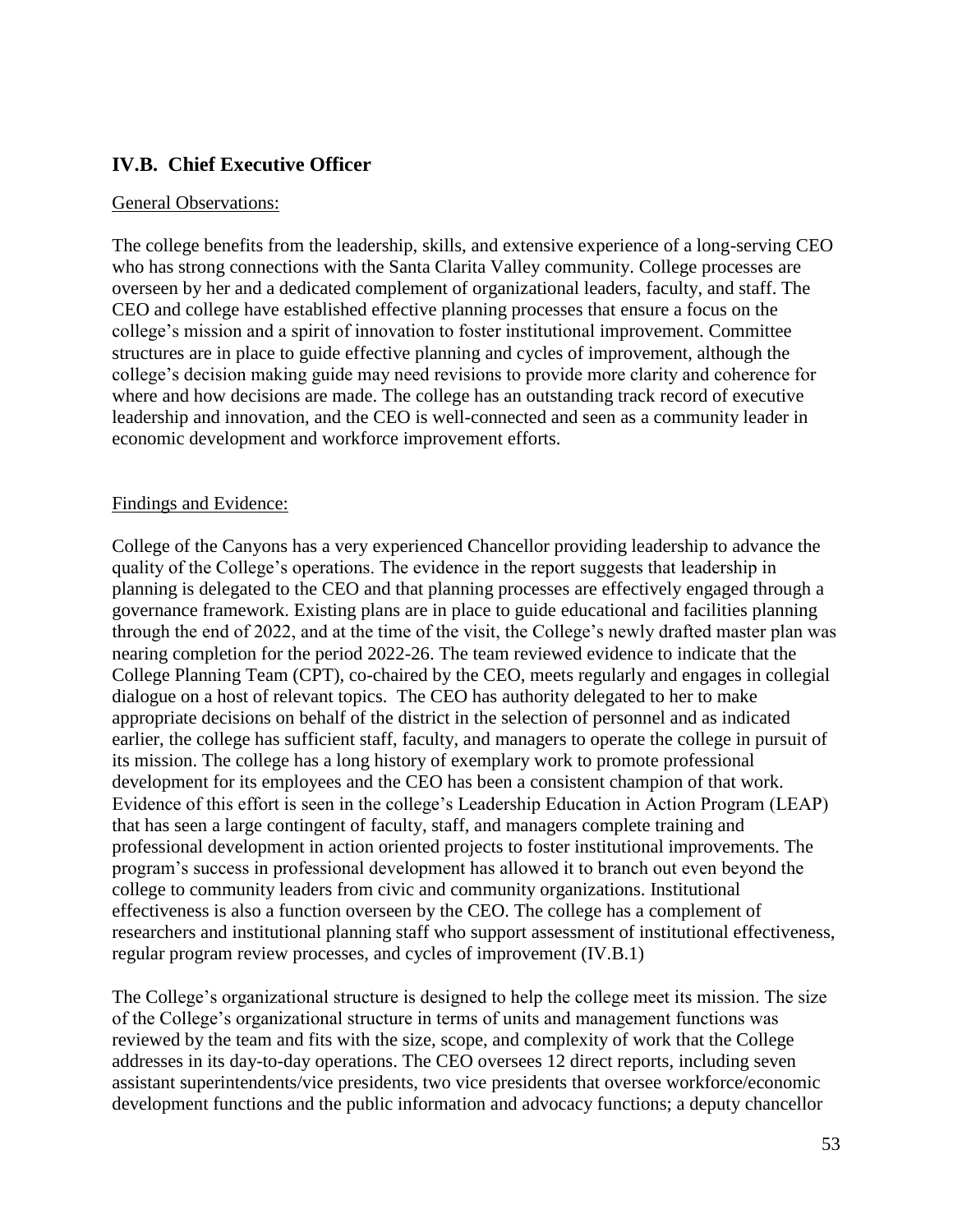and chief diversity officer; a director of the College foundation, and a special assistant that oversees the management of day-to-day operations in the office. During the team visit, search processes were under way for a couple of key leaders, including the Vice President of Economic and Workforce Development and the Assistant Superintendent/Vice President of Human Resources. The team reviewed job descriptions and evaluation processes and appropriate responsibilities are delegated to the managers. The team confirmed that regular meetings take place within the management team and that team members are satisfied with their assignments and duties (IV.B.2).

 the CEO and college representatives have fostered an environment of collegial dialogue and a Planning Team, composed of 57 representatives who meet regularly throughout the year. While faculty leaders, classified staff, and administrative leaders. The CPT is co-chaired by a faculty The college has established policies, procedures, and practices in place that the CEO uses to guide the improvement of the teaching and learning environment. Embedded within this work, shared commitment to the mission of the college. A key forum for this effort is the College large in representation, the CPT's size reflects constituent group representatives drawn from the diversity of groups within the college, including student government leaders, full and part time member and conducts an annual review of college priorities and progress on implementation and student outcomes. Team members confirmed that the CEO ensures through the college planning process that institutional performance standards for student achievement have been set and are regularly tracked. Moreover, the CEO oversees a structure and has hired staff to ensure that high quality research and data are available for college constituents to use for planning and program review processes, and that data are analyzed for disproportionate impacts. As noted earlier, the educational planning that takes place at the college is well connected with resource allocation processes. The college also is oriented toward improving student learning through its planning processes. A key piece of evidence documenting this work is the college's statewide leadership in the implementation of basic skills reforms that led to the establishment of AB 705 and its goal of eliminating unnecessary remediation sequences for students in English and Math. This work to eradicate institutional barriers to student success brought the college national recognition with the 2021 Bellwether College Consortium Award (IV.B.3)

The CEO serves as the primary leader for the College's accreditation and for ensuring that the institution meets eligibility requirements. The College's Assistant Superintendent/Vice President of Instruction serves as the college's Accreditation Liaison Officer. The college's accreditation cycle has included adequate and relevant training of staff, faculty and managers on key accreditation issues, and the college's effort to develop the ISER reflects a broad commitment of institutional participants from various segments of the college. The CEO engaged in the process by participating in the review and writing of the report, serving as chair of Standard IV of the report, ensuring that accreditation and writing of the ISER was a regular item at the CPT, initiating and promoting accreditation training sessions, and by attending those training sessions (IV.B.4).

The College's CEO has authority delegated to her to ensure the college complies with and implements statutes, regulations, and governing board policies and that college practices are consistent with the mission and college policies. This delegation is evident in Board Policy 2430 (Delegation of Authority to the CEO) and in the Chancellor's employment contract. The College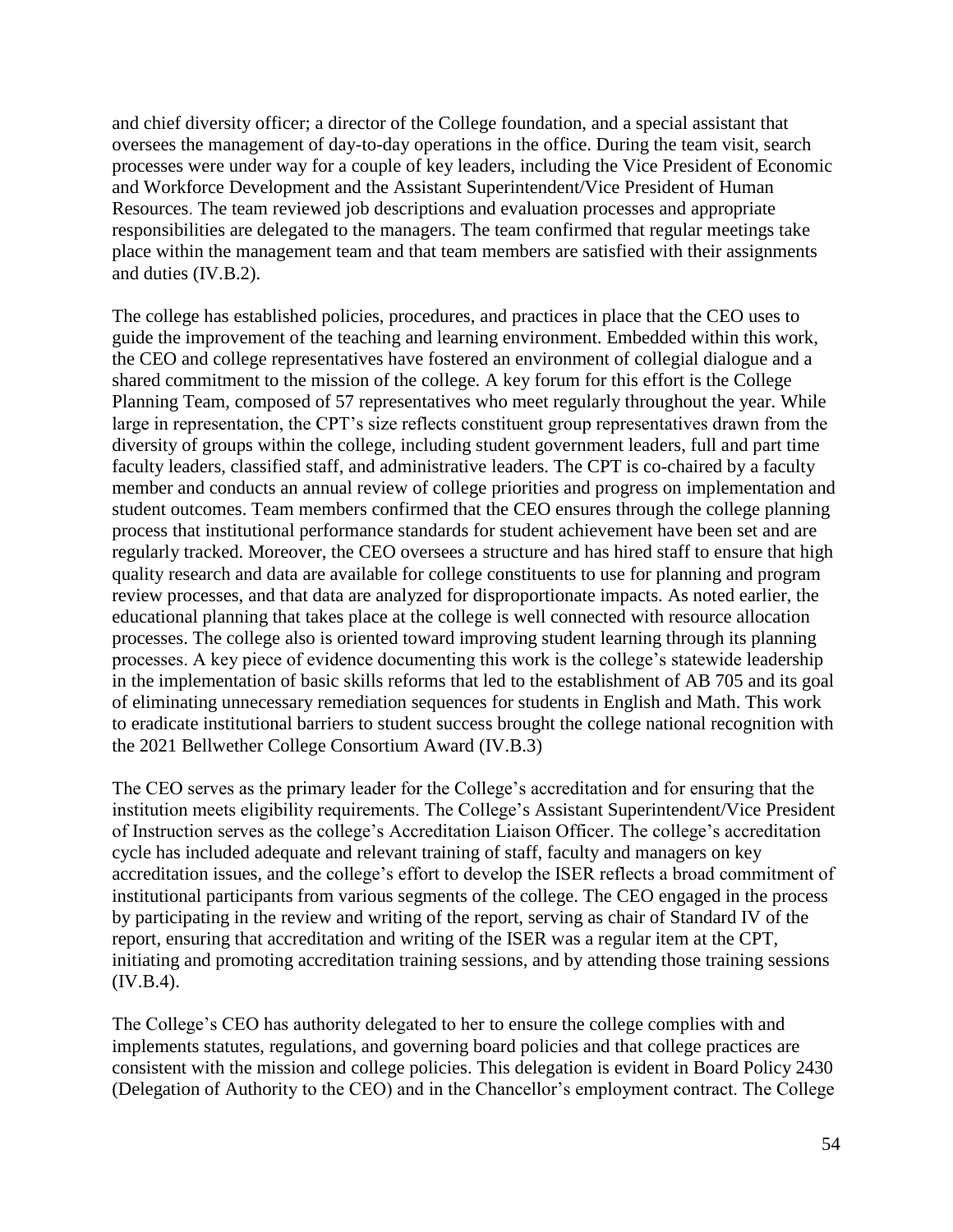Policy Council serves as a governance forum to ensure that policy revisions are vetted through a collegial consultation process before board adoption. As discussed earlier in Standard III.D, college policies also require the use of effective budget and spending controls in the pursuit of the college mission. The CEO has a strong track record of ensuring stable budget reserves (well above a policy level requiring 6 percent). The CEO and her team have been extremely successful in obtaining outside resources for the college, resulting in more than \$134 million in external grant, foundation, and training revenue support since 2014 (IV.B.5).

The team confirmed that the CEO works and communicates effectively with the communities served by the college. Several communication channels exist that allow the CEO to disseminate information to internal college representatives, including regular Chancellor's Monday Morning Reports, budget highlight memos, college webinars during the COVID-19 pandemic, and "the Bottom Line," a community report that details college achievements in student learning, workforce development and other key matters every semester. External communications include the College's Annual report, and "the Breaking News," a broadsheet that gets delivered to every home in the district roughly three times a year. The CEO has an established Education Alliance and two other advisory committees that meet regularly throughout the year, bringing community leaders together to discuss what the college is doing, where it is going in the future, and how the college can bring innovative ideas to solve community problems. The CEO is also active in community organizations, is well-connected to local K-12 districts, and serves as a community leader for workforce investment initiatives. The CEO is an effective champion for the college in local meetings. Her advocacy and leadership have brought her community awards, including the Lifetime Achievement Award from the Santa Clarita Valley Chamber of Commerce in 2019 (IV.B.6).

## Conclusions:

The College meets Standard IV.B.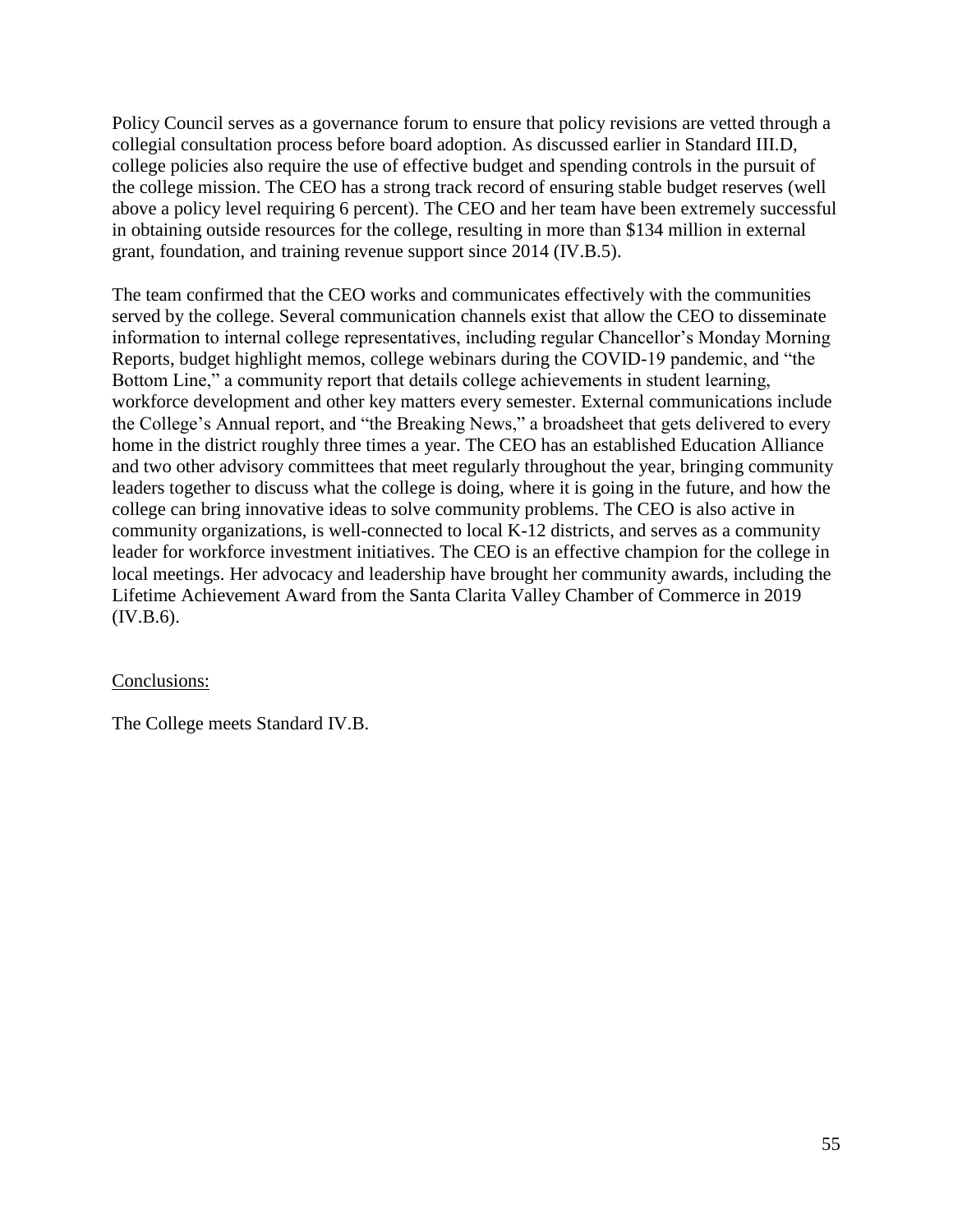## <span id="page-55-0"></span>**IV.C. Governing Board**

#### General Observations:

 The Governing Board of the College of the Canyons is composed of 5 elected members and one Student Trustee, who are responsible for its oversight. The Governing Board establishes appropriate policies, in accordance with its mission and goals. It regularly reviews and updates those goals in an annual cycle of evaluation and establishing of priorities. In addition, it establishes the authority of the CEO to enact its policies and procedures and evaluates their performance annually. The Governing Board acts in accordance with its policies and according to its standards. It actively reviews the educational programs, initiatives and progress towards goals through regular updates and workshops as well as through Strategic Planning updates. It also monitors and ensures the fiscal stability of the district through monthly budget updates. At the time of the team visit, the Board and College were behind in the cycle of BP/AP review and revision and the College was working to catch up on that process. The team found evidence of significant effort in this regard, but there was still work to be done.

#### Findings and Evidence:

The District has a Governing Board that demonstrates both authority and responsibility for the quality, integrity, efficacy of its programs and services, and its financial stability. Board Policy 2200 (Duties and Responsibilities) outlines those areas of responsibility. In addition, Board Policy 2410 (Policy and Administrative Procedures) establishes both the responsibility and general guidelines for creating and revising board policy, as well as for revisions to policy and procedures. In addition, the Governing Board is guided by Board Policies 2710 (Conflict of Interest) and 2715 (Code of Ethics/Standards of Practice), which offer expectations for ethical and responsible actions, as well as defining both the range and limits of its authority. (IV.C.1)

The Governing Board acts as a collective entity, as is required in BP 2715 (Code of Ethics/Standards of Practice). Even when there are differences of opinion and rare split votes, once there is a decision, the trustees indicate they abide by the body's decision. Through team interviews and review of board self evaluation reports, team members discovered that a period of board division, discord, and a degree of incivility had hampered the board's cohesion in prior years (2017 through 2019). However, at the time of the visit, board members expressed that the Board was in a better place. Board members noted that they feel free to share their different perspectives and to argue for them powerfully, but that they also respect the outcome of the body. While acknowledging that some division and discord may have hampered the Board's cohesion for a few years, the Board members interviewed expressed satisfaction with their work at the time of the visit. A review of the Board's Self-Evaluation Reports from 2019 and 2021 reflect progress in the Trustees' perception of their own cohesiveness and in their standards of practice regarding mutual respect, public demeanor, and delegation of authority and responsibilities to the CEO to manage the College. (IV.C.2)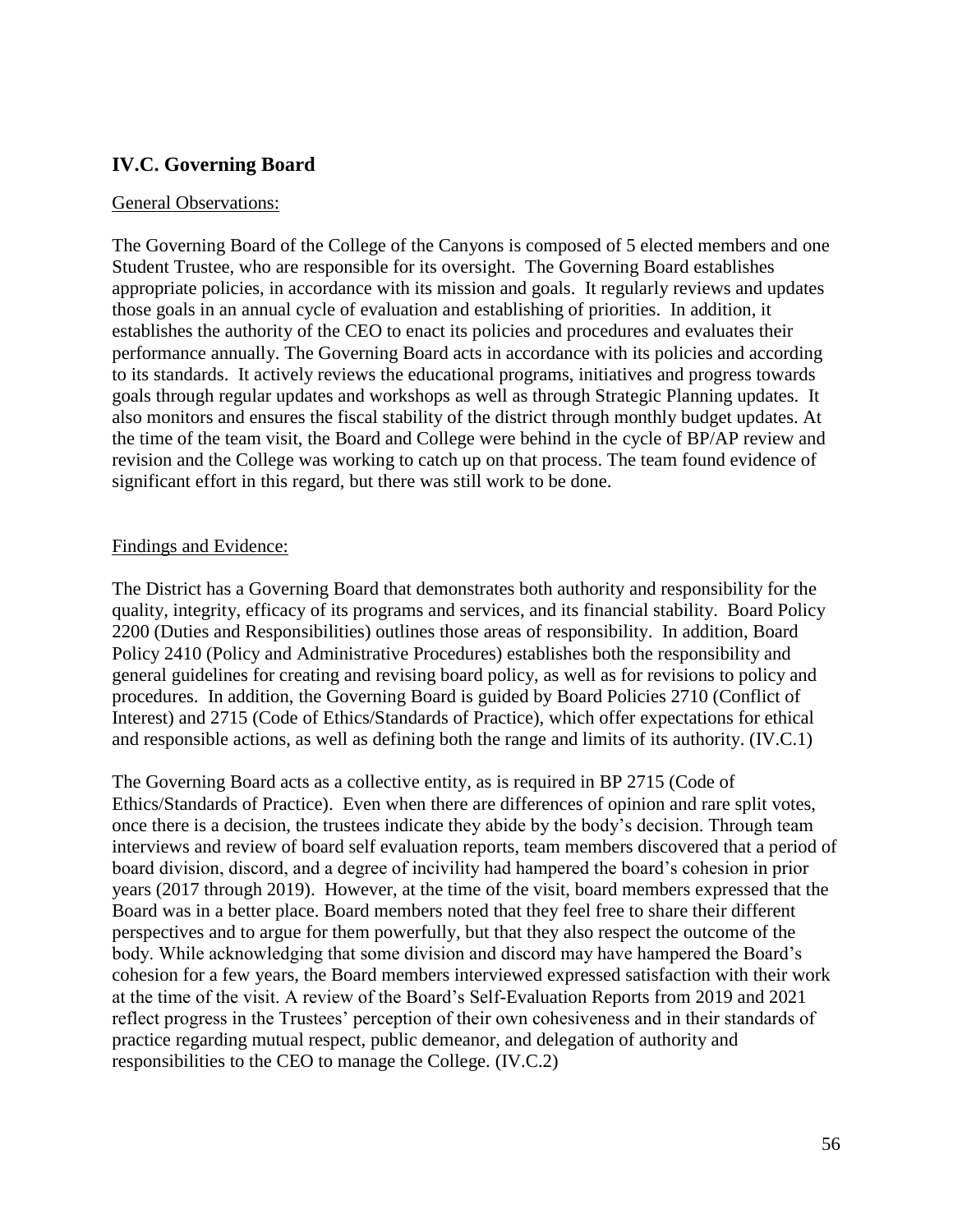Board Policy 2431 (CEO of the District Selection) establishes the Board's responsibility for selecting a CEO and determining a process. This BP was last reviewed in 2013 (with no updates) and is not accompanied by an Administrative Procedure. It is worth noting that the Board has not had to exercise this authority since 1988 (when the current CEO was hired). Beginning in 2020, the Board president appointed herself and another trustee to serve on an ad hoc policy committee to provide input on policy updates and revisions that pertain to out-of-date BPs/APs and to begin the process of updating them with the assistance of the CEO and a deputy chancellor. The team began the process of updating them and formally charting policies to ensure timely updates in the future. At the time of the visit, all but five of the board-specific BPs had been updated, and the Trustees indicated that the remaining 5 (including the board selfevaluation process and hiring of a CEO) are scheduled to come to the board this semester. The College recognized at the time of the visit that other BP's and AP's were in need of review and revision. The board also performs an annual evaluation of the CEO, per BP 2435 (Evaluation of the CEO of the District). The most recent evaluation was completed in 2021. (IV.C.3)

The responsibility of the Governing Board to serve as an independent, policy-making body which reflects the public interest is established in Board Policy 2200 (Board Duties and Responsibilities). Board Policies 2310 (Regular Meetings of the Board), and 2345 (Public Participation at Board Meetings), establish both the public nature of the meetings and the role of the public in those meetings (the latter information is also included in every public agenda). The degree to which each elected Board member represents the voters and their interest has been addressed, in part, through a newly adopted (2015) election process, which included establishing area boundaries for each seat as well as shifting elections to even years. The review of trustee area boundaries was recently completed in accordance with 2020 Census data. During the visit, board members expressed satisfaction with this new district-based election process. (IV.C.4)

The Governing Board maintains awareness and understanding of the current needs and quality of the institution and its programs through regular reports at its monthly meetings. These include reports from the Academic and Classified Senates, CEO, Administrators, the Student Trustee, and Associated Student Government. Board Policy 2200 (Duties and Responsibilities) also notes the role of the Governing Board in maintaining quality. This is further supported with Board Policies regarding Curriculum, and Program Development. Board Policy 1200 establishes the Boards responsibility for regular review and update of the Mission Statement. Responsibility of the financial integrity and health of the institution is established in BP 2200 (Duties and Responsibilities) and BP 6305 (Fund Balance, Unrestricted General Fund) and is monitored through a standing, monthly agenda item. Board Policy 6305 also establishes the expectation of a 6% budget reserve. (IV.C.5)

 page. They are also available upon request in the Chancellor's Office. (IV.C.6) The Board publishes its bylaws and policies specifying the size, duties, responsibilities, structure and operating procedures. BP 2010 establishes the Board's size and structure. BP 2200 establishes responsibilities and duties. A number of additional BPs (2340, Agendas; 2345, Public Participation in Meetings; 2350, Speakers; and 2365 Recording) established varying operating procedures, including public posting of the agenda, public comment, role of the student trustee, and audio and video recording protocols. Information regarding the Governing Board Bylaws and Policies are made available on the institution's Website - on the Governing Board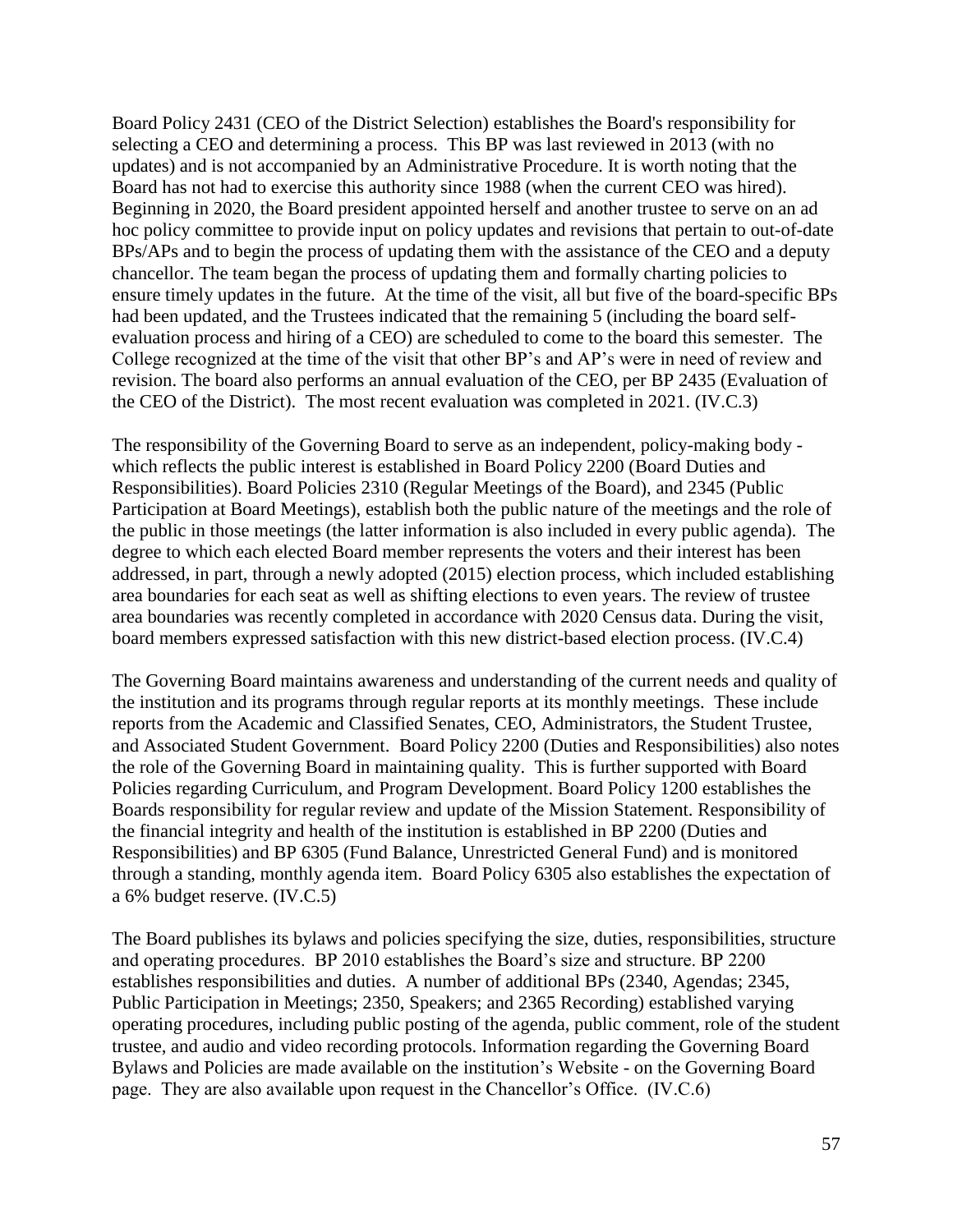The role of the Governing Board in establishing, reviewing and updating policies is noted in in other areas of College operations, including BP 3510 (Workplace Violence), BP 3530 Board Policy 2410 (Policy and Administrative Procedures). The process of review and update includes the opportunity for relevant expertise in the revision process and review at the College Policy Council before moving to the Governing Board for vote/adoption. Information regarding the Governing Board Bylaws and Policies are made available on the institution's Website - on the Governing Board page. They are also available upon request in the Chancellor's Office. Although some board-specific BPs and APs have not been reviewed since 2013, the College was working to address this gap and four of the five in question were in alignment with CCLC model language. At the time of the visit, only a handful remained out of date, while most of the rest had been updated within the last two years. Additionally, there are a number of out-of-date BP's/APs (Weapons on Campus), BP 4300 (Field Trip Activities), BP 7250 (Educational Administrators) to name a few. The College Policy Committee has created a chart and schedule to address outof-date policies and procedures and establish an easy-to-track update schedule. A review of BPs and APs reveals a similar pattern of significant catch up within the last two years, but the team confirmed that there was still work to get fully caught up on BP/AP review and revision. The team recommends that the College and Board expedite its assessment and review of Board Policies and Administrative Procedures and continue to ensure that timely actions are taken on policies and procedures. (IV.C.7)

The Governing Board receives regular updates at its monthly meetings. Since 2019, Governing Board meeting minutes demonstrate that these have included reports on topics such as Student Success and Equity Plans, Guided Pathways, and Dual Enrollment. These have also included updates on progress towards Strategic Plan Goals and key metrics related to those goals. (IV.C.8)

Board Policies 2740 (Board Education), and 2100 (Board Elections) establish new and ongoing training/education as well as Governing Board continuity through a staggered election process. Since 2013, the Governing Board has participated in the CLCC's Excellence in Leadership and Governance Program as well as the Excellence in Trusteeship Program. The Governing Board also conducts "study sessions'' to improve their knowledge in relevant areas. Recent sessions have covered: Diversity, Equity and Inclusion, the Brown Act, and Accreditation. (IV.C.9)

The Governing Board's Policy and Administrative Procedure 2745 establish the expectation and detail the process for completing an annual self-evaluation. This evaluation requires reflection on themselves individually, the body as a whole, and on other board members. AP 2745 also requires that this is made public and that it is part of the source material for the Board's annual session to establish goals and improvement priorities for the coming year. Governing Board meeting agendas demonstrate that these actions have occurred within the last 12 months (April 2021). At the time of the visit, trustees shared that they had utilized the practice of hiring a consultant to facilitate the self-evaluation and noted that it had resulted in frank, thoughtful reflection that improved goal setting and board member cohesion. (IV.C.10)

Board Policy 2715 (Code of Ethics/Standards of Practice) guides the Governing Board in matters of ethics standards of practice. In addition, Board Policy 2710 indicates the expectations and processes regarding Conflicts of Interest. Trustees submit a Statement of Interest Form annually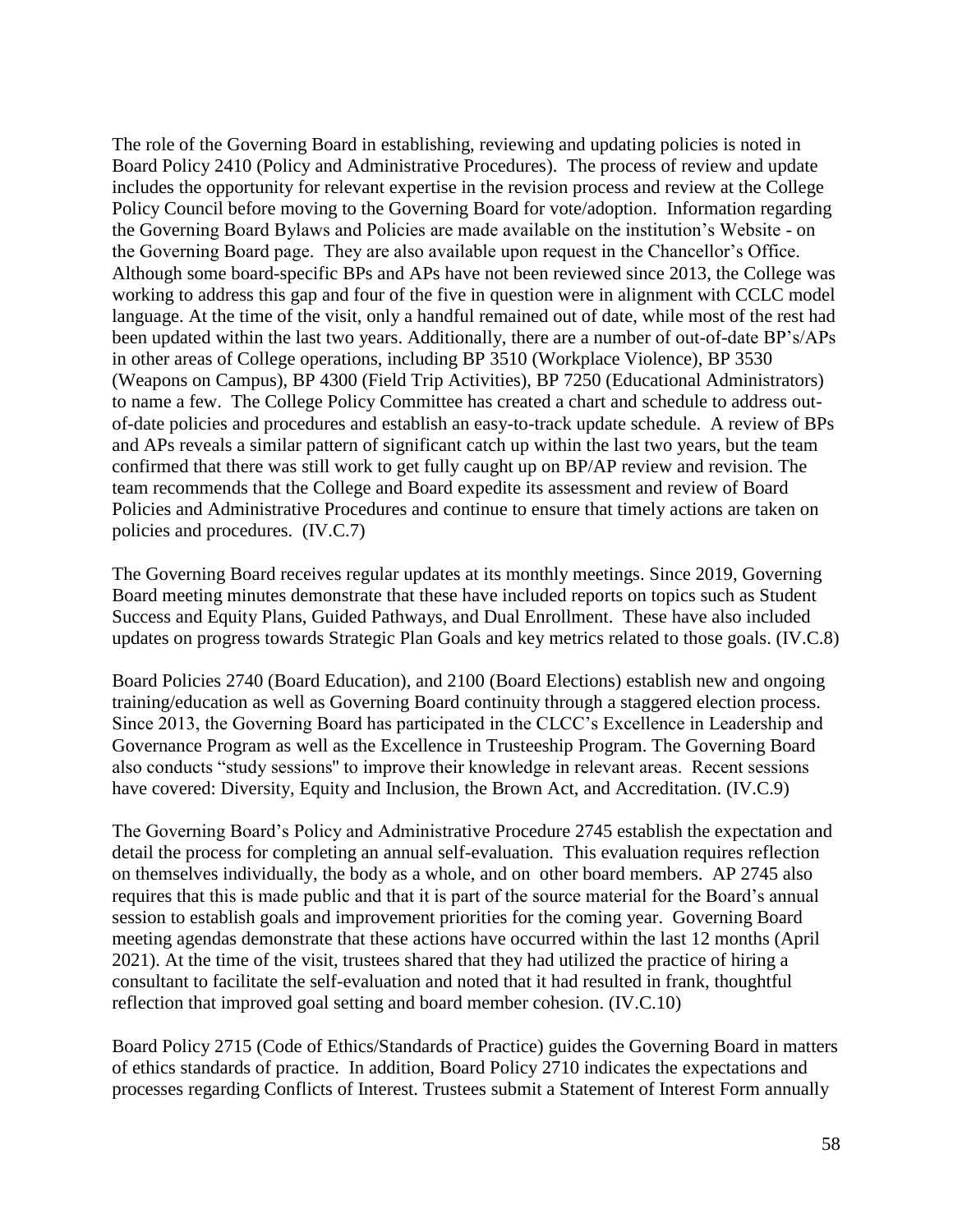and a copy is maintained in the Chancellor's Office (and are available upon request). The Governing Board also conducts "study sessions" on relevant topics (recently, on the Brown Act) to ensure knowledge and compliance. Finally, Administrative Procedure 2715 includes procedures for violations of these standards. Visiting team interviews revealed that the College Board of Trustees had been through a period of in-meeting conflicts for several years prior to the team visit and that tensions had animated board member comments and conduct that reflected negatively on the College and likely violated its Board Policy 2715 (Code of Ethics and Standards of Good Practice). By the time of the visit, Board members indicated that relations were improved through concerted work of board evaluation workshops led by an external consultant, through the modification of behavior by members, and through enhanced collaboration between the CEO and Board President. The team urges the board to continue that work and to continue to honor its commitment to the standards of good practice in Board Policy 2715. (IV.C.11)

Board Policy 2200 establishes the Board's role in delegating authority to the CEO to implement its Policies and Procedures. Board Policy 2430 further delineates the scope of the expectations for the Chancellor in that work. The Governing Board holds the Chancellor accountable through the performance of an annual evaluation. Governing Board Agendas demonstrate that this was last conducted in June of 2021. [\(III.C.12](https://III.C.12))

The Governing Board receives updates and training regarding accreditation. Most recently (March 2021) the CEO arranged for the Governing Board to host an Accreditation Workshop. Topics included: Accreditation's Purposes, Processes, and Standards; Changes at the ACCJC; Roles and Responsibilities of Trustees and Advice for Board Excellence (challenges, accountability, roles, responsibilities, and common concerns); Review of the ISER and the Board's Role in It. In addition, the Governing Board reviews relevant standards of the Institutional Self Evaluation and Mid-Term Reports (no evidence provided). The current Institutional Self Evaluation Report was presented and discussed as an information item at a Board meeting on November 10, 2021. (IV.C.13)

Conclusions:

The College meets Standard IV.C.

See Recommendation 1.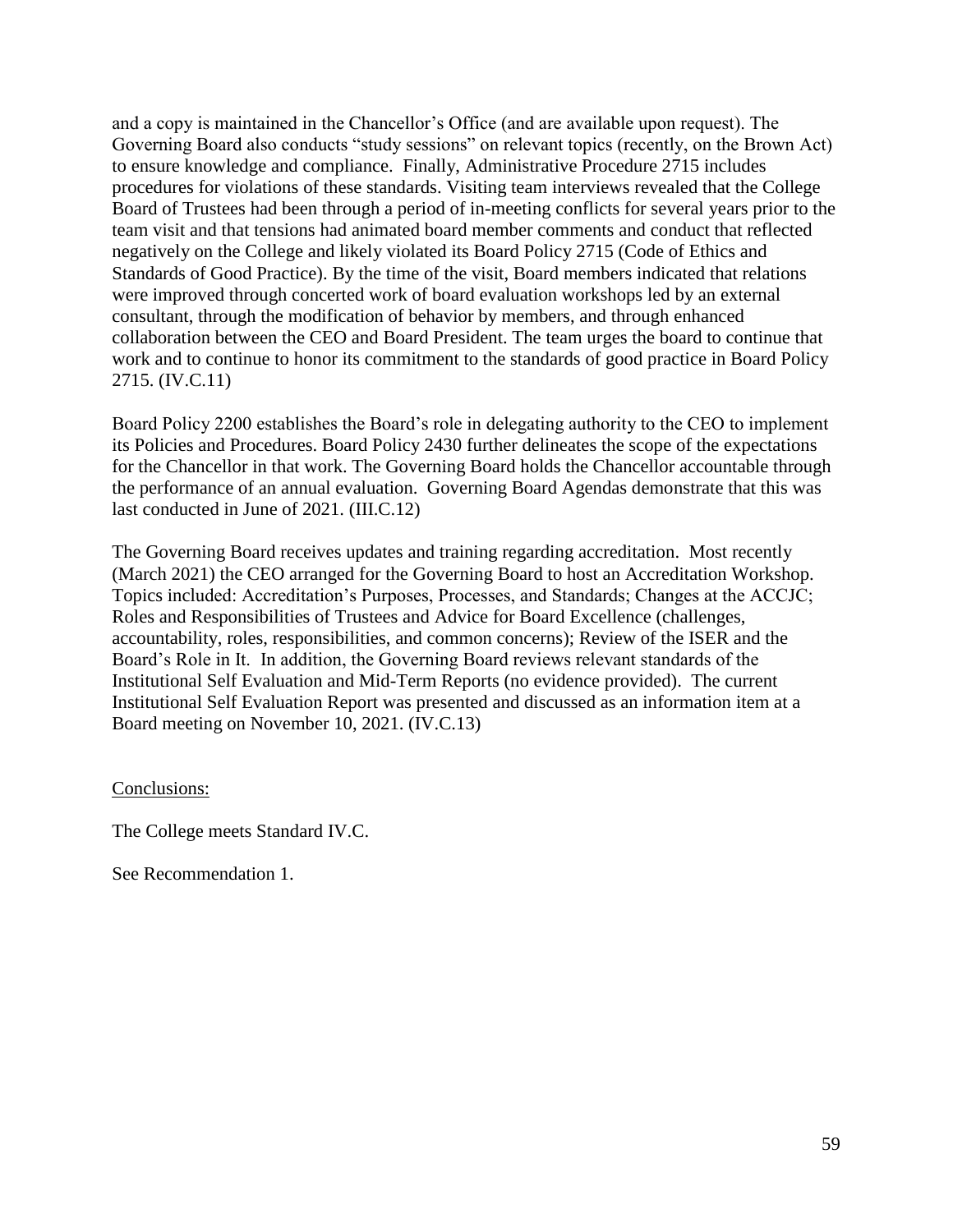# **Quality Focus Essay**

<span id="page-59-0"></span>The Quality Focus Essay (QFE) expands the work that has been done to support "Canyons Completes" or guided pathways efforts and identifies selected projects intended to increase student learning and achievement, particularly for the most disproportionately impacted students. These projects have three goals, 1) re-engineering and launch of a new Early Alert and Intervention Program through Canyons Connects; 2) development of Academic Program Maps and adoption of the Program Pathways Mapper visualization tool; and 3) Creation of Student Success Teams focusing on addressing disproportionately impacted student populations.

Below is a brief description of each project/activity.

1) **The Canyons Connects** program (powered by the Starfish platform) is an early alert and intervention strategy intended to improve course success, retention, and certificate/degree completion rates, keeping students "on the path." The program connects instructors, students and critical student support services together under one umbrella. This gives instructors the ability to raise awareness if small nudges may help struggling students, and it also provides ways to celebrate student successes. Canyons Connects allows for instantaneous referrals to help students intentionally and exactly where and when they may need support. This support can encircle the students with multiple services, ensuring high touch support, and making sure that no student is left behind.

The College will use data to develop the program and provide professional development and promotional materials to encourage faculty adoption.

2) **The Program Mapper** is used to present the recommended path to complete certificates, degrees, and/or transfer. Maps highlight the sequence of courses, including the appropriate math and English courses for a program, and identify significant milestones that contribute to student success in a clear and comprehensive format. The Program Pathways Mapper is a customized visual representation of the College Catalog, organized by academic Schools/Divisions, which are groups of similar programs. These help students select a program of study and progress towards completion. The tool includes information on occupations and careers commonly associated with each program, including typical wages and the labor market demand in California.

The College will review the processes and procedures to ensure sustainability, marketing of the program, and expansion of programs maps availability to students.

3) **A student success team** is an academic and student services support team that collaborates to plan and implement data-informed, equity-infused practices along the student journey. The College has chosen to implement student success teams based on disproportionate impact data, selecting to launch an African American/Black student success team first, with student success teams for other disproportionately impacted populations to follow.